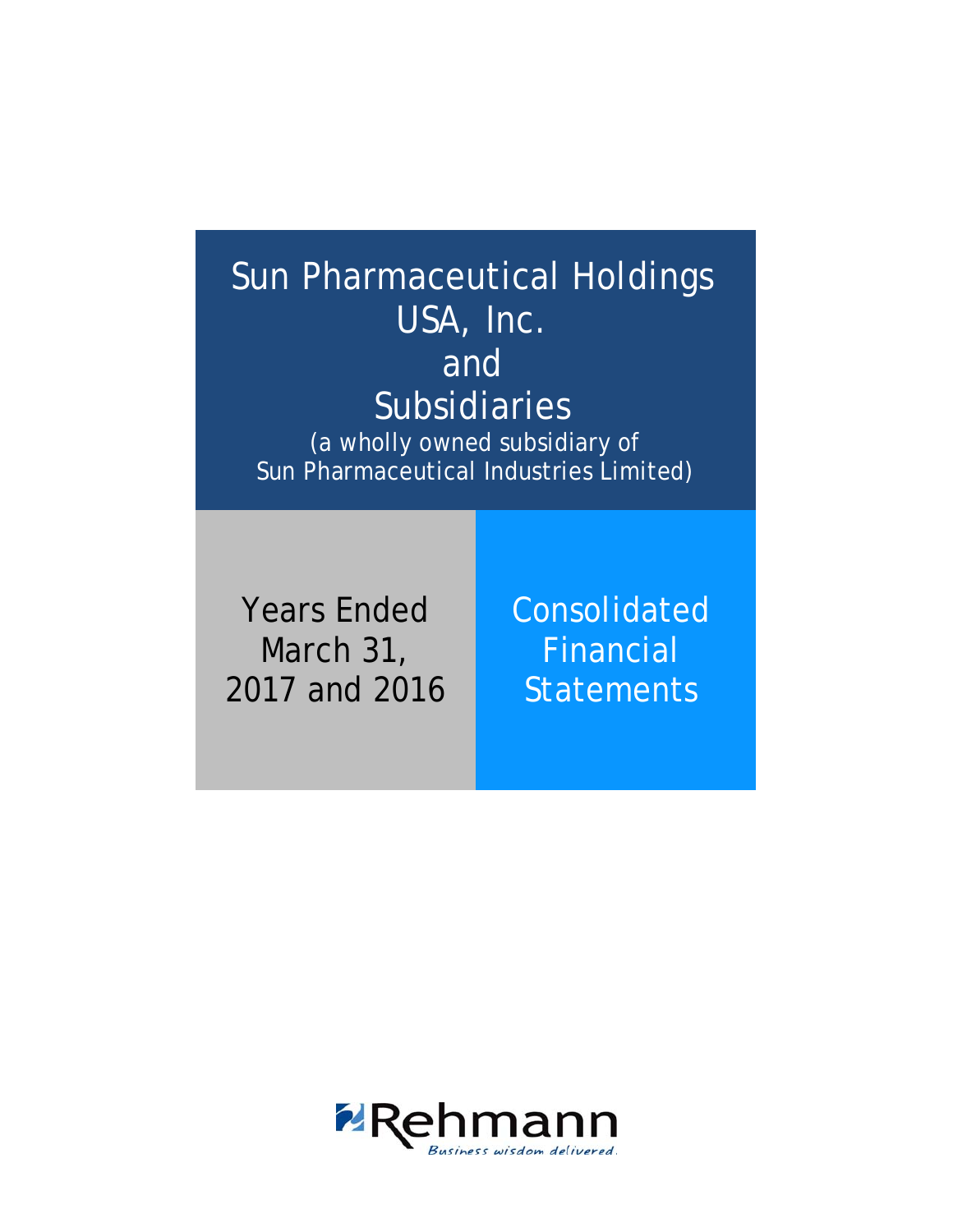(a wholly owned subsidiary of Sun Pharmaceutical Industries Limited)

| <b>TABLE OF CONTENTS</b>                                                         | <b>PAGE</b> |
|----------------------------------------------------------------------------------|-------------|
|                                                                                  |             |
| Independent Auditors' Report                                                     | $1 - 2$     |
| Consolidated Financial Statements for the Years Ended<br>March 31, 2017 and 2016 |             |
| Consolidated Balance Sheets                                                      | 3           |
| Consolidated Statements of Income                                                | 4           |
| Consolidated Statements of Comprehensive Income                                  | 5           |
| Consolidated Statements of Shareholders' Equity                                  | 6           |
| <b>Consolidated Statements of Cash Flows</b>                                     | 7           |
| Notes to Consolidated Financial Statements                                       | 8-36        |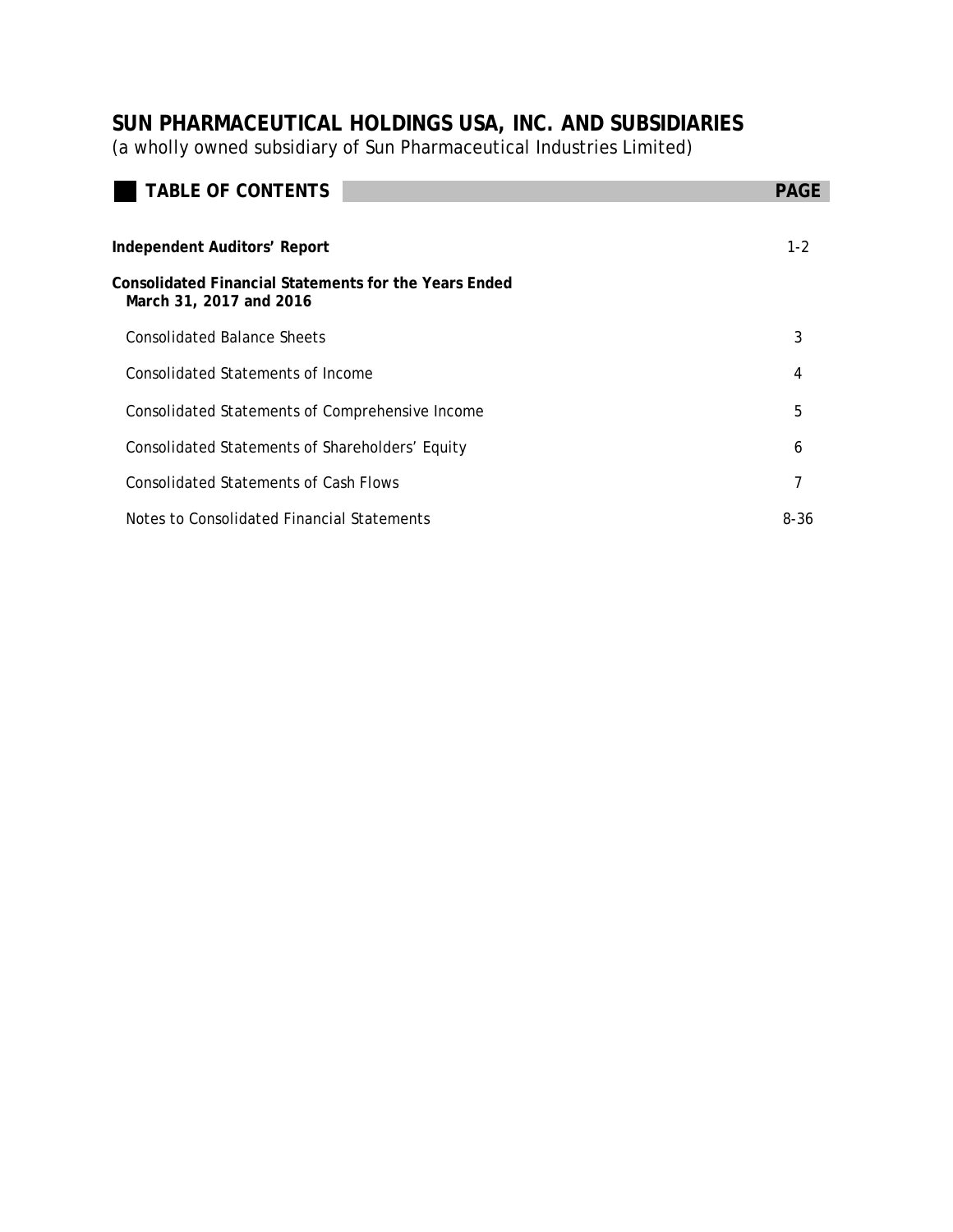

**Rehmann Robson**

1500 W. Big Beaver Road 2nd Floor Troy, MI 48084 Ph: 248.952.5000 Fx: 248.952.5600 rehmann.com

#### **INDEPENDENT AUDITORS' REPORT**

June 9, 2017

Board of Directors and Shareholders Sun Pharmaceutical Holdings USA, Inc. and Subsidiaries Princeton, New Jersey

We have audited the accompanying consolidated financial statements of *Sun Pharmaceutical Holdings USA, Inc. and Subsidiaries* (the "Company"), which comprise the consolidated balance sheets as of March 31, 2017 and 2016, and the related consolidated statements of income, comprehensive income, shareholders' equity, and cash flows for the years then ended, and the related notes to the consolidated financial statements.

#### *Management's Responsibility for the Consolidated Financial Statements*

Management is responsible for the preparation and fair presentation of these consolidated financial statements in accordance with accounting principles generally accepted in the United States of America; this includes the design, implementation, and maintenance of internal control relevant to the preparation and fair presentation of consolidated financial statements that are free from material misstatement, whether due to fraud or error.

#### *Independent Auditors' Responsibility*

Our responsibility is to express an opinion on these consolidated financial statements based on our audits. We conducted our audits in accordance with auditing standards generally accepted in the United States of America. Those standards require that we plan and perform the audit to obtain reasonable assurance about whether the consolidated financial statements are free from material misstatement.

An audit involves performing procedures to obtain audit evidence about the amounts and disclosures in the consolidated financial statements. The procedures selected depend on auditor judgment, including the assessment of the risks of material misstatement of the consolidated financial statements, whether due to fraud or error. In making those risk assessments, the auditor considers internal control relevant to the Company's preparation and fair presentation of the consolidated financial statements in order to design audit procedures that are appropriate in the circumstances, but not for the purpose of expressing an opinion on the effectiveness of the Company's internal control. Accordingly, we express no such opinion. An audit also includes evaluating the appropriateness of accounting policies used and the reasonableness of significant accounting estimates made by management, as well as evaluating the overall presentation of the consolidated financial statements.

We believe that the audit evidence we have obtained is sufficient and appropriate to provide a basis for our audit opinion.

Rehmann is an independent member of Nexia International.

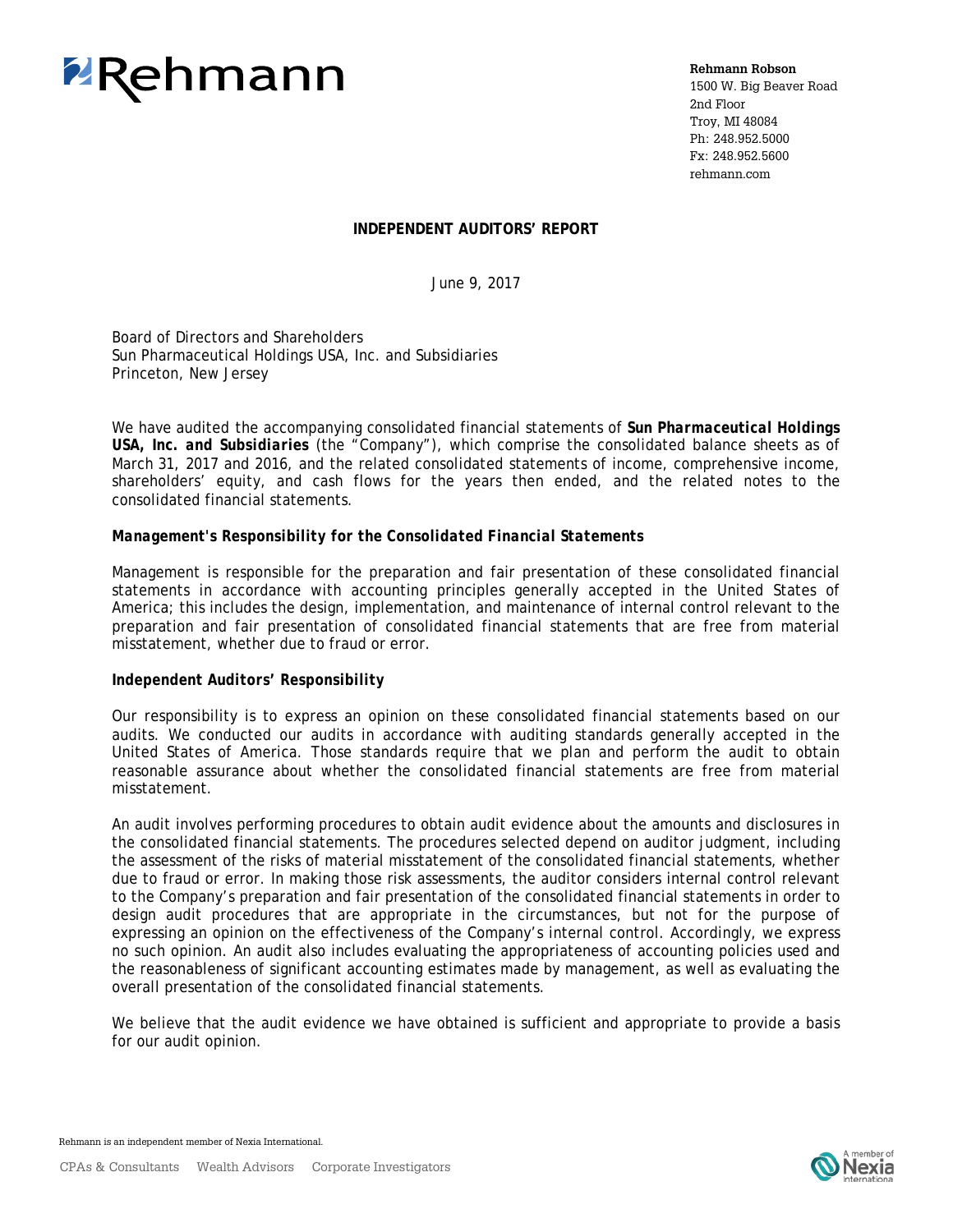#### Opinion

In our opinion, the consolidated financial statements referred to above present fairly, in all material respects, the consolidated financial position of Sun Pharmaceutical Holdings USA, Inc. and Subsidiaries as of March 31, 2017 and 2016, and the consolidated results of their operations and their cash flows for the years then ended in accordance with accounting principles generally accepted in the United States of America.

#### **Corporate Reorganization**

As described in Note 1, the entities included in these consolidated financial statements have been changed to give comparative effect to a change in organization resulting from the formation of a holding company by the Company's ultimate parent and a simultaneous transaction involving the transfer of businesses under common ownership and control. Our opinion is not modified with respect to this matter.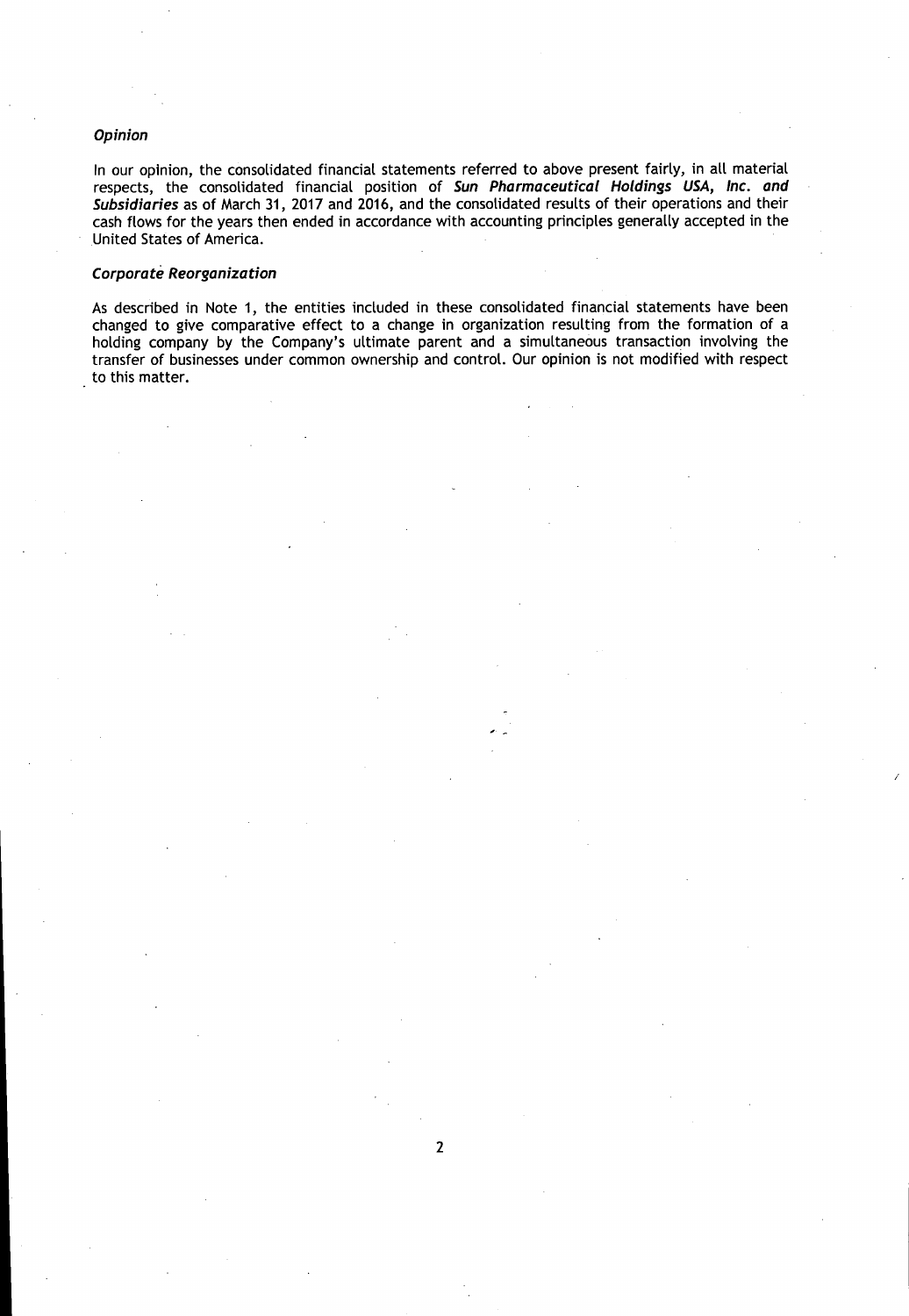### **CONSOLIDATED BALANCE SHEETS** *(amounts in thousands)*

| <b>ASSETS</b>                                           |    | March 31  |    |           |  |  |
|---------------------------------------------------------|----|-----------|----|-----------|--|--|
|                                                         |    | 2017      |    | 2016      |  |  |
| <b>Current assets</b>                                   |    |           |    |           |  |  |
| Cash and cash equivalents                               | \$ | 85,335    | \$ | 155,101   |  |  |
| Accounts receivable, net                                |    | 368,702   |    | 422,011   |  |  |
| Due from related parties                                |    | 359,001   |    | 276,039   |  |  |
| Inventories                                             |    | 288,458   |    | 439,821   |  |  |
| Refundable income taxes                                 |    | 21,404    |    |           |  |  |
| Prepaid expenses and deposits                           |    | 41,226    |    | 45,540    |  |  |
| Current portion of note receivable                      |    | 14,763    |    | 5,000     |  |  |
| Deferred income taxes                                   |    | 35,665    |    | 63,099    |  |  |
| <b>Total current assets</b>                             |    | 1,214,554 |    | 1,406,611 |  |  |
|                                                         |    |           |    |           |  |  |
| Property, plant and equipment                           |    |           |    |           |  |  |
| Land                                                    |    | 3,204     |    | 6,324     |  |  |
| Buildings and improvements                              |    | 167,622   |    | 177,807   |  |  |
| Equipment                                               |    | 186,229   |    | 223,682   |  |  |
| Furniture and fixtures                                  |    | 6,477     |    | 8,843     |  |  |
| Construction in process                                 |    | 24,501    |    | 15,879    |  |  |
| Total                                                   |    | 388,033   |    | 432,535   |  |  |
| Less accumulated depreciation                           |    | 199,193   |    | 220,360   |  |  |
|                                                         |    |           |    |           |  |  |
| Net property, plant and equipment                       |    | 188,840   |    | 212,175   |  |  |
| Investment in affiliate and unconsolidated subsidiaries |    | 97,805    |    | 67,474    |  |  |
| Goodwill                                                |    | 80,992    |    | 80,992    |  |  |
| Other intangible assets, net                            |    | 168,260   |    | 206,691   |  |  |
| Note receivable, net of current portion                 |    | 14,888    |    | 4,000     |  |  |
| Deferred income taxes                                   |    | 23,752    |    | 24,659    |  |  |
|                                                         |    |           |    |           |  |  |

**Total assets** 1,789,091 **\$ 2,002,602**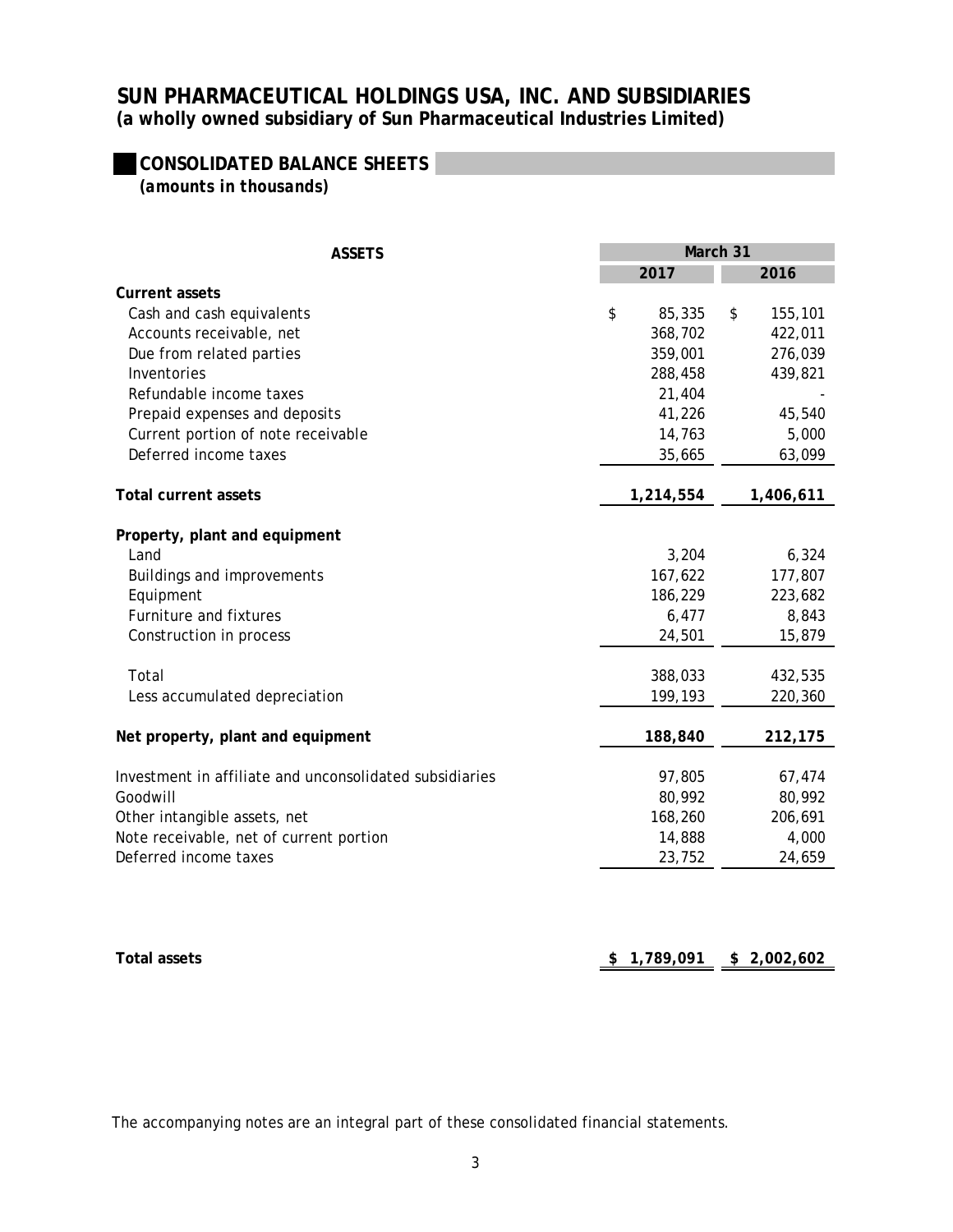| <b>LIABILITIES AND SHAREHOLDERS' EQUITY</b>                  | March 31 |           |    |             |
|--------------------------------------------------------------|----------|-----------|----|-------------|
|                                                              |          | 2017      |    | 2016        |
| <b>Current liabilities</b>                                   |          |           |    |             |
| Accounts payable, trade                                      | \$       | 80,094    | \$ | 46,655      |
| Accounts payable, Sun Limited and affiliates                 |          | 281,596   |    | 559,905     |
| Accrued expenses                                             |          | 175,924   |    | 158,222     |
| Short-term borrowings                                        |          | 310,000   |    | 310,000     |
| Contingent liability on acquisition                          |          | 11,625    |    | 10,687      |
| Current portion of long-term debt                            |          | 755       |    | 724         |
| Income taxes payable                                         |          | 5,013     |    | 26,525      |
| Current portion of capital lease obligation                  |          | 604       |    | 489         |
| <b>Total current liabilities</b>                             |          | 865,611   |    | 1,113,207   |
| Advances from affiliate                                      |          | 174,376   |    | 174,376     |
| Contingent liability on acquisition, net of current portion  |          | 8,356     |    | 17,191      |
| Long-term debt, net of current portion                       |          | 16,734    |    | 17,489      |
| Capital lease obligation, net of current portion             |          | 10,187    |    | 10,790      |
| <b>Total liabilities</b>                                     |          | 1,075,264 |    | 1,333,053   |
| Commitments and contingencies (Notes 11, 13, 15, 17, and 18) |          |           |    |             |
| Shareholders' equity                                         |          |           |    |             |
| Controlling interest                                         |          |           |    |             |
| Common stock                                                 |          |           |    |             |
| Additional paid-in capital                                   |          | 683,207   |    | 671,744     |
| Retained earnings                                            |          | 62,694    |    | 28,360      |
| Accumulated other comprehensive income                       |          | 7,193     |    |             |
| Total controlling interest                                   |          | 753,094   |    | 700,104     |
| Affiliated interest                                          |          | (39, 267) |    | (30, 555)   |
| Total shareholders' equity                                   |          | 713,827   |    | 669,549     |
| Total liabilities and shareholder's equity                   | \$       | 1,789,091 |    | \$2,002,602 |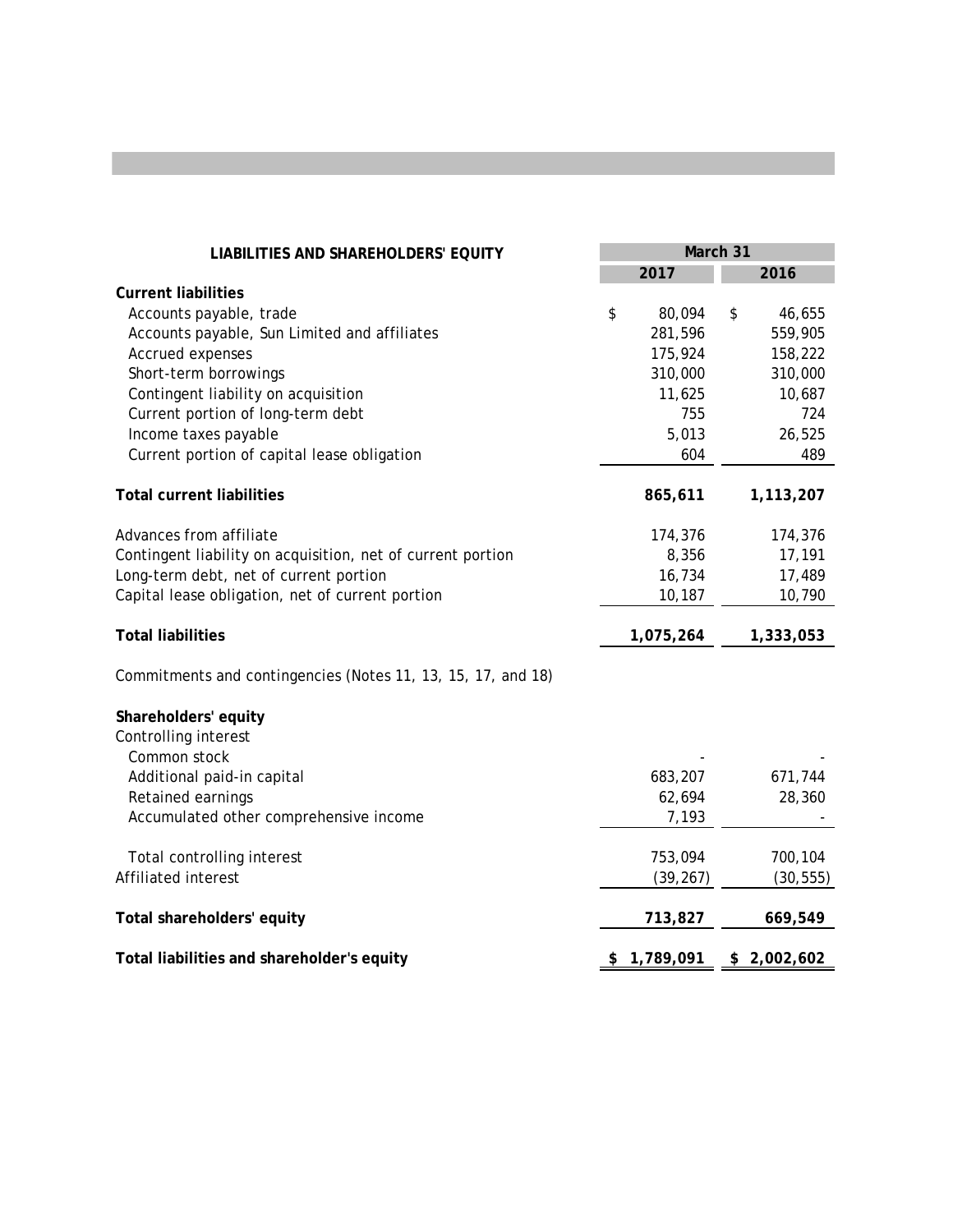## **CONSOLIDATED STATEMENTS OF INCOME**

*(amounts in thousands)*

|                                                       | <b>Year Ended March 31</b> |              |  |
|-------------------------------------------------------|----------------------------|--------------|--|
|                                                       | 2017                       | 2016         |  |
| Net sales                                             | \$1,346,639                | \$1,208,011  |  |
| Other operating revenue                               | 20,646                     | 9,051        |  |
| <b>Total revenue</b>                                  | 1,367,285                  | 1,217,062    |  |
| Cost of goods sold                                    | 958,190                    | 878,812      |  |
| Selling, general and administrative expenses          | 300,143                    | 258,769      |  |
| Research and development costs                        | 48,160                     | 49,066       |  |
| Operating income                                      | 60,792                     | 30,415       |  |
| Other (expense) income                                |                            |              |  |
| Interest expense                                      | (12, 817)                  | (11, 941)    |  |
| Interest income                                       | 449                        | 274          |  |
| (Losses) earnings from unconsolidated subsidiaries    | (3, 380)                   | 4,628        |  |
| Other income                                          | 541                        | 308          |  |
| (Loss) gain on sale of property, plant, and equipment | (1, 745)                   | 8,448        |  |
| Gain on sale of intangible assets                     |                            | 7,148        |  |
| Loss on impairment of property, plant, and equipment  |                            | (34, 232)    |  |
| Other expense, net                                    | (16, 952)                  | (25, 367)    |  |
| Income before income taxes                            | 43,840                     | 5,048        |  |
| Income taxes (benefit)                                | 18,218                     | (12, 536)    |  |
| Net income                                            | 25,622                     | 17,584       |  |
| Net loss attributable to affiliated interest          | (8, 712)                   | (10, 776)    |  |
| Net income attributable to controlling interest       | \$<br>34,334               | 28,360<br>\$ |  |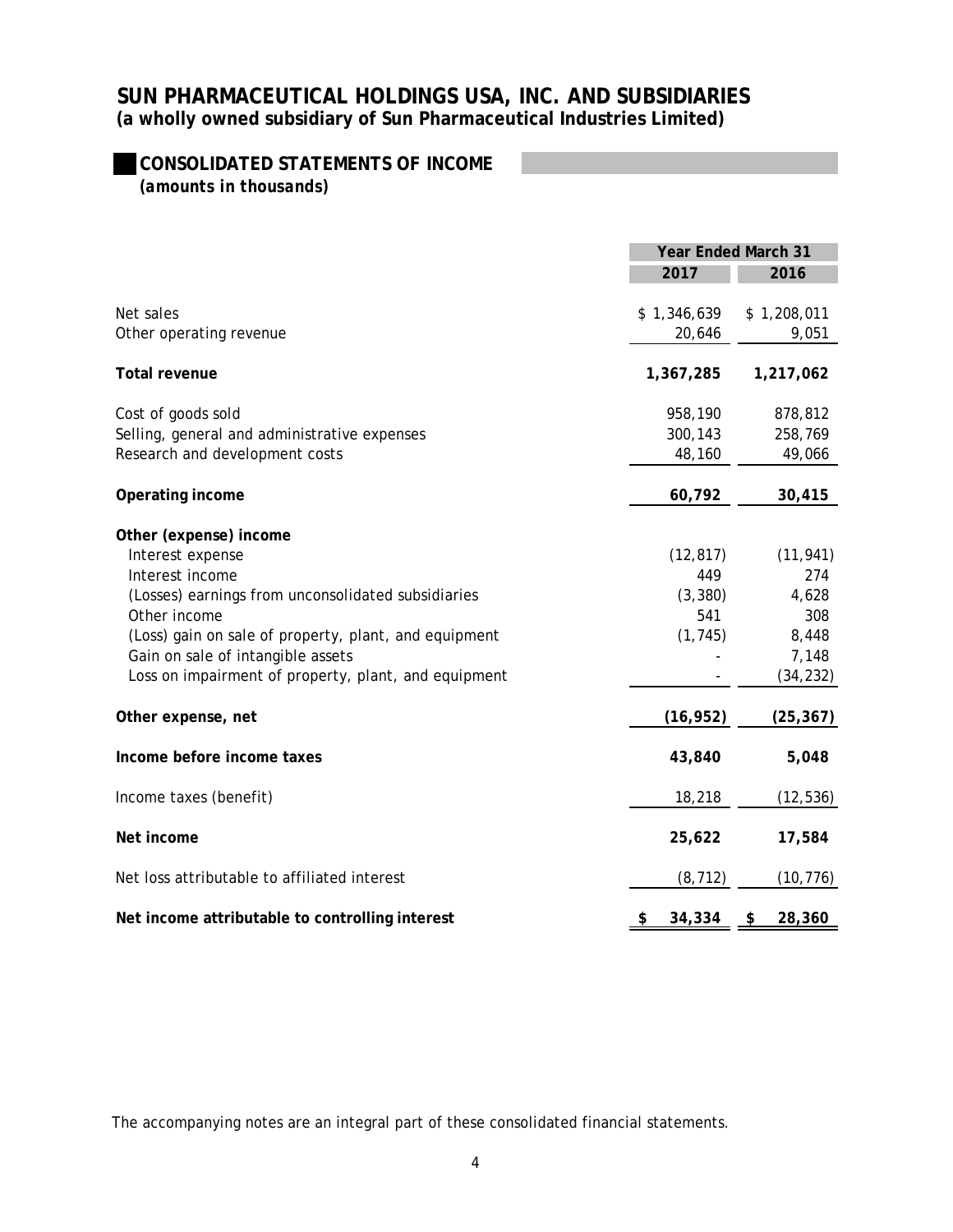### **STATEMENTS OF COMPREHENSIVE INCOME** *(amounts in thousands)*

|                                                  | <b>Year Ended March 31</b> |                  |      |        |
|--------------------------------------------------|----------------------------|------------------|------|--------|
|                                                  | 2017                       |                  | 2016 |        |
| Net income                                       | \$                         | 25,622 \$ 17,584 |      |        |
| Other comprehensive income, net of tax (Note 21) |                            | 7,193            |      |        |
| Comprehensive income                             |                            | 32,815           | \$   | 17,584 |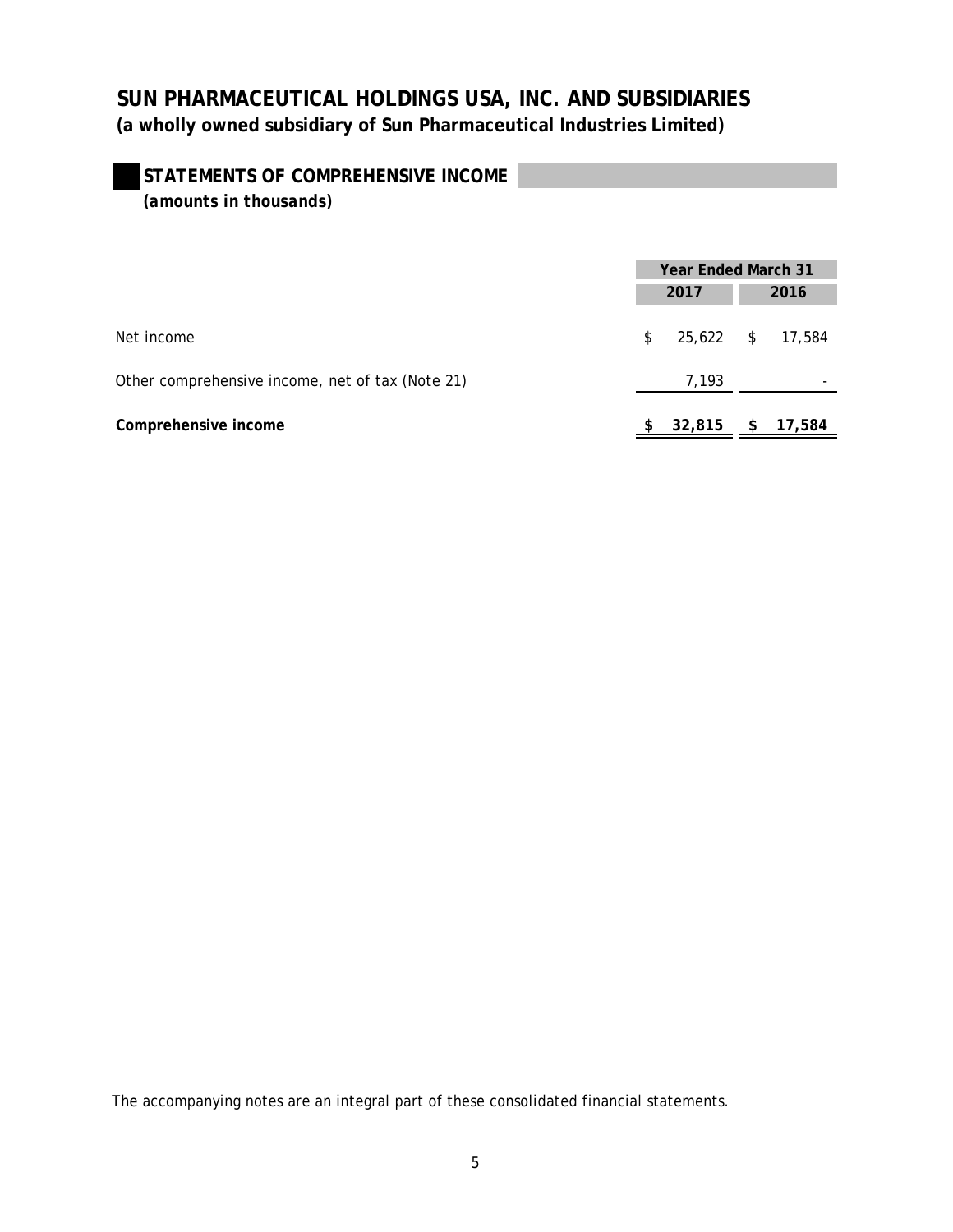### **CONSOLIDATED STATEMENTS OF SHAREHOLDERS' EQUITY** *(in thousands except share data)*

|                             |                                      |                          | <b>Controlling Interest</b>      |                         |                                                 |                                         |                                  |
|-----------------------------|--------------------------------------|--------------------------|----------------------------------|-------------------------|-------------------------------------------------|-----------------------------------------|----------------------------------|
|                             | <b>Common Stock</b><br><b>Shares</b> | Amount                   | Additional<br>Paid-in<br>Capital | Retained<br>Earnings    | Accumulated<br>Other<br>Comprehensive<br>Income | Affiliated<br>Interest in<br>Subsidiary | Total<br>Shareholders'<br>Equity |
| Balances,                   |                                      |                          |                                  |                         |                                                 |                                         |                                  |
| April 1, 2015 (Note 1)      | 1                                    | \$                       | 671,044<br>\$                    | \$                      | \$<br>$\overline{\phantom{a}}$                  | (19, 779)<br>\$                         | 651,265<br>\$                    |
| Net income                  |                                      |                          |                                  | 28,360                  | $\overline{\phantom{a}}$                        | (10, 776)                               | 17,584                           |
| Share-based compensation    |                                      | $\sim$                   | 700                              |                         |                                                 |                                         | 700                              |
| Balances,<br>March 31, 2016 | 1                                    | $\overline{\phantom{a}}$ | 671,744                          | 28,360                  | $\overline{\phantom{a}}$                        | (30, 555)                               | 669,549                          |
| Capital contribution        |                                      | $\overline{\phantom{a}}$ | 11,000                           |                         |                                                 |                                         | 11,000                           |
| Comprehensive income        |                                      |                          |                                  | 34,334                  | 7,193                                           | (8, 712)                                | 32,815                           |
| Share-based compensation    |                                      |                          | 463                              |                         |                                                 |                                         | 463                              |
| Balances,                   |                                      |                          |                                  |                         |                                                 |                                         |                                  |
| March 31, 2017              | $\mathbf{1}$                         | \$                       | \$683,207                        | 62,694<br>$\mathsf{\$}$ | 7,193<br>\$                                     | (39, 267)<br>\$                         | \$713,827                        |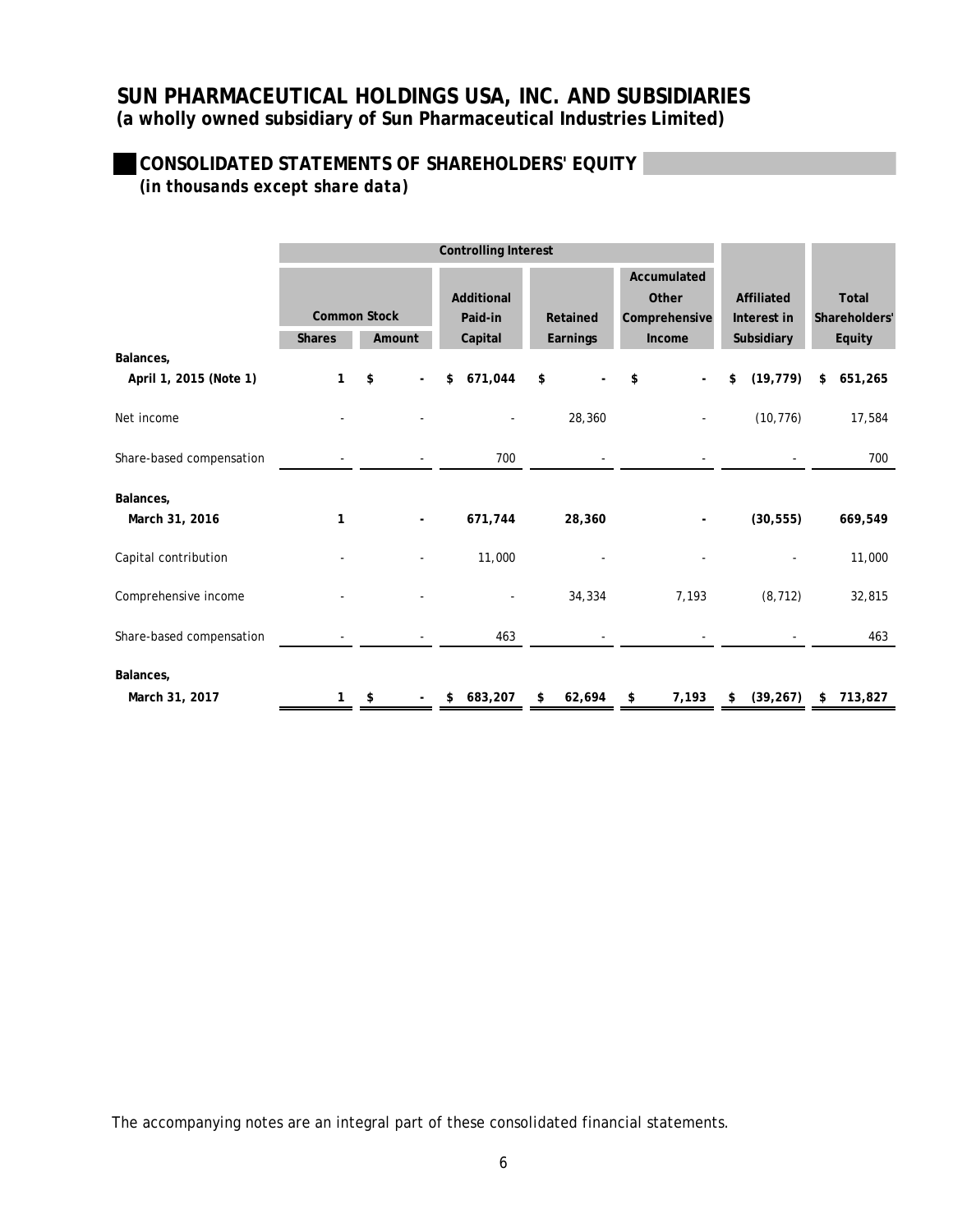### **CONSOLIDATED STATEMENTS OF CASH FLOWS** *(in thousands)*

**2017 2016 Cash flows from operating activities** Net income the set of the set of the set of the set of the set of the set of the set of the set of the set of the set of the set of the set of the set of the set of the set of the set of the set of the set of the set of th Adjustments to reconcile net income to net cash provided by (used in) operating activities: Depreciation and amortization 64,547 , 75,329 Equity in losses (earnings) from unconsolidated subsidiaries 3,380 (4,628) Loss (gain) sale of property, plant, and equipment 1,745 (8,448) Deferred income tax expense (benefit) 24,348 (53,631)<br>Contingent earn-out interest expense (278 (278 (441) Contingent earn-out interest expense 228 441<br>
Share based compensation expense 200 Share based compensation expense 463 700 Gain on sale of intangible assets  $(7,148)$ <br>
Loss on impairment of property, plant, and equipment  $(7,148)$ Loss on impairment of property, plant, and equipment Changes in operating assets and liabilities which provided (used) cash, net of effects in 2016 of business combination: Accounts receivable 6188,458)<br>Due from related parties that the second state of the second state of the second state (82,962) (188,458) Due from related parties 170 (82,962) ,542 Inventories 151 ,363 (128,882) Prepaid expenses and deposits and the set of the set of the set of the set of the set of the deposits of the set of the set of the deposits of the deposits of the deposits of the set of the set of the set of the set of the Accounts payable 115 (244,870) ,940 Refundable/accrued income taxes Accrued expenses (2,501)  $17,702$  (2,501) **Net cash (used in) provided by operating activities (23,727) (23,727) 323,018 Cash flows from investing activities** Purchases of property, plant and equipment (27,817) (17,619) Proceeds from sale of property, plant, and equipment 6,640  $\qquad 4.912$ Purchases of intangible assets and the extended of intangible assets and the extended of the extended of the extended of the extended of the extended of the extended of the extended of the extended of the extended of the e Proceeds from sale of intangible assets 3,000 73,411<br>
Investment in unconsolidated entities (28,806) (18,972) Investment in unconsolidated entities (28,806) (28,806) Distributions from unconsolidated subsidiaries 7 6,281 ,452 Advance to unconsolidated entity<br>Milestone payment of contingent earn-out the state of the state of (8,125) Milestone payment of contingent earn-out Acquisitions of businesses, net of cash acquired  $(68,250)$ **Net cash used in investing activities (55,827) (25,727) Cash flows from financing activities** Repayment of long-term debt (693) (693) Proceeds from short-term borrowings and the state of the state of the 10,000 state of the 10,000 state of the 10,000 state of the 10,000 state of the 10,000 state of the 10,000 state of the 10,000 state of the 10,000 state Repayment of capital lease obligations (668) (668) Advances from affiliate 1992 12:00 12:00 12:00 12:00 12:00 12:00 12:00 12:00 12:00 12:00 12:00 12:00 12:00 12:0<br>Capital contribution 11:000 12:00 12:00 12:00 12:00 12:00 12:00 12:00 12:00 12:00 12:00 12:00 12:00 12:00 12:0 Capital contribution **Net cash provided by financing activities the set of the set of the set of the set of the set of the set of the set of the set of the set of the set of the set of the set of the set of the set of the set of the set of the Net (decrease) increase in cash and cash equivalents (69,766)** (69,766) 6,179 Cash and cash equivalents, beginning of year 155,101 and 2012 148,922 **Cash and cash equivalents, end of year 85,335 \$ 155,101 Year Ended March 31**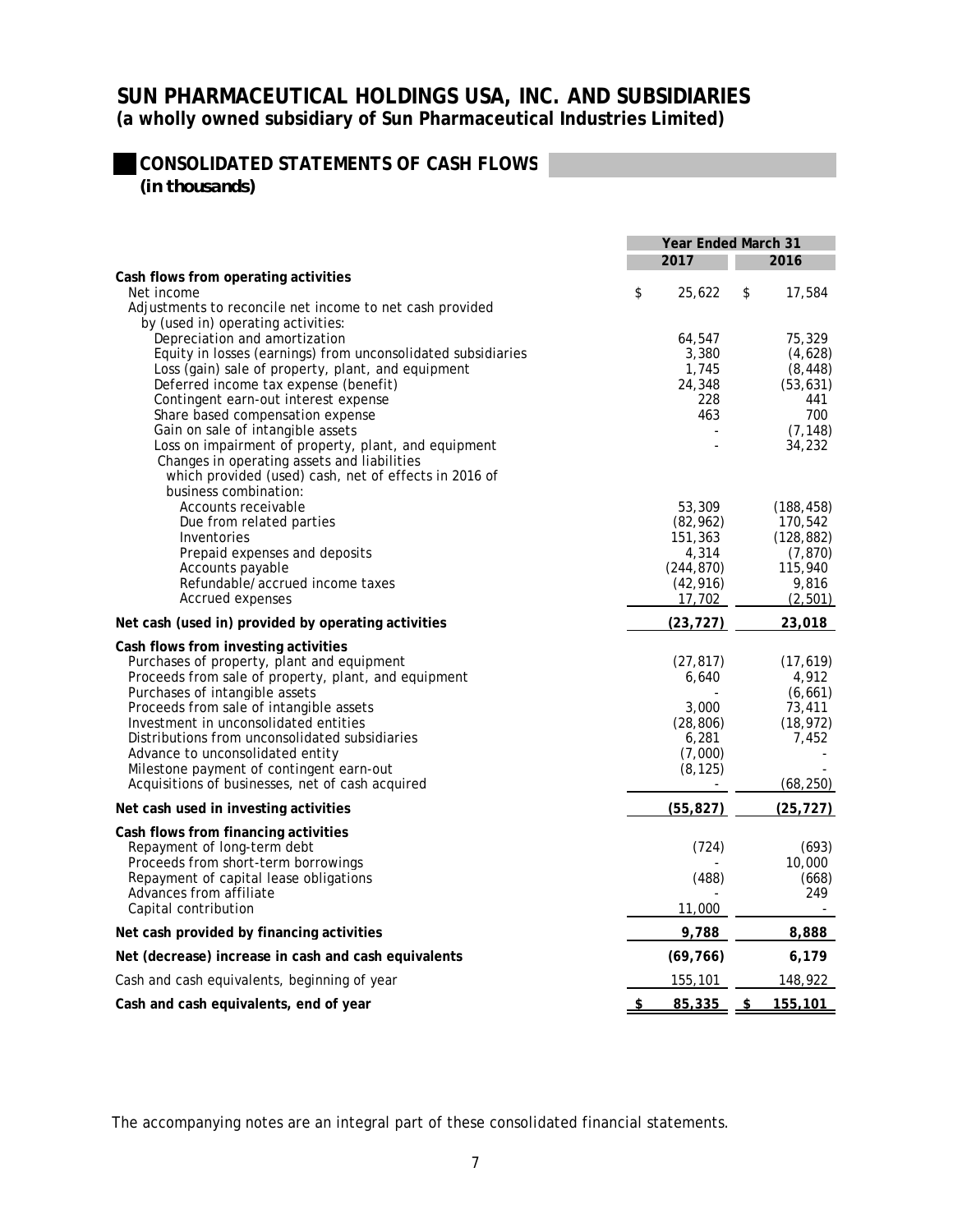(a wholly owned subsidiary of Sun Pharmaceutical Industries Limited)

**NOTES TO CONSOLIDATED FINANCIAL STATEMENTS**  *(amounts in thousands)* 

**1. NATURE OF BUSINESS AND SUMMARY OF SIGNIFICANT ACCOUNTING POLICIES** 

### **Organization, Basis of Presentation, and Nature of Business**

*Sun Pharmaceutical Holdings USA, Inc.* ("the Company"), with headquarters in Princeton, New Jersey, was established on December 1, 2016 and is a wholly-owned subsidiary of Sun Pharmaceutical Industries Limited ("Sun Limited"), a specialty pharmaceutical company organized under the laws of, and based in, India. As of December 1, 2016, 81% of the issued and outstanding common stock of Sun Pharmaceutical Industries, Inc. ("Sun") and 100% of the issued and outstanding common stock of Ranbaxy, Inc. ("Ranbaxy"), both headquartered in Princeton, NJ, were transferred to the Company in a corporate reorganization. The remaining 19% of Sun is owned by Sun Limited. Sun and Ranbaxy were previously owned 100% by affiliates of Sun Limited. Sun Holding has no operating activities. All operating activities are within Sun and Ranbaxy. In order to give effect to this change in organization, the Company has presented in these consolidated financial statements the results of operations of the previously separate entities from April 1, 2015 to November 30, 2016 and then of the consolidated operations from December 1, 2016 (date of Company creation) through March 31, 2017. Since these entities operate under ultimate ownership and common control, the assets and liabilities transferred retained their net carrying value at the time of reorganization. Net assets at the time of the restructuring totaled \$160,816 and \$508,733 for Sun and Ranbaxy, respectively, and for comparative purposes are reflected in the consolidated statement of shareholders' equity as if these corporate actions had taken place on the first day of the previous year.

Sun and Ranbaxy develop, license, manufacture, market and distribute generic and brand prescription and over-the-counter pharmaceuticals to the nation's largest wholesalers, distributors, warehousing and non-warehousing chain drugstores and managed care providers, throughout the United States, Canada and Puerto Rico. The process of developing a line of proprietary drugs requires approvals by the United States Food and Drug Administration ("FDA") of Abbreviated New Drug Applications ("ANDAs") for generic drugs and New Drug Applications ("NDAs") for brand drugs. The Company distributes various products exclusively for Sun Limited and also Company-owned products (those products for which the Company owns the ANDAs) manufactured in its own facilities as well as by Sun Limited and other third parties. Generic products are intended to treat a variety of disorders including, but not limited to, hypertension, arthritis, epilepsy, diabetes, depression and pain management. The Company has brand products which currently are primarily intended to treat patients related to dermatology. In Fiscal 2016, the Company created new divisions for the distribution of various proprietary brand products in the therapeutic categories of ophthalmology, dermatology (biologics), oncology and neurology. Most products from these divisions are in the development stage except for one product related to ophthalmology which was launched during Fiscal 2017.

Subsidiaries of Sun, in turn, include:

Chattem Chemicals, Inc. ("Chattem"), a wholly owned subsidiary, is based in Chattanooga, Tennessee. Chattem is primarily engaged in the business of manufacturing Active Pharmaceutical Ingredients ("APIs"), surfactants and aluminum performance additives.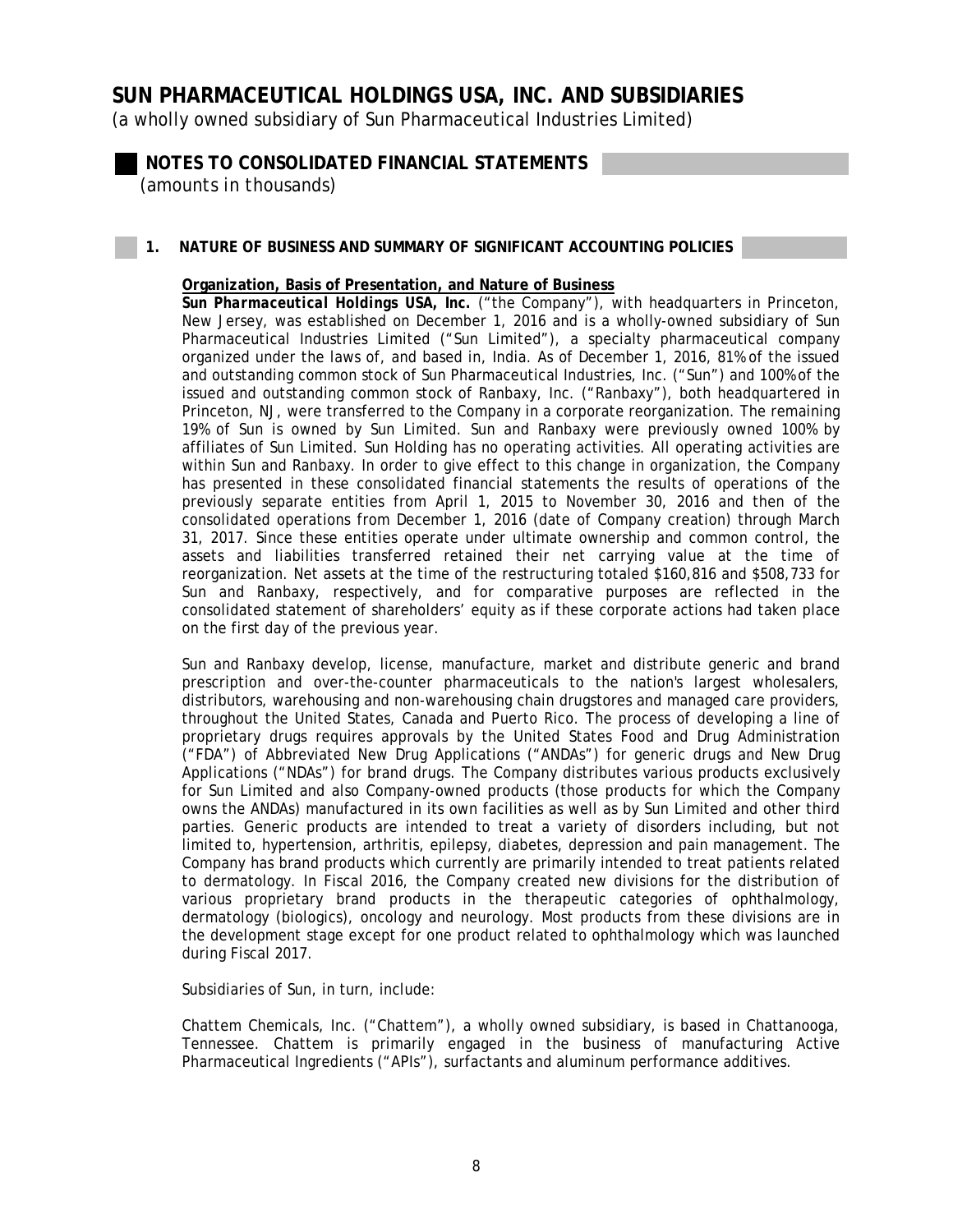(a wholly owned subsidiary of Sun Pharmaceutical Industries Limited)

**NOTES TO CONSOLIDATED FINANCIAL STATEMENTS** 

*(amounts in thousands)* 

Mutual Pharmaceutical Company Inc. ("Mutual"), a wholly owned subsidiary that was based in Philadelphia, Pennsylvania. In June 2016, Mutual sold its real property and operating assets. At the same time, Mutual entered into a manufacturing contract agreement with the new owners to manufacture certain of the drugs previously manufactured by the company. The term of the agreement is two years with provisions for extensions. Prior to April 1, 2016, Mutual was a subsidiary of URL Pharma Inc., a wholly-owned subsidiary of the Company. Effective April 1, 2015, URL Pharma Inc. was merged into Mutual.

DUSA Pharmaceuticals Inc. ("DUSA"), a wholly owned subsidiary, is based in Wilmington, Massachusetts, and is primarily engaged in the business of manufacturing and marketing branded dermatology formulations and medical devices used for treatment of dermatological conditions.

Pharmalucence Inc. ("Pharmalucence") a wholly owned subsidiary is based in Billerica, Massachusetts. Pharmalucence manufactures its own line of generic injectable radiopharmaceuticals, and sells to radiopharmacies and distributors. It also provides contract and private label formulation development and manufacturing services of parenteral products in either liquid or lyophilized form.

Caraco Pharmaceutical Private Limited, a wholly owned subsidiary is based in Mumbai, India and has no current operating activity.

Taro Development Corporation ("TDC"), a wholly owned subsidiary, is based in New York and has a wholly owned subsidiary, Morley & Company, also based in New York. Neither of these entities have any current operating activities.

Sun's manufacturing facilities are located in Cranbury, New Jersey; Chattanooga, Tennessee; and Wilmington, Billerica, and Bedford, Massachusetts. The Company also has warehouses and executive offices in these locations and a distribution warehouse in Wixom, Michigan.

Subsidiaries of Ranbaxy, in turn, include:

Ranbaxy Pharmaceuticals, Inc. ("Ranbaxy Pharma") a wholly owned subsidiary is based in Princeton, New Jersey and is in the distribution business for generic products for Ranbaxy.

Ohm Laboratories, Inc. ("Ohm") a wholly owned subsidiary is based in New Brunswick, New Jersey, and has two manufacturing locations in New Jersey and one warehouse in New Brunswick.

Ranbaxy Laboratories, Inc. ("Ranbaxy Labs") a wholly owned subsidiary is based in Princeton, New Jersey, and is in the business of for brand product development, marketing, and distribution.

InSite Vision Incorporated ("InSite") a wholly owned subsidiary is based in Alameda, California and develops products to treat eye problems: ocular infection, pain and inflammation in ocular surgery and glaucoma.

Ranbaxy Signature L.L.C. ("Signature") is a 67.5% owned joint venture. Signature has the rights to a diabetic product that is marketed and distributed through Ranbaxy Labs.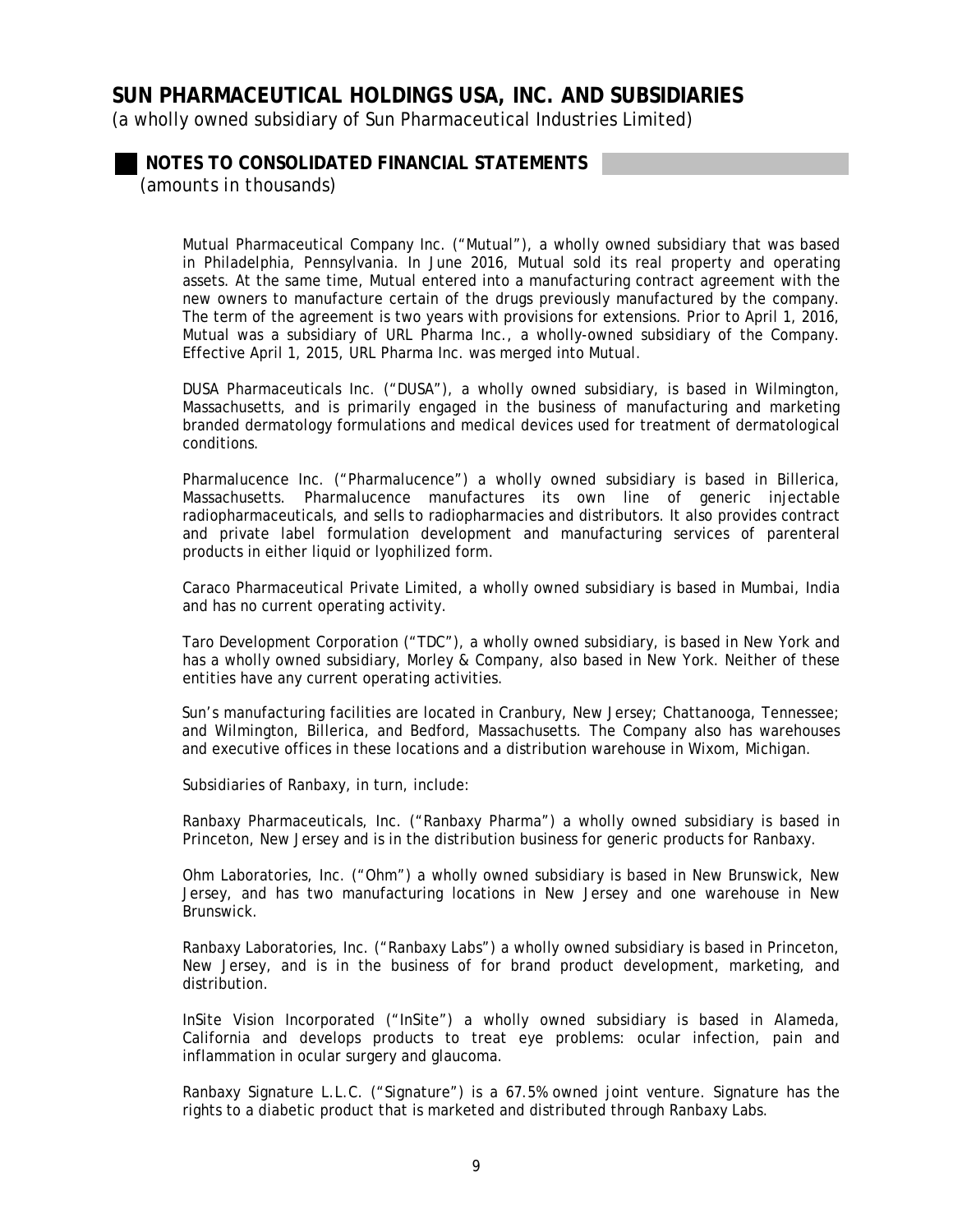(a wholly owned subsidiary of Sun Pharmaceutical Industries Limited)

**NOTES TO CONSOLIDATED FINANCIAL STATEMENTS** 

*(amounts in thousands)* 

### **Principles of Consolidation**

The accompanying consolidated financial statements, which are the responsibility of management, have been prepared in conformity with accounting principles generally accepted in the United States of America (US GAAP). The consolidated financial statements are prepared in the functional currency of US dollars and include the accounts of consolidated subsidiaries. All significant intercompany accounts and transactions have been eliminated in consolidation.

### **Use of Estimates**

The preparation of consolidated financial statements in conformity with accounting principles generally accepted in the United States of America requires management to make estimates and assumptions that affect the reported amounts of assets and liabilities and disclosure of contingent assets and liabilities at the dates of the consolidated financial statements and the reported amounts of revenues and expenses during the reporting years. Actual results could differ from those estimates. Significant estimates include, but are not limited to, realization of deferred tax assets, provisions for estimated customer returns, discounts, rebates, coupons and other price adjustments, including customer chargebacks (see "Revenue Recognition" below), valuation of inventories, determination of useful lives and potential impairment of property, plant and equipment and intangible assets and other long lived assets.

### **Cash and Cash Equivalents**

Cash and cash equivalents consist of demand deposits in banks, cash on hand and all highly liquid investments purchased with an original maturity of three months or less. The Company invests its excess cash primarily in deposits with major banks and in other high quality shortterm liquid money market investments. During the normal course of business, the Company may maintain cash on deposit in excess of federally insured limits with financial institutions. The Company maintains a policy of making investments only with institutions with at least an investment grade credit rating.

#### **Investment in Affiliate and Unconsolidated Entities**

Sun, through its subsidiary TDC, holds 2,333,802 shares of Taro Pharmaceutical Industries, Ltd. ("Taro"). Sun Limited, along with several of its subsidiaries, holds the majority of the common shares of Taro. The American Depository Shares of Taro are traded on the New York Stock Exchange. Management does not intend to sell the securities of this affiliate in the near future since they were acquired as strategic investments by Sun Limited and its subsidiaries. These securities are, therefore, not available for sale and are carried at their cost.

In addition, the Company makes investments in both corporate and non-corporate entities for the purpose of obtaining an interest in a new drug or new indications of an existing drug. These investments, although long-term, are generally focused on the development of these individual drugs and are not intended to be ongoing relationships.

Investee companies that are not consolidated, but over which the Company exercises significant influence, are accounted for under the equity method of accounting. Whether or not the Company exercises significant influence with respect to an Investee depends on an evaluation of several factors including, among others, representation on the Investee company's board of directors and ownership level, which is generally a 20% to 50% interest in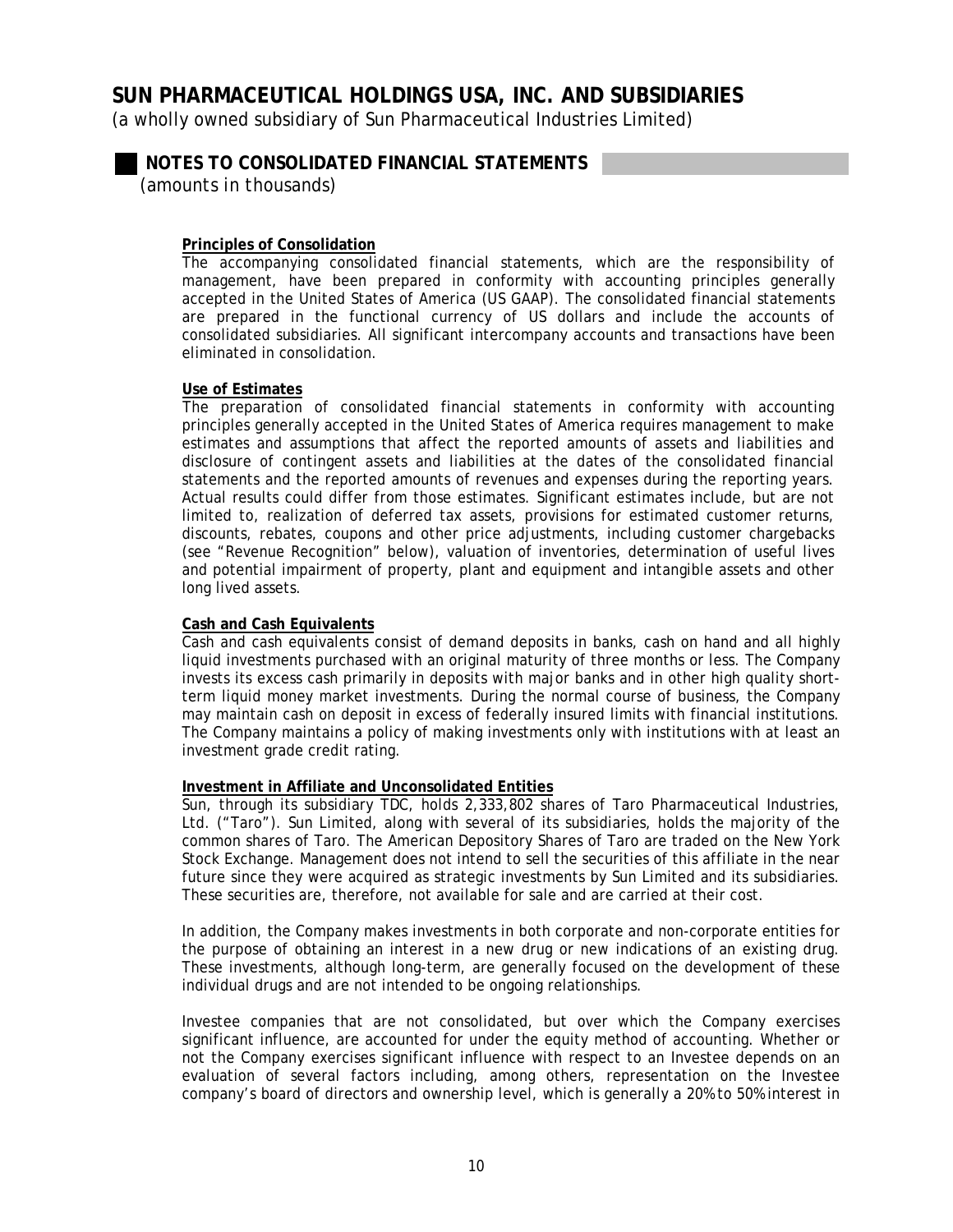(a wholly owned subsidiary of Sun Pharmaceutical Industries Limited)

## **NOTES TO CONSOLIDATED FINANCIAL STATEMENTS**

*(amounts in thousands)* 

the voting securities for corporate entities and between 5% and 50% interest in the voting securities for non-corporate entities. Under the equity method of accounting, an Investee company's accounts are not reflected within the Company's consolidated balance sheets and consolidated income statements; however, the Company's share of the earnings or losses of the Investee company is reflected in the caption ''(Losses) earnings from unconsolidated subsidiaries'' in the consolidated income statements. The Company's share of unrealized gains and losses, net of income tax, are reported in other comprehensive income. The Company's carrying value in an equity method Investee company is reflected in the caption "Investment in affiliate and unconsolidated subsidiaries" on the Company's consolidated balance sheets.

Investments not accounted for under the consolidation or the equity method of accounting are accounted for under the cost method of accounting. Under this method, the Company's share of the earnings or losses of such Investee companies is not included in the consolidated balance sheets or consolidated income statements. However, when necessary, impairment charges are recognized in the consolidated income statements. If circumstances suggest that the value of the Investee Company has subsequently recovered, such recovery is not recorded. Management has concluded that no such impairment losses were required to be recognized during Fiscal years 2017 or 2016. The Company's carrying value in a cost method Investee company is reflected in the caption ''Investment in affiliate and unconsolidated subsidiaries" in the Company's consolidated balance sheets.

### **Advances from Affiliates**

The Company has received funds, on various dates, from Alkaloida Chemical Company ZRT-Hungary, an affiliate, which is also a wholly owned subsidiary of Sun Pharma Global, Inc. ("Sun Global"). These advances are considered unsecured operating loans. The outstanding balance of these loans was \$174,376 on March 31, 2017 ("Fiscal 2017") and 2016 ("Fiscal 2016"). On an annual basis, any unpaid accrued interest is rolled into the principal balance. There are no formal repayment terms for either principal or interest. While these loans can be called on demand at the affiliate's discretion, it is not anticipated that this will occur within the next year.

#### **Revenue Recognition**

Revenue from product sales, net of estimated provisions, is recognized when there is persuasive evidence that an arrangement exists, title and risk of ownership have been transferred to the buyer, the selling price is fixed or determinable, and collectability is reasonably probable. The Company's customers consist primarily of large pharmaceutical wholesalers who sell directly into the retail channel, chain drug stores, distributors, and managed care customers. For the products being sold from DUSA the primary customers are physicians and hospitals. Pharmalucence's primary customers are radiopharmaceutical pharmacies. Provisions for sales discounts, and estimates for sales chargebacks, customer rebates, and product returns are established as a reduction of product sales revenue at the time revenues are recognized, based on historical experience and current market trends adjusted to reflect known changes in the factors that impact these allowances. These revenue reductions are reflected as a direct reduction to accounts receivable through a sales allowance account.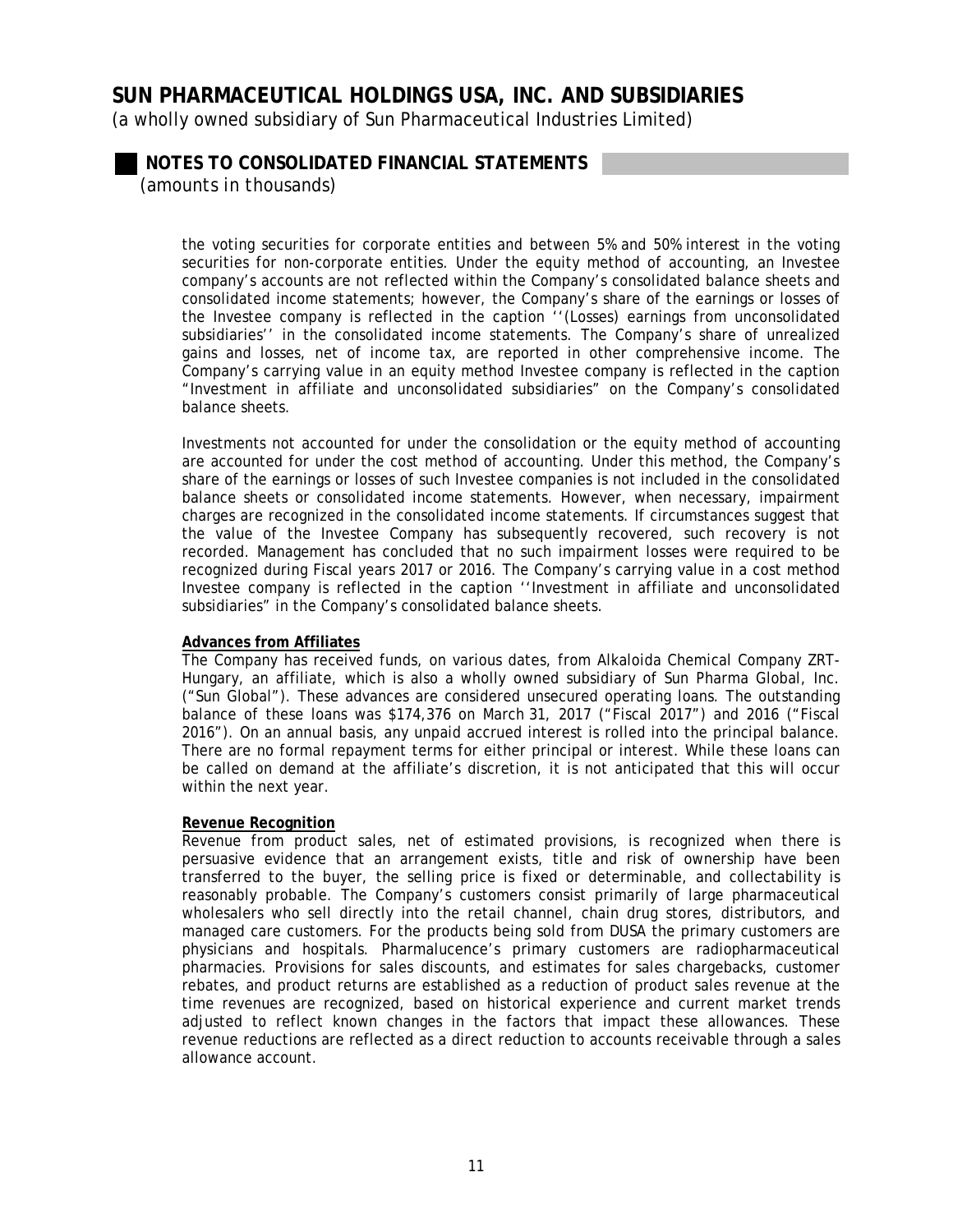(a wholly owned subsidiary of Sun Pharmaceutical Industries Limited)

### **NOTES TO CONSOLIDATED FINANCIAL STATEMENTS**  *(amounts in thousands)*

The Company makes sales of products under various marketing and distribution agreements. The Company recognizes revenue from such sales in accordance with Financial Accounting Standards Board ("FASB") ASC Topic 605-45-45-1, "Reporting Revenue Gross as a Principal versus Net as an Agent." The Company has evaluated the various indicators described under this guidance and has determined that such revenues should be considered on a gross reporting basis. The factors include the following, which led the Company to make such determination: (1) the title of the goods have been transferred to the Company and the Company assumes all general inventory risks; (2) the Company is the primary obligor in the arrangement. (3) The Company is responsible for the sales process, pricing, marketing and delivery of the products; and (4) the Company is responsible for the collection of receivables and will have to absorb bad debt losses if any occur.

The Company recognizes revenues on Kerastick® and BLU-U® product sales in the United States and Canada when persuasive evidence of an arrangement exists, the price is fixed and determinable, delivery has occurred, and collection is reasonably assured. The Company offers programs that allow physicians and hospitals access to its BLU-U® device for a trial period. The Company does not recognize revenue on these units until the physician or hospital elects to purchase the equipment and all other revenue recognition criteria are met. Terms with customers do not provide for the right of return for sales of Kerastick® and BLU-U<sup>®</sup>, unless the product does not comply with the technical specifications.

When the Company receives advance payments from customers for the sale of products, such payments are deferred and reported as advances from customers until all conditions for revenue recognition are met.

The Company manufactures exhibit batches for Sun Limited and also provides business support services to Sun Limited and Ranbaxy Canada (a party related through ultimate common ownership). The Company recovers the cost of manufacturing exhibit batches and the cost of services plus an agreed-upon markup pursuant to the terms of the respective agreements.

Royalty income is recognized in accordance with the terms of the respective contractual agreements when collectability is reasonably assured and revenue can be reliably measured.

#### **Allowances for Sales Adjustments**

#### *Chargebacks*

Chargebacks represent the Company's most significant provision against gross accounts receivable and related reduction to gross sales revenue. Chargebacks are retroactive credits given to wholesale customers that represent the difference between the lower price they sell (contractual price) to retail, chain stores, and managed care organizations and what the Company charges the wholesaler. The Company estimates chargebacks at the time of sale to their wholesale customers. The Company is currently unable to specifically determine whether the amounts provided in specific prior periods for chargeback allowances have been over or understated. Wholesaler customers who submit chargebacks to the Company do not reference a specific invoice that the chargeback is related to when the chargeback is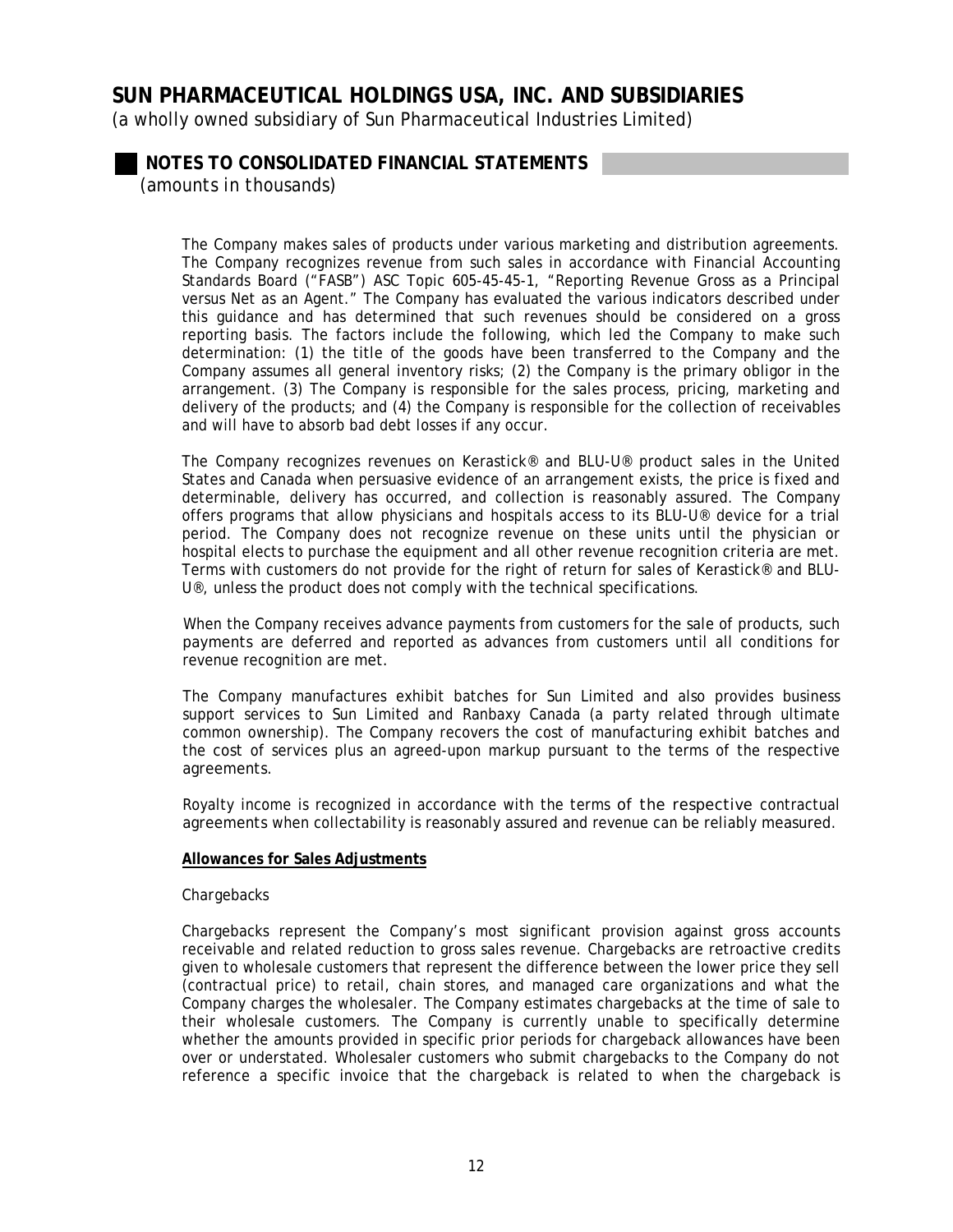(a wholly owned subsidiary of Sun Pharmaceutical Industries Limited)

## **NOTES TO CONSOLIDATED FINANCIAL STATEMENTS**

*(amounts in thousands)* 

submitted to the Company. Thus, the Company cannot determine the specific period to which the wholesaler's chargeback relates.

The Company considers the following factors in the determination of the estimates of sales chargebacks:

- 1. The historical data of chargebacks as a percentage of sales, as well as actual chargeback reports received from primary wholesaler customers.
- 2. Volume of all products sold to wholesaler customers and the average chargeback rates for the current quarter as compared to the previous quarter and compared to the last six month period.
- 3. The sales trends and future estimated prices of products, wholesale acquisition cost ("WAC"), the contract prices with the retailers, chain stores, managed care organizations (end-users), and wholesaler customer's contract prices.
- 4. The Company utilizes data on remaining inventories on hand at primary wholesaler customers at the end of each reporting period in the calculation of estimates.

Such estimated amounts, in addition to certain other allowances, are deducted from the Company's gross sales to determine net revenues. The amount of actual chargebacks claimed could be either higher or lower than the amounts accrued. Changes in estimates, if any, would be recorded in the income statement in the period the change is determined. If the Company materially over or under estimates the amount that will ultimately be charged back to it by its wholesale customers, there could be a material impact on these consolidated financial statements. Approximately 55% and 47% of the total allowance for trade receivables at March 31, 2017 and 2016, respectively, have been established to provide for estimated sales chargebacks (see Note 3).

#### *Shelf Stock Adjustments*

Shelf stock adjustments are credits issued to customers to reflect decreases in the selling prices of products. These credits are customary in the industry and are intended to reduce the customers' inventory cost to better reflect current market prices. The decision to grant a shelf stock adjustment to a customer following a price decrease is made at the Company's discretion.

Factors considered when recording an allowance for shelf stock adjustments include estimated launch dates of competing products based on market intelligence, estimated decline in market price of products based on historical experience and input from customers, and levels of inventory held by customers at the date of the pricing adjustments.

### *Product Returns and Other Allowances*

In the pharmaceutical industry, customers are normally granted the right to return product for credit, or replacement with fresh product, if the product has not been used prior to its expiration date. The Company's return policy typically allows product returns for products within a 12-month window from six months prior to the expiration date and up to six months after the expiration date. The Company estimates the level of sales that will ultimately be returned, pursuant to its return policy, and records a related allowance at the time of sale.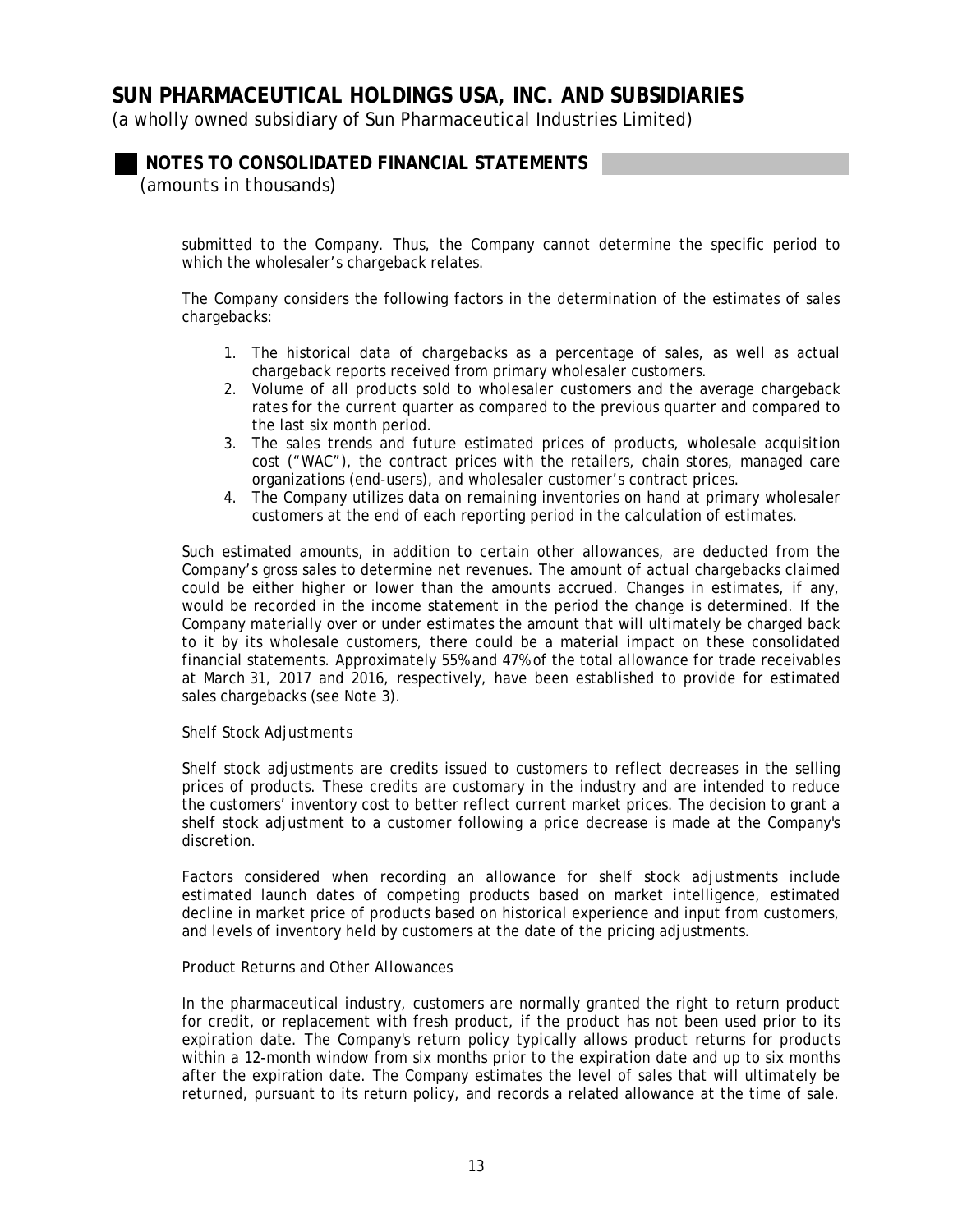(a wholly owned subsidiary of Sun Pharmaceutical Industries Limited)

## **NOTES TO CONSOLIDATED FINANCIAL STATEMENTS**

*(amounts in thousands)* 

These amounts are deducted from its gross sales to determine net sales. These estimates take into consideration historical returns of the products and the Company's future expectations. The Company periodically reviews the allowances established for returns and adjusts them based on actual experience, as necessary. The primary factors considered in estimating its potential product returns include shelf life of expiration date of each product and historical levels of expired product returns. If the Company becomes aware of any returns due to product quality related issues, this information is used to estimate an additional allowance. The Company provides for an allowance related to returns resulting from product recalls, in the period that such recalls occur. The amount of actual product return could be either higher or lower than the amounts provided. Changes in these estimates, if any, would be recorded in the income statement in the period the change is determined. If the Company over or under estimates the quantity of product that will ultimately be returned, there may be a material impact to its financial statements.

Sales discounts (trade and prompt payment discounts) are provided for at the end of every reporting period based on the gross sales made to the customers during the period and based on their terms of trade. The Company reviews its contracts with its customers in addition to historical data and percentages to estimate the reserve for estimated discounts.

Customer rebates are estimated at the end of every reporting period, based on direct or indirect purchases. If the purchases are direct (purchases made by end use customers directly from the Company), the rebates are recognized when products are purchased and a periodic credit is given. For indirect purchases (purchases by end use customers through wholesale customers), the rebates are recognized based on the terms with such customer. Medicaid rebates are estimated based on the historical data the Company receives from the public sector benefit providers, which is based on the final dispensing of the products by a pharmacy to a benefit plan participant.

Medicaid rebates are earned by states based on the amount of our products dispensed under the Medicaid plan. Medicaid rebates are principally comprised of amounts due under U.S. Government pricing programs such as Medicaid, Medicare and Tricare (Department of Veteran Affairs). These rebates have been estimated as per the stipulated regulations and prescribed guidelines, which consider the calculation of the average manufacturers' price. Billbacks are special promotions or discounts provided over a specific time period to a defined customer base, and for a defined product group. Distribution allowances are a fixed percentage of gross purchases for inventory shipped to a national distribution facility that we pay to our top wholesalers on a monthly basis. Administration fees are paid to certain wholesalers, buying groups, and other customers for stocking our products and managing contracts and servicing other customers.

The Company has a patient coupon program in relation to certain products. These patient coupons enable eligible customers to a discount at the time of dispensing of prescriptions and the related cost of such patient coupons is borne by the Company. The accrual related to patient coupons is estimated based on historical experience regarding the usage of coupons by the eligible customers.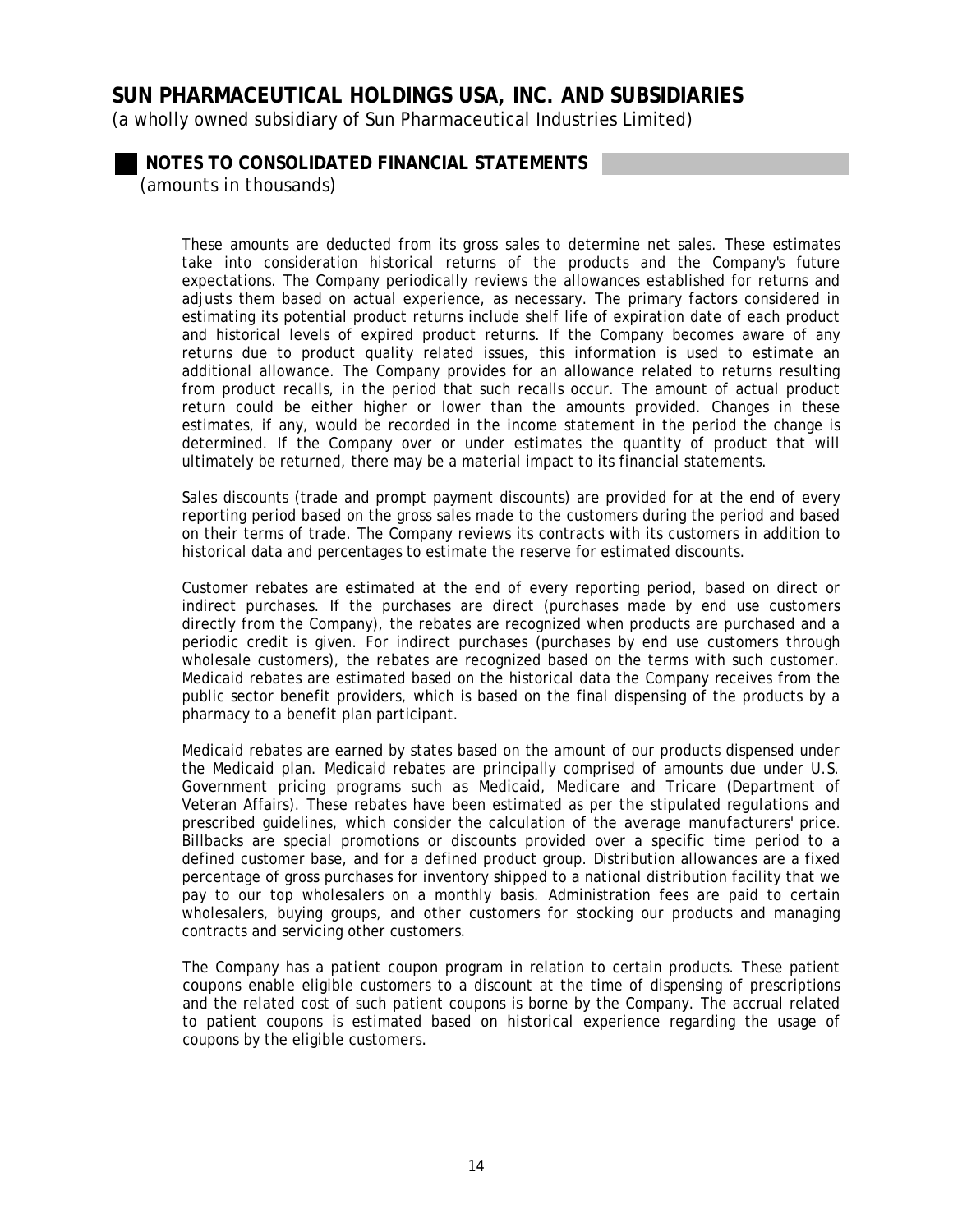(a wholly owned subsidiary of Sun Pharmaceutical Industries Limited)

**NOTES TO CONSOLIDATED FINANCIAL STATEMENTS** 

*(amounts in thousands)* 

### **Doubtful Accounts**

Doubtful accounts are estimated based on the data available from external sources, including information obtained related to the financial condition of customers. Delinquent accounts are reviewed by management on a quarterly basis, to identify and record allowances, as considered necessary, for accounts receivable not expected to be recoverable.

#### **Accounts Receivable**

The Company sells its products using customary trade terms; the resulting accounts receivable are unsecured. Accounts receivable are stated at the amount management expects to collect from outstanding balances. The Company provides for probable uncollectible amounts through a charge to earnings and a credit to a valuation allowance based on management's assessment of the current status of individual accounts. Balances that are still outstanding after the Company has attempted reasonable collection efforts are written off through a charge to the valuation allowance and a credit to trade accounts receivable.

#### **Inventories**

Inventories, which consist of raw materials, goods in transit and finished goods, as well as work-in-process, are stated at the lower of cost, determined using the moving average method, or market. The Company analyzes its inventory levels quarterly and writes down any inventory that has become obsolete and inventory that has a cost basis in excess of its expected net realizable value. Expired inventory is disposed of and the related costs are expensed when incurred. Materials acquired for research and development on products yet to be launched are written off in the year of acquisition. Inventory includes material purchased related to products for which the Company has filed ANDAs with the FDA, and the commercial launch of such products will commence once the approvals are received. The determination of whether or not inventory costs will be realizable requires estimates by management. A critical estimate in this determination is the estimate of the future expected inventory requirements, whereby the Company compares its internal sales forecasts to inventory on hand. Actual results may differ from those estimates and additional inventory write-offs may be required. The Company must also make estimates about the amount of manufacturing overhead to allocate to its finished goods and work in process inventories. Although the manufacturing process is generally similar for its products, the Company must make judgments as to the portion of costs to allocate to purchased product, work in process and finished goods, and such allocations can vary based upon the composition of these components and the fact that each product produced does not necessarily require the same amount of time or effort for the same production step. Accordingly, the assumptions made can impact the value of reported inventories and cost of sales. For inventories related to distributed products, the Company absorbs losses of obsolesce or expiries, however if mutually agreed upon and in specific circumstances (like inventory built up on launch of new products), the Company recovers the cost from suppliers. The Company incurs costs related to non-supply of products it has committed to sell to its customers as per the contracts it has entered with these customers. As mutually agreed, the Company recovers certain of these costs from its suppliers.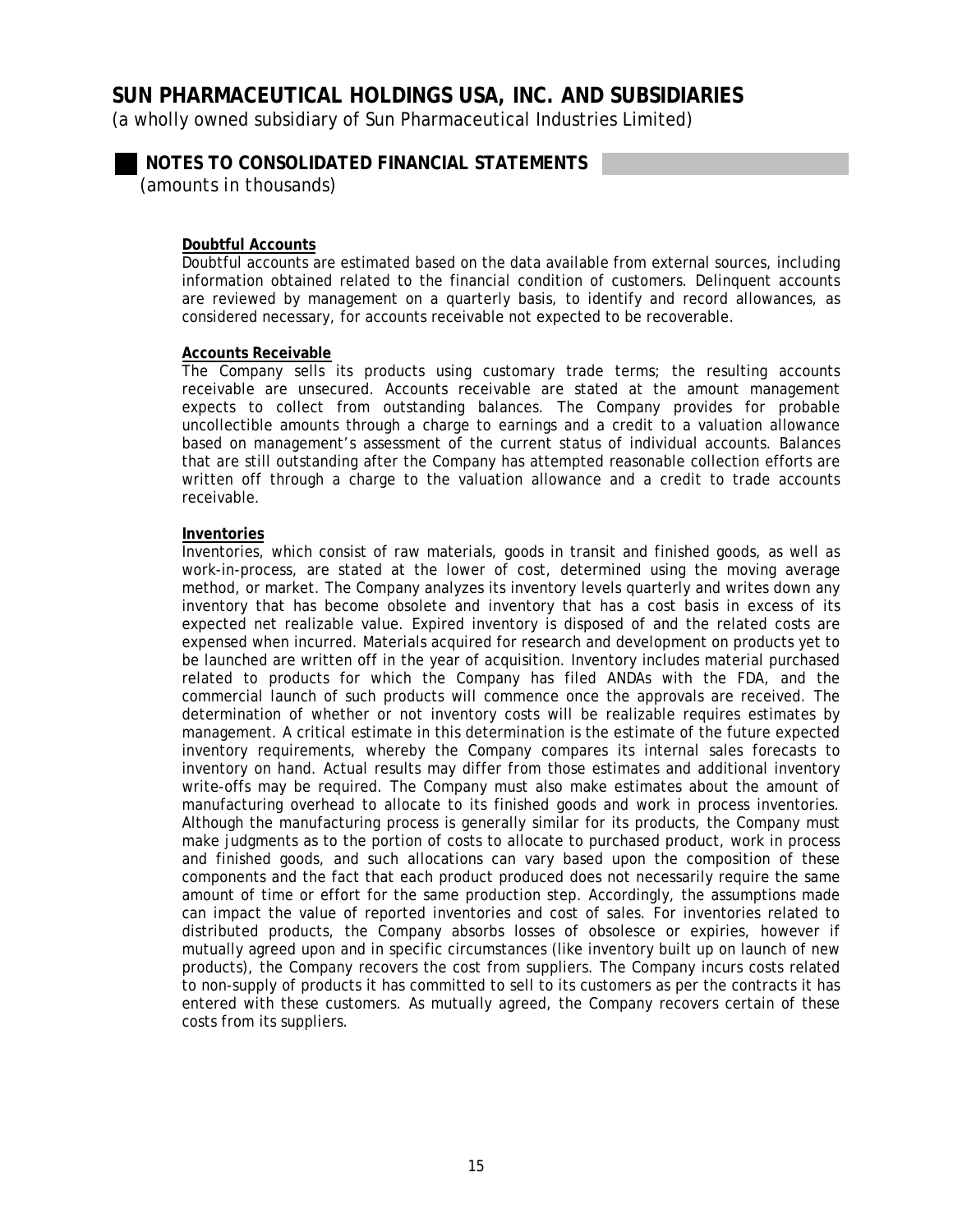(a wholly owned subsidiary of Sun Pharmaceutical Industries Limited)

**NOTES TO CONSOLIDATED FINANCIAL STATEMENTS** 

*(amounts in thousands)* 

BLU-U® commercial light sources placed in physicians' offices for an initial evaluation period are included in inventory in the accompanying consolidated balance sheets and amortized over a three-year period or until sold to the physician's office evidenced by the fact that all revenue recognition criteria have been met.

### **Property, Plant and Equipment and Depreciation**

Property, plant and equipment is carried at cost less accumulated depreciation, which for property and equipment acquired in business acquisitions approximates the fair value determined at the acquisition date. Land is carried at cost. Construction in process is carried at cost until such time the associated asset(s) is placed into service. Depreciation is computed using the straight-line method over the estimated useful lives of the related assets, which range from 3 to 40 years. Major improvements and renewals are capitalized, while ordinary maintenance and repairs are expensed. Management annually reviews these assets for impairment (Note 5).

#### **Income Taxes**

Deferred income tax assets and liabilities are computed annually for differences between the financial statement and federal income tax bases of assets and liabilities that will result in taxable or deductible amounts in the future, based on enacted tax laws and rates applicable to the periods in which the differences are expected to affect taxable income. In concluding that it is not more-likely-than-not that the Company's deferred tax assets will be realized, the Company evaluates both positive and negative evidence regarding the future utilization of these assets. Valuation allowances are established, when necessary, to reduce deferred tax assets to the amount expected to be realized. Income tax expense is the tax payable or refundable for the year plus or minus the change during the year in deferred tax assets and liabilities.

The Company analyzes its income tax filing positions in the federal and state jurisdictions where it is required to file income tax returns, for all open tax years in these jurisdictions, to identify potential uncertain tax positions. The Company reports interest and penalties attributable to income taxes, to the extent they arise, as a component of income tax expenses.

#### **Research and Development Costs**

Research and development costs settled in cash are charged to expense as incurred. Capital expenditures incurred on equipment and facilities that are acquired or constructed for research and development activities and having alternative future uses are capitalized as tangible assets when acquired or constructed. The Company has not incurred any non-cash research and development costs during the Fiscal years ended March 31, 2017 and 2016, respectively.

### **Shipping and Handling Costs**

Shipping and handling costs incurred to transport products to customers are included in selling, general and administrative expenses. Such costs amounted to \$5,901 and \$7,806 in 2017 and 2016, respectively.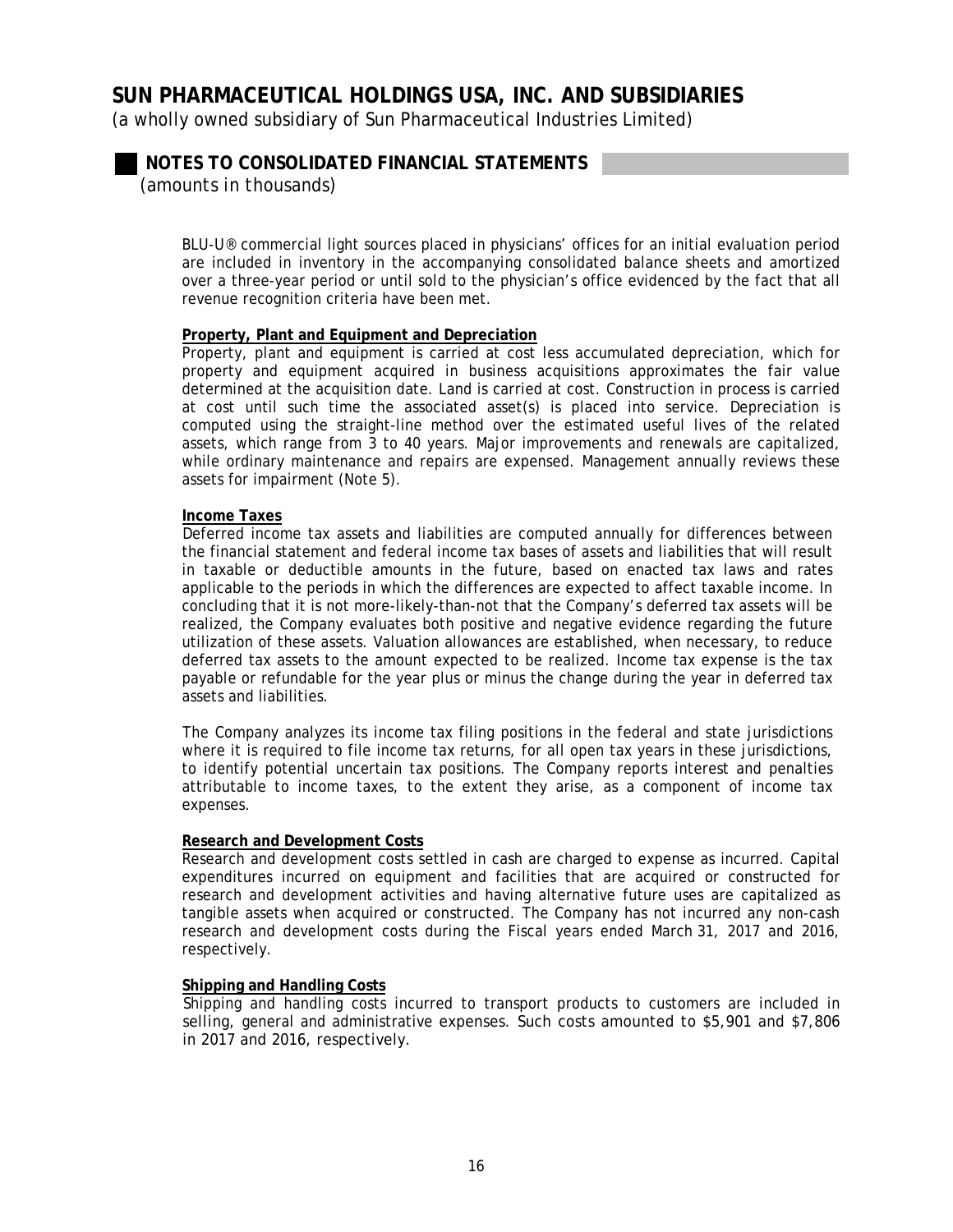(a wholly owned subsidiary of Sun Pharmaceutical Industries Limited)

**NOTES TO CONSOLIDATED FINANCIAL STATEMENTS** 

*(amounts in thousands)* 

### **Goodwill**

Goodwill represents the cost in excess of the fair value of net assets acquired in business combinations. Goodwill is tested annually for impairment or more frequently if events or circumstances indicate that the asset might be impaired. Management concluded, based on their assessment, that there was no impairment at March 31, 2017 or 2016.

#### **Other intangible Assets**

Intangible assets with finite lives are amortized over periods ranging from three to fifteen years to their estimated residual values and are evaluated for impairment at least annually. Intangibles are included in the "Other intangible assets, net" caption on the accompanying consolidated balance sheets. Management concluded, based on their assessment, that there was no impairment at March 31, 2017 or 2016.

#### **Employee Stock Options**

The Company recognizes all employee share-based compensation as a cost in the consolidated financial statements. Common stock options are measured at grant date fair value of the award, estimated using the Black-Scholes option pricing model.

### **Fair Value Measurements**

Fair value refers to the price that would be received to sell an asset or paid to transfer a liability (an exit price) in an orderly transaction between market participants in the market in which the reporting entity transacts such sales or transfers based on the assumptions market participants would use when pricing an asset or liability. Assumptions are developed based on prioritizing information within a fair value hierarchy that gives the highest priority to quoted prices in active markets (level 1) and the lowest priority to unobservable data (level 3).

A description of each category in the fair value hierarchy is as follows:

Level 1: Valuation is based upon quoted prices for identical instruments traded in active markets.

Level 2: Valuation is based upon quoted prices for similar instruments in active markets, quoted prices for identical or similar instruments in markets that are not active, and model-based valuation techniques for which all-significant assumptions are observable in the market.

Level 3: Valuation is generated from model-based techniques that use at least one significant assumption not observable in the market. These unobservable assumptions reflect the estimates of assumptions that market participants would use in pricing the asset or liability.

For a further discussion of fair value measurements, refer to Note 2 to the financial statements.

#### **Reclassification**

Certain amounts as reported in the Fiscal 2016 consolidated financial statements have been reclassified to conform with the Fiscal 2017 presentation.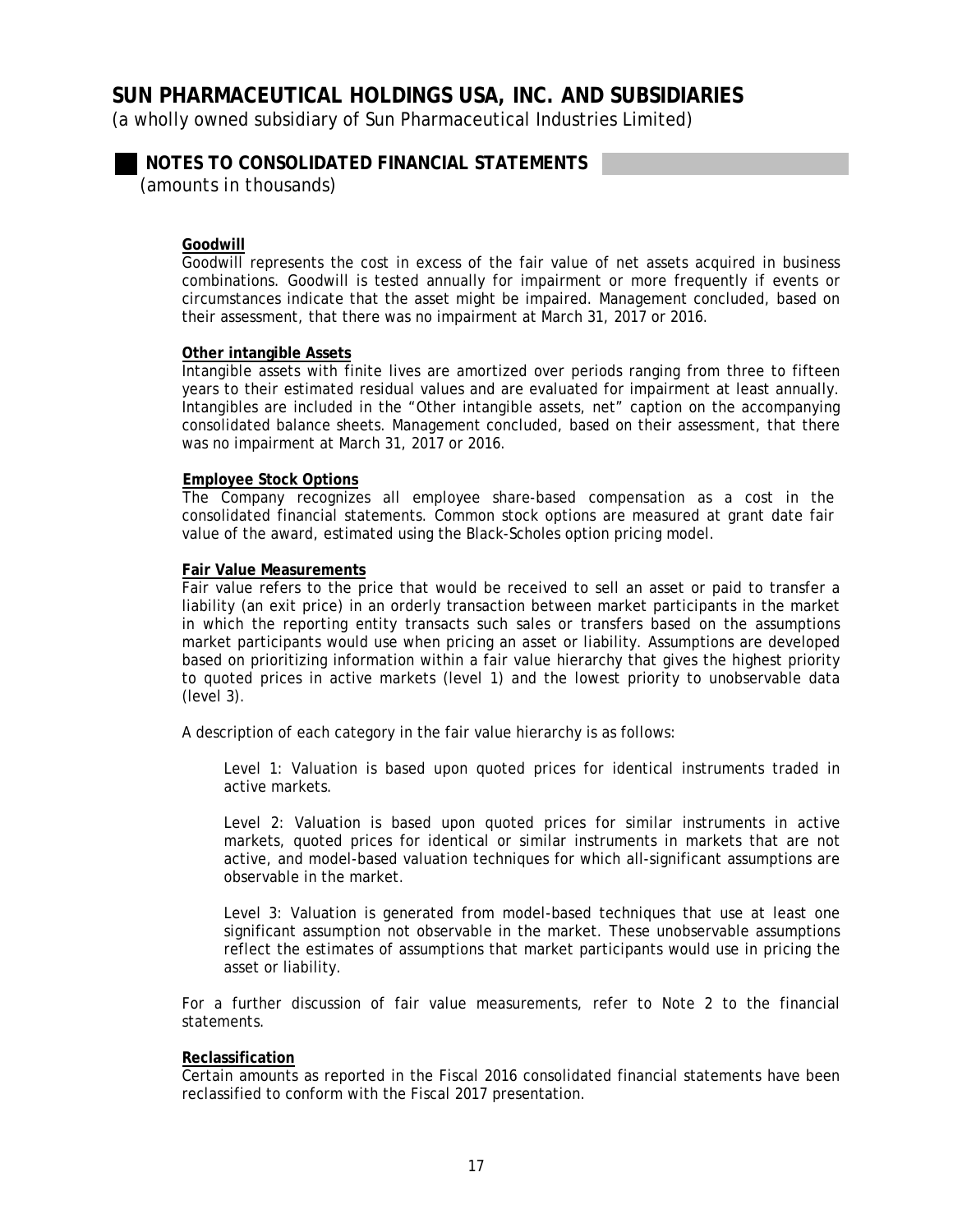(a wholly owned subsidiary of Sun Pharmaceutical Industries Limited)

**NOTES TO CONSOLIDATED FINANCIAL STATEMENTS** 

*(amounts in thousands)* 

### **Subsequent Events**

In preparing these consolidated financial statements, the Company has evaluated, for potential recognition or disclosure, significant events or transactions that occurred during the period subsequent to March 31, 2017, the most recent consolidated balance sheet presented herein, through June 9, 2017, the date these consolidated financial statements were available to be issued. Based on this evaluation, the Company has identified no subsequent events after March 31, 2017 for which disclosure is required.

### **2. FAIR VALUE MEASUREMENTS**

The Company utilizes fair value measurements to record fair value adjustments to certain liabilities and to determine fair value disclosures. From time to time, the Company may be required to record at fair value other assets on a nonrecurring basis, such as inventory, nonmarketable equity securities, goodwill and other long-lived assets. These nonrecurring fair value adjustments typically involve the application of lower of cost or market accounting or write downs of individual assets.

Following is a description of the valuation methodologies and key inputs used to measure financial assets and liabilities recorded at fair value, as well as a description of the methods and significant assumptions used to estimate fair value disclosures for financial instruments not recorded at fair value in their entirety on a recurring basis. For financial assets and liabilities recorded at fair value, the description includes an indication of the level of the fair value hierarchy in which the assets or liabilities are classified.

### **Liabilities Recorded at Fair Value on a Recurring Basis**

The following table sets forth by level, within the fair value hierarchy, the recorded amount of liabilities measured at fair value on a recurring basis at March 31:

|                                     |                  | <b>Liabilities at Fair Value</b> |                                                                                     |        |         |    |              |
|-------------------------------------|------------------|----------------------------------|-------------------------------------------------------------------------------------|--------|---------|----|--------------|
| 2017                                | Level 1          |                                  | Level 2                                                                             |        | Level 3 |    | <b>Total</b> |
| Contingent liability on acquisition | $\text{\$}$ - \$ |                                  |                                                                                     | $-$ \$ | 19,981  | \$ | 19,981       |
| Total liabilities at fair value     |                  |                                  | $\frac{\$}{\$}$ $\frac{\$}{\$}$ $\frac{\$}{\$}$ $\frac{\$}{\$}$ $\frac{19,981}{\$}$ |        |         | \$ | 19,981       |
|                                     |                  | Liabilities at Fair Value        |                                                                                     |        |         |    |              |
| 2016                                | Level 1          |                                  | Level <sub>2</sub>                                                                  |        | Level 3 |    | <b>Total</b> |
| Contingent liability on acquisition | \$               |                                  | $-$ \$                                                                              | $-$ \$ | 27,878  | \$ | 27,878       |
| Total liabilities at fair value     |                  |                                  | <u>- \$- 5</u>                                                                      |        | 27,878  | \$ | 27,878       |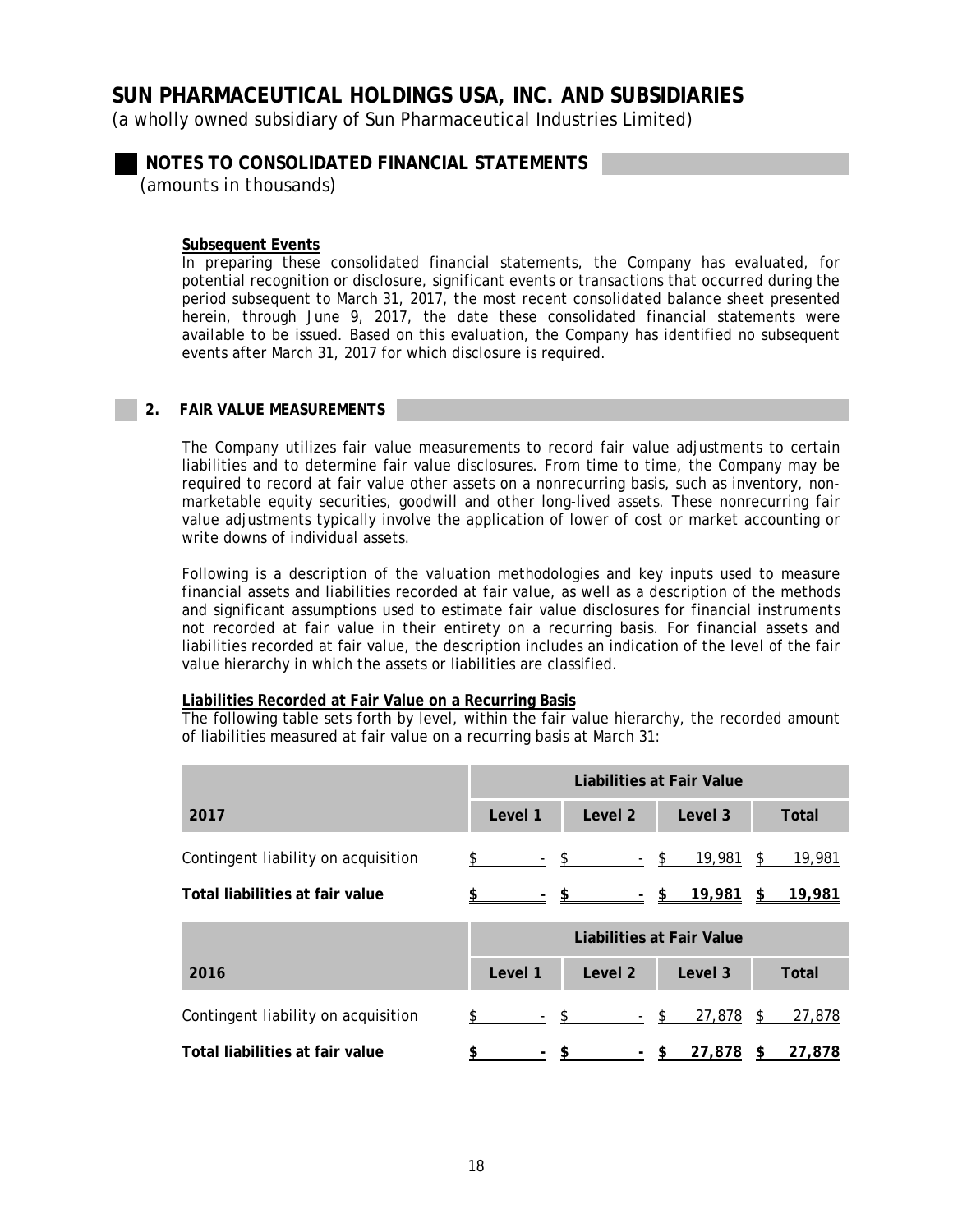(a wholly owned subsidiary of Sun Pharmaceutical Industries Limited)

**NOTES TO CONSOLIDATED FINANCIAL STATEMENTS** 

*(amounts in thousands)* 

The preceding methods described may produce a fair value calculation that may not be indicative of net realizable value or reflective of future fair values. Furthermore, although the Company believes its valuation methods are appropriate and consistent with other market participants, the use of different methodologies or assumptions to determine the fair value of certain financial instruments could result in a different fair value measurement at the reporting date. The following table sets forth a summary of changes in the fair value of the Company's Level 3 liabilities measured at fair value on a recurring basis for the year ended March 31:

|                                                                                                            |   | 2017                         | 2016          |
|------------------------------------------------------------------------------------------------------------|---|------------------------------|---------------|
| Beginning balance of recurring Level 3 liabilities<br>Milestone payment<br>Recognition of discounted value | S | 27,878 \$<br>(8, 125)<br>228 | 27,437<br>441 |
| Ending balance of recurring Level 3 liabilities                                                            |   | 19.981                       | 27.878        |

### **3. ACCOUNTS RECEIVABLE, NET**

Accounts receivable and related allowances are summarized as follows at March 31:

|                                                                                                              | 2017                      |   | 2016                      |
|--------------------------------------------------------------------------------------------------------------|---------------------------|---|---------------------------|
| Accounts receivable, gross                                                                                   | 614,191                   | S | 719,060                   |
| Valuation allowances<br>Chargebacks and shelf stock<br>Direct and indirect rebates (including administrative | 160.263                   |   | 216,505                   |
| fees, service fees and related allowances, etc.)<br>Cash discounts<br>Other                                  | 66,611<br>15,881<br>2,734 |   | 60,606<br>16,156<br>3,782 |
| Total valuation allowances                                                                                   | 245,489                   |   | 297.049                   |
| Accounts receivable, net                                                                                     | 368,702                   |   | 422.0                     |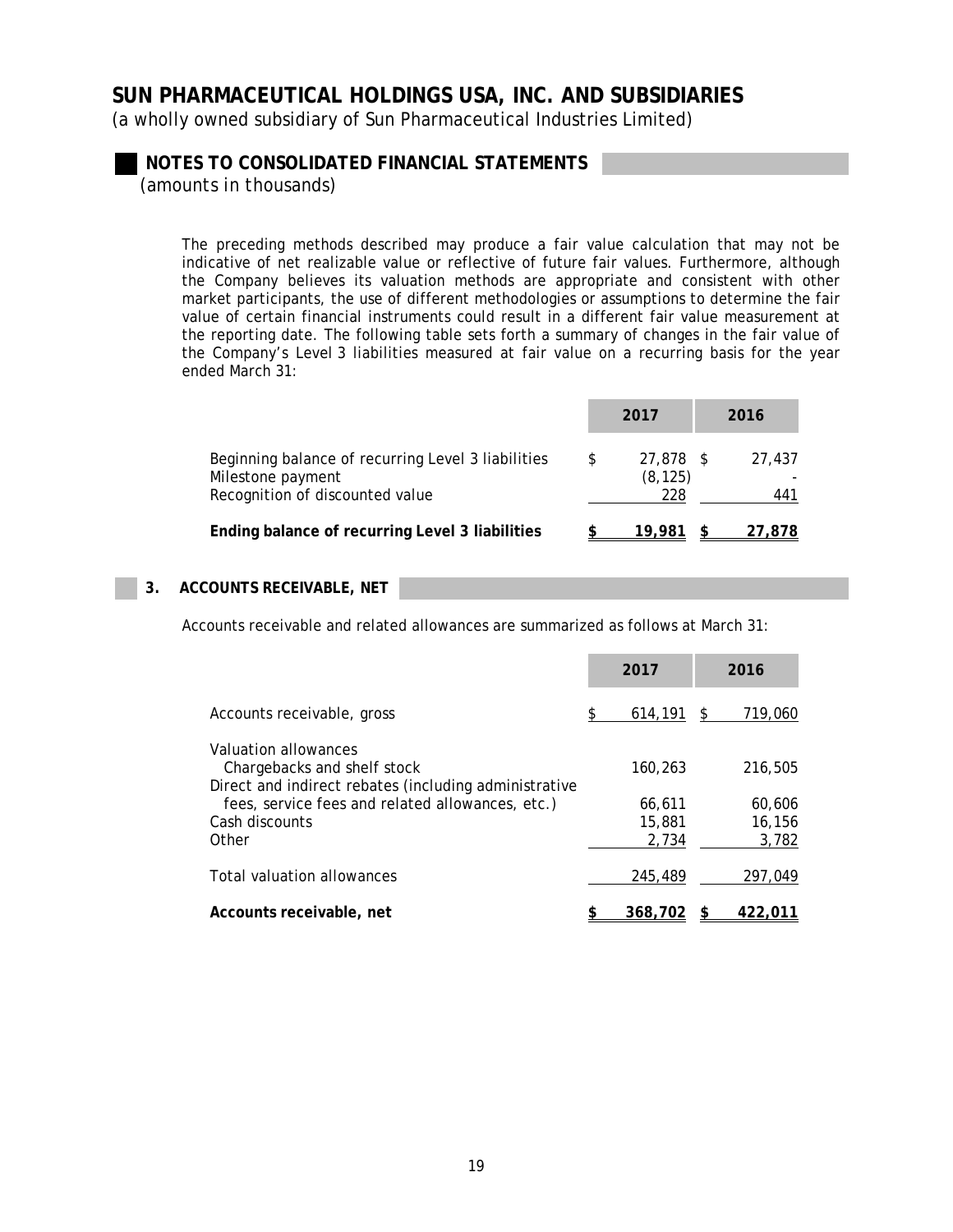(a wholly owned subsidiary of Sun Pharmaceutical Industries Limited)

### **NOTES TO CONSOLIDATED FINANCIAL STATEMENTS**

*(amounts in thousands)* 

A summary of the activity in the accounts receivable allowances are as follows:

|                                                                   | Total<br><b>Allowances</b> |
|-------------------------------------------------------------------|----------------------------|
| Balance, April 1, 2015                                            | \$<br>162,922              |
| Additions charged to net sales<br>Deductions allowed to customers | 1,229,109<br>(1,094,982)   |
| Balance, March 31, 2016                                           | 297,049                    |
| Additions charged to net sales<br>Deductions allowed to customers | 2,055,200<br>(2, 106, 760) |
| Balance, March 31, 2017                                           | 245,489                    |

### **4. INVENTORIES**

Inventories consist of the following components at March 31:

|                                                                                                                        | 2017                                           | 2016                                  |
|------------------------------------------------------------------------------------------------------------------------|------------------------------------------------|---------------------------------------|
| Raw materials<br>Work in process<br>Goods in transit (distributed products)<br>Finished goods (Company-owned products) | \$<br>$40.623$ \$<br>7.270<br>20.166<br>93,320 | 56,247<br>17,875<br>42,095<br>123,522 |
| Finished goods (distributed products)                                                                                  | 127,079                                        | 200,082                               |
| Inventory                                                                                                              | 288,458                                        | 439,821                               |

The principal components used in the Company's business are active and inactive pharmaceutical ingredients and certain packaging materials. Some of these components are purchased from single sources; however, the majority of the components have an alternate source of supply available. Because the FDA approval process requires manufacturers to specify their proposed supplier of components in their applications, FDA approval of a new supplier would be required if components were no longer available from the specified suppliers. Also, a major component of the Company's inventory includes purchase of finished goods for distribution under various marketing agreements.

During the years ended March 31, 2017 and 2016, the Company made net purchases of inventory components, consisting of raw materials and finished goods, of approximately \$419.4 million and \$645.0 million, respectively, from Sun Limited and its affiliates. These amounts are net of credits issued by the Company for the cost of expired and non-saleable products or for free replacement of fresh product to the Company primarily as a result of pending expiration or stale-dating of product held by the Company and its customers, without cost to the Company, which was acting in its normal distributor role for sales of such products.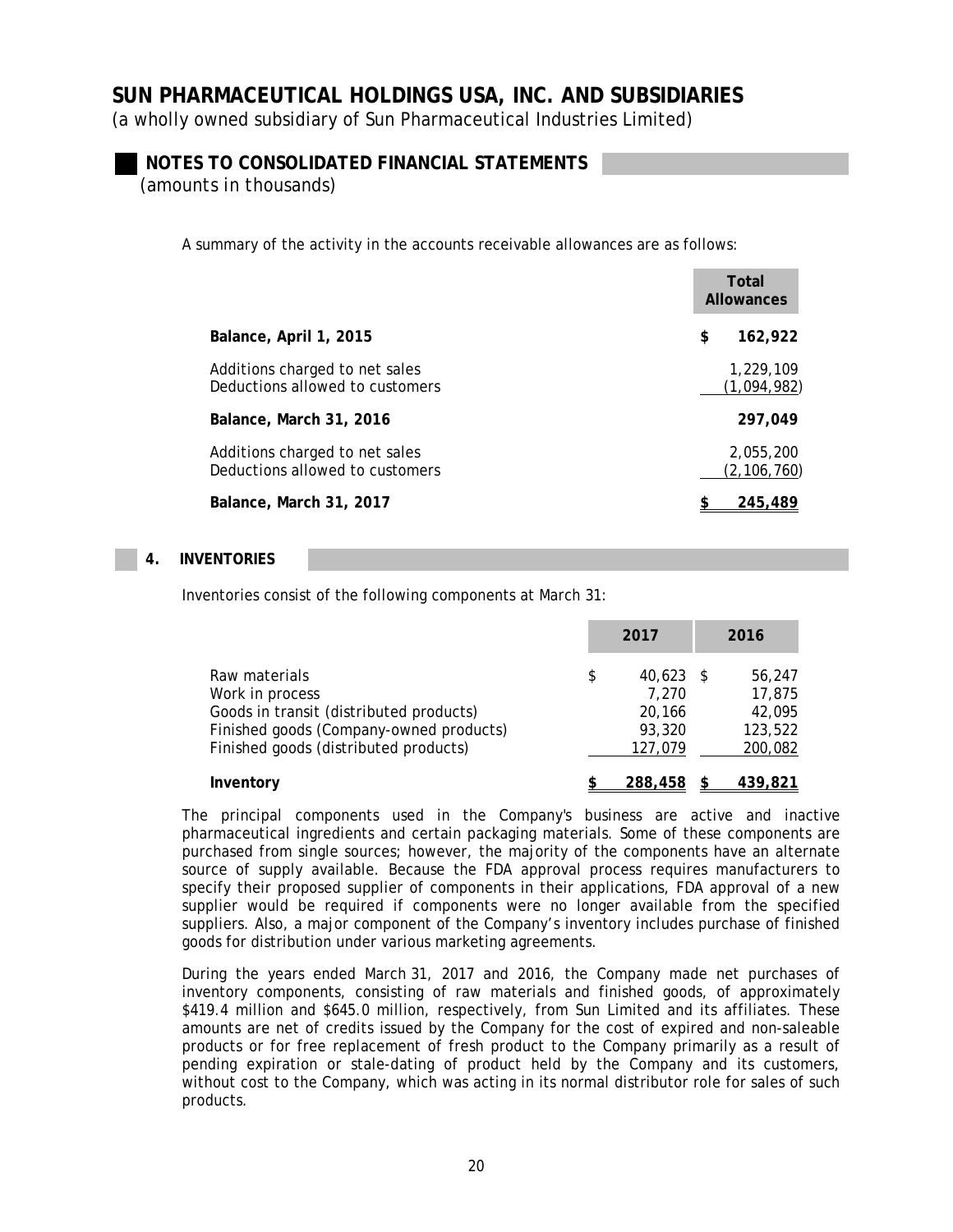(a wholly owned subsidiary of Sun Pharmaceutical Industries Limited)

**NOTES TO CONSOLIDATED FINANCIAL STATEMENTS**  *(amounts in thousands)* 

#### **5. PROPERTY, PLANT AND EQUIPMENT**

During Fiscal 2017, the Company sold one of its manufacturing facilities in Philadelphia, Pennsylvania and recorded a loss of approximately \$1,738 from the sale of this facility and related installed equipment. Total consideration was \$22,062, with \$16,240 payable in annual installments of \$8,120 each year over two years from the date of the sale. In addition, the Company sold equipment at its Detroit, Michigan facility for \$1,000 which resulted in a gain of \$9. These facilities are part of the facilities that were deemed to be impaired in Fiscal 2016.

During Fiscal 2016, the Company sold its manufacturing facility in Bryan, Ohio and recorded a gain of \$8,940. Total consideration was \$9,000 with \$6,000 payable in annual installments of \$2,000 each year over three years from the date of the sale. In addition, the Company sold an idle facility for \$1,924, which resulted in a loss of \$438.

In Fiscal 2016, the Company identified certain property and equipment that was deemed to be impaired based on the assessment of the market value and expected future cash flows of the long-lived asset. Accordingly, the Company recognized approximately \$34,200 of impairment charges on its facilities. These facilities are not part of the Company's long-term production or distribution plans and are currently substantially under-utilized. The Company plans to reduce production further as it obtains approval to transfer product production to other Company facilities. Estimated fair value was determined using significant unobservable inputs (Level 3) based on an income approach.

Depreciation expense was \$26,116 and \$24,971 in Fiscal 2017 and Fiscal 2016, respectively.

#### **6. OTHER INTANGIBLE ASSETS**

Other intangible assets consist of the following amounts at March 31:

|                               | 2017             | 2016    |
|-------------------------------|------------------|---------|
| Patents and trademarks        | \$<br>232,910 \$ | 232,910 |
| Product rights and licenses   | 138,728          | 138,728 |
| Technical know-how            | 17,161           | 17,161  |
| Intellectual property         | 5,300            | 5,300   |
| Other                         | 1,800            | 1,800   |
| Total                         | 395,899          | 395,899 |
| Less accumulated amortization | 227,639          | 189,208 |
| Intangible assets, net        | 168.260          | 206.691 |

Intangible assets are amortized over periods ranging from 3 to 15 years, which correspond with the expected periods of future economic benefit. Amortization expense was \$38,431 and \$50,358 for Fiscal 2017 and Fiscal 2016, respectively.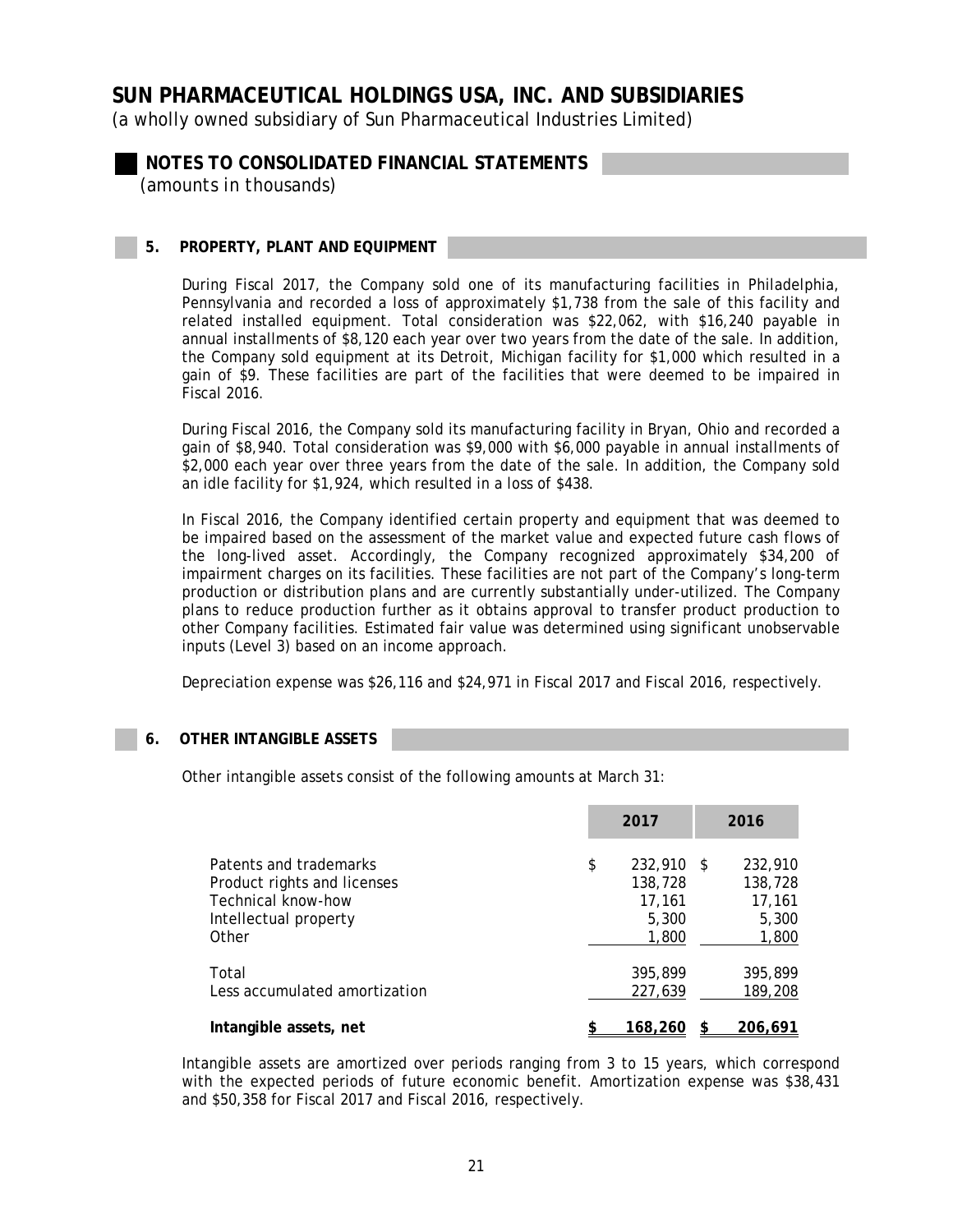(a wholly owned subsidiary of Sun Pharmaceutical Industries Limited)

### **NOTES TO CONSOLIDATED FINANCIAL STATEMENTS**

*(amounts in thousands)* 

Estimated annual amortization expense for each of the five years succeeding March 31, 2017 and thereafter, are summarized as follows:

| <b>Year Ending March 31</b> | Amount       |
|-----------------------------|--------------|
| 2018                        | \$<br>39,367 |
| 2019                        | 41,001       |
| 2020                        | 40,735       |
| 2021                        | 26,581       |
| 2022                        | 8,179        |
| Thereafter                  | 12,397       |
|                             |              |
| Total                       | 168,260      |

In Fiscal 2016, the Company sold the rights to certain products and discontinued the development and marketing of two other products. The total consideration on the sales was \$73,411, of which \$3,000 was paid in Fiscal year 2017. The unamortized basis of these products was \$66,263, resulting in a net gain of \$7,148.

### **7. INVESTMENT IN AFFILIATE AND IN UNCONSOLIDATED ENTITIES**

At March 31, 2017 and 2016, the Company's investment in Taro, an affiliate, which is recorded at cost was \$19,853.

At March 31, 2017, equity investments accounted for under the equity method, and the percentage interest owned, consisted of S & I Ophthalmic, LLC (50%), Frazier Healthcare VII, L.P. (6.83%), Versant Venture Capital V, L.P. (7.46%), Medinstill LLC (19.99%), and scPharmaceuticals, Inc. (14.58%). At March 31, 20176, equity investments accounted for under the equity method, and the percentage interest owned, consisted of S & I Ophthalmic, LLC (50%), Frazier Healthcare VII, L.P. (6.83%), Versant Venture Capital V, L.P. (7.46%), and Medinstill LLC (19.99%).

The activity in the investment in unconsolidated subsidiaries account is summarized as follows for the years ended March 31:

| Balance, April 1, 2015            | \$<br>30,593 |
|-----------------------------------|--------------|
| Capital contributions             | 16,264       |
| Proportionate share of net income | 4,628        |
| <b>Distributions</b>              | (7, 452)     |
| Balance, March 31, 2016           | 44,033       |
| Capital contributions             | 23,013       |
| Proportionate share of net income | 1,525        |
| Balance, March 31, 2017           | 68,571       |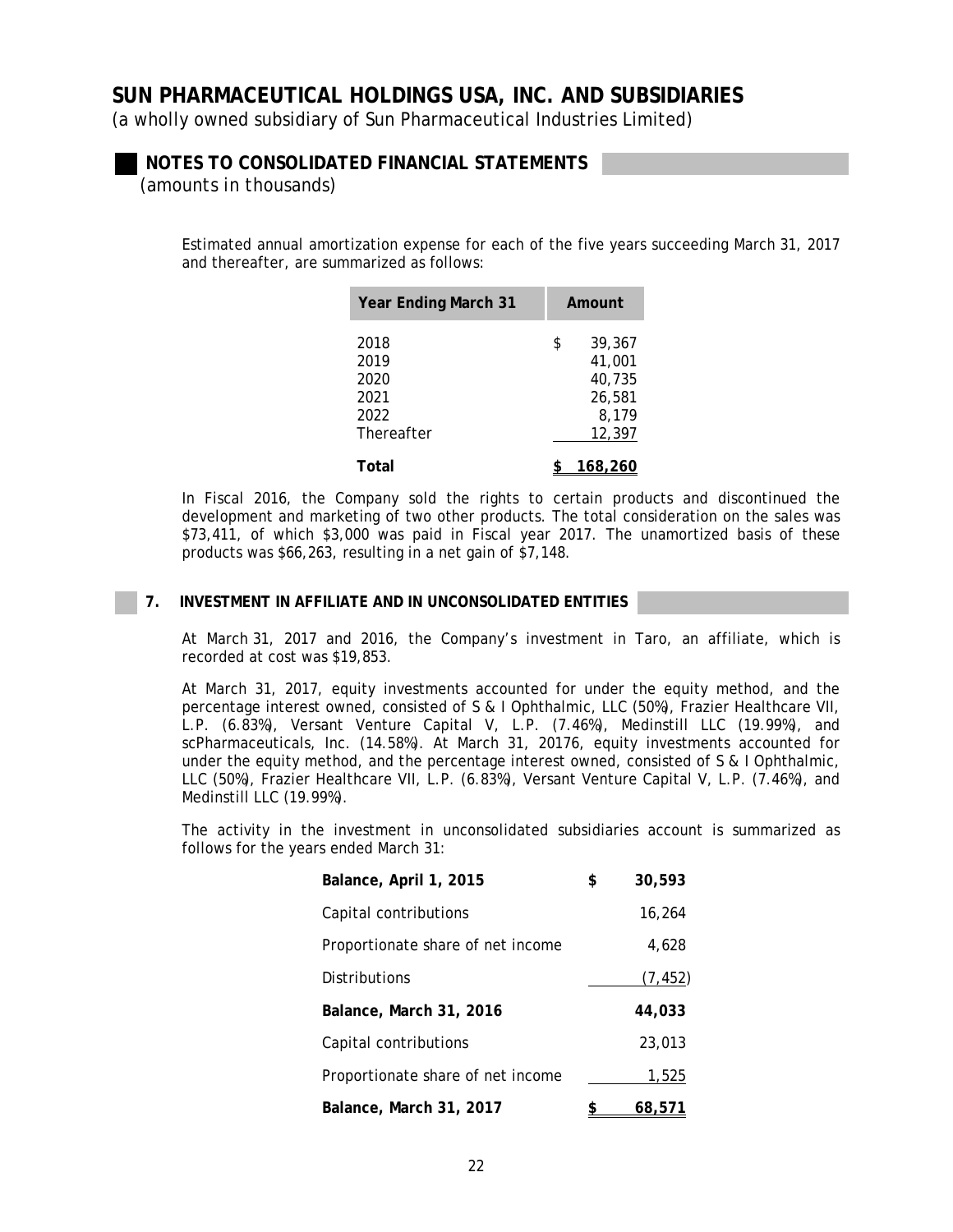(a wholly owned subsidiary of Sun Pharmaceutical Industries Limited)

### **NOTES TO CONSOLIDATED FINANCIAL STATEMENTS**

*(amounts in thousands)* 

Combined, condensed financial information for the Company's unconsolidated entities using the equity method are as follows at March 31:

|                                                                       | 2017                                   | 2016              |
|-----------------------------------------------------------------------|----------------------------------------|-------------------|
| Current assets<br>Investments at estimated fair value<br>Fixed assets | \$<br>$142,323$ \$<br>445,026<br>4,724 | 23,666<br>469,923 |
| <b>Total assets</b>                                                   | 592,073                                | 493,589           |
| Total liabilities (all current)<br>Total equity                       | \$<br>$118,213$ \$<br>473,860          | 36,356<br>457,233 |
| Total liabilities and equity                                          | 592,073                                | 493,589           |

Combined, condensed financial information for the Company's unconsolidated entities using the equity method is summarized as follows for the year ended March 31:

|                                                                                                                                                                       | 2017                                                                                    | 2016                                            |
|-----------------------------------------------------------------------------------------------------------------------------------------------------------------------|-----------------------------------------------------------------------------------------|-------------------------------------------------|
| Operating income<br>Gain on investments<br>Research and development<br>Management fees<br>Professional fees<br>Selling, general, and administrative<br>Other expenses | \$<br>$3,387$ \$<br>72,988<br>(17, 755)<br>(8, 152)<br>(3, 102)<br>(13, 690)<br>(9,908) | 261<br>273,226<br>(13, 108)<br>(6,681)<br>(670) |
| Net income                                                                                                                                                            | 23.768                                                                                  | 253.027                                         |

At March 31, 2017 and 2016, cost method investments and the percentage interest owned, consisted of 5AM Ventures IV, L.P. (3.3%) Atlas Venture Fund (3.57%), Frazier Health Care LS VII L.P. (1.9%), and 5AM Ventures V (1.25%). The total interests in cost method investments were \$9,381 and \$3,588 as on March 31, 2017 and 2016, respectively.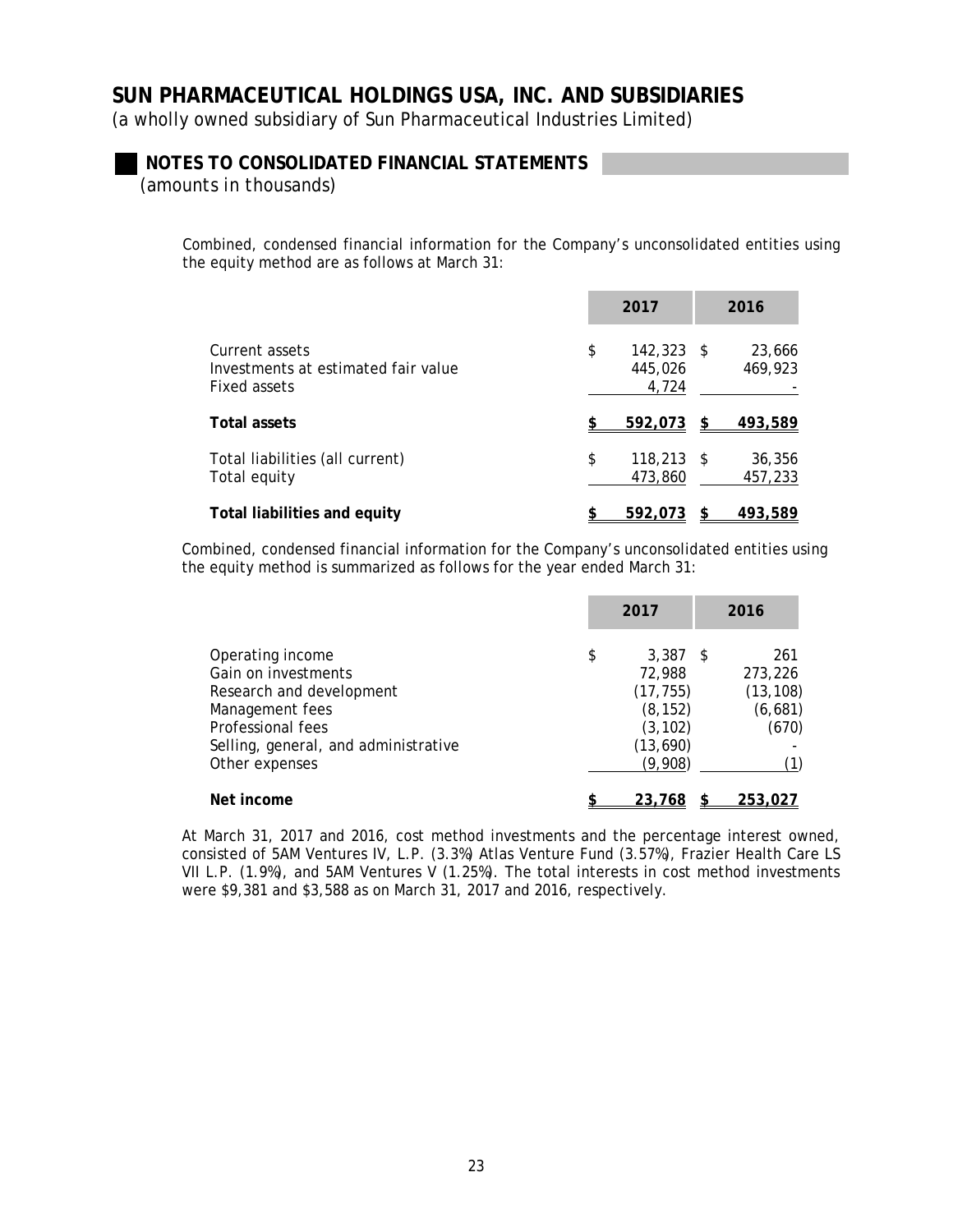(a wholly owned subsidiary of Sun Pharmaceutical Industries Limited)

**NOTES TO CONSOLIDATED FINANCIAL STATEMENTS** 

*(amounts in thousands)* 

### **8. ACCRUED EXPENSES AND OTHER CURRENT LIABILITIES**

Accrued expenses and other current liabilities consist of the following amounts at March 31:

|                                                                                                                                                                                                                                            | 2017                                                                                                |      | 2016                                                                                         |
|--------------------------------------------------------------------------------------------------------------------------------------------------------------------------------------------------------------------------------------------|-----------------------------------------------------------------------------------------------------|------|----------------------------------------------------------------------------------------------|
| Returns<br>Medicaid rebates<br>Managed care<br>Employee-related liabilities<br>Accrued royalties and profit share<br>Patient coupons<br>Other accrued expenses<br>Accrued interest<br>Advances from customers<br>Other current liabilities | \$<br>44,829<br>29,977<br>27,227<br>23,789<br>19,621<br>16,142<br>10,366<br>1.626<br>1,340<br>1,007 | - \$ | 30,201<br>24,989<br>20,362<br>17,608<br>23,458<br>3,671<br>21,545<br>1,964<br>7,108<br>7,316 |
| <b>Total current liabilities</b>                                                                                                                                                                                                           | 175.924                                                                                             |      | 158.22                                                                                       |

Medicaid rebates are principally comprised of amounts due under U.S. Government pricing programs such as Medicaid, Medicare and Tricare (Department of Veteran Affairs). These rebates have been estimated as per the stipulated regulations and prescribed guidelines, which consider the calculation of the average manufacturers' price.

### **9. SHORT-TERM BORROWINGS**

The Company has a line of credit agreement ("credit agreement") with Citibank, N.A. ("Citibank"). During Fiscal 2017, the term of the line was extended from November 16, 2016 to November 14, 2017. The maximum available borrowings under the credit agreement are \$100,000, which was the outstanding balance at March 31, 2017 and 2016. The applicable interest rate is the London Interbank Offered Rate ("LIBOR") plus 0.82% (effectively 1.542% at March 31, 2017).

In conjunction with this credit agreement, the Company has entered into an interest rate swap agreement ("SWAP") for a notional amount of \$100,000 with Citibank that covers the same periods as the line of credit. The fixed rate under the SWAP is 1.65% and the variable rate is LIBOR plus 0.82%, the same as the rate charged under the credit agreement. Accordingly, the SWAP effectively fixes the interest rate on the \$100,000 available borrowings, under the credit agreement at 1.65%. The fair value of the SWAP at March 31, 2017 and 2016 is not material and is short term in nature.

In December, 2016, the Company entered into an uncommitted revolving line of credit agreement (revolving agreement") with JPMorgan Chase Bank, N.A. ("JPMorgan") for \$200,000. The term has no fixed termination date, and thus will terminate at such time either party chooses. The applicable interest rate is the higher of a JPMorgan's internal rate, the Federal funds rate plus 0.5% or LIBOR plus 1% (effectively, 1.73% at March 31, 2017).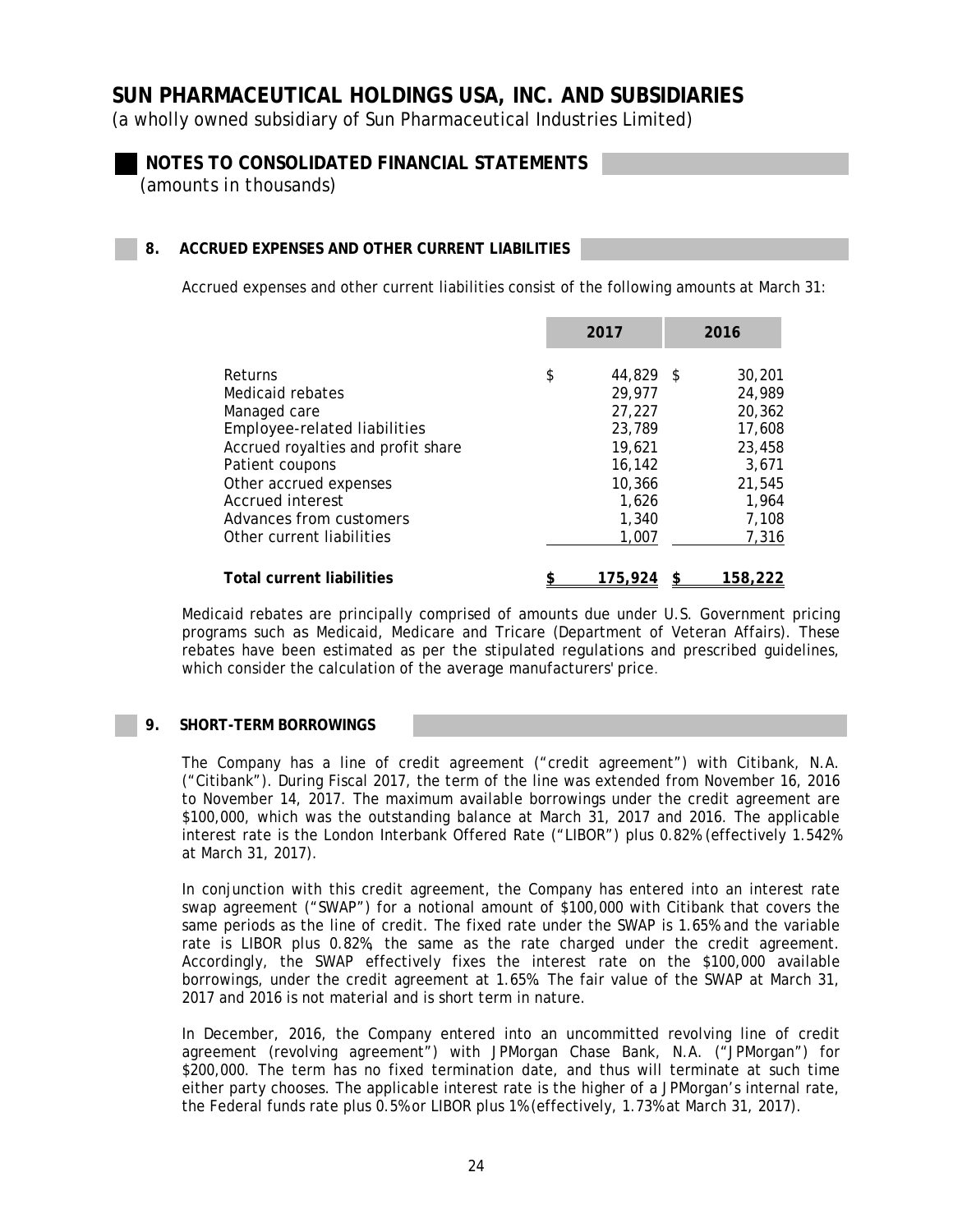(a wholly owned subsidiary of Sun Pharmaceutical Industries Limited)

**NOTES TO CONSOLIDATED FINANCIAL STATEMENTS** 

*(amounts in thousands)* 

In conjunction with this revolving line, the Company entered into a one year SWAP for a notional amount of \$200,000 with JPMorgan with a fixed rate of 1.7025% and a variable rate of LIBOR plus 0.75%. Effectively, assuming the borrowings under the revolving agreement are at the LIBOR plus 1%, this fixes the rate at 1.7025% plus 0.25% or 1.9525%. If the interest rate used is different than the LIBOR rate, the effective rate will be different by the rate used versus the LIBOR plus 1% rate. The fair value of the SWAP at March 31, 2017 and 2016 is not material and is short term in nature.

In addition to the \$200,000 revolving line with JPMorgan above, the Company has an uncommitted line of credit with JP Morgan for \$20,000 of which \$10,000 was outstanding at March 31, 2017. The term of the line ends on May 31, 2018. The applicable interest rate is the higher of a JPMorgan's internal rate, the Federal funds rate plus 0.5% or LIBOR plus 1% (effectively, 1.75% at March 31, 2017).

The Company had a \$200,000 committed credit facility with HSBC Bank USA, National Association through November 16, 2016 at an interest rate of LIBOR plus 1%. The parties elected to not extend the loan and the outstanding balance at the termination date, \$200,000, was repaid.

### **10. LONG-TERM DEBT**

As part of acquisition of Pharmalucence, the Company assumed Pharmalucence's obligation under its bond agreement with the Massachusetts Development Finance Agency. The original amount of the loan was \$20,000 with a balance of \$19,355 at the time of the acquisition in Fiscal 2015. The loan is collateralized by substantially all of the assets of Pharmalucence. Monthly principal and interest payments are payable in varying amounts through June 2033, the bond maturity date. Interest is computed at a rate of 69% of the sum of one month LIBOR plus 2.75% (effectively, 2.44% at March 31, 2017).

Scheduled principal payments under the loan are:

|       |            | <b>Year Ending March 31</b> |    | Amount |
|-------|------------|-----------------------------|----|--------|
| 2018  |            |                             | \$ | 755    |
| 2019  |            |                             |    | 788    |
| 2020  |            |                             |    | 823    |
| 2021  |            |                             |    | 859    |
| 2022  |            |                             |    | 897    |
|       | Thereafter |                             |    | 13,367 |
| Total |            |                             |    | 17,489 |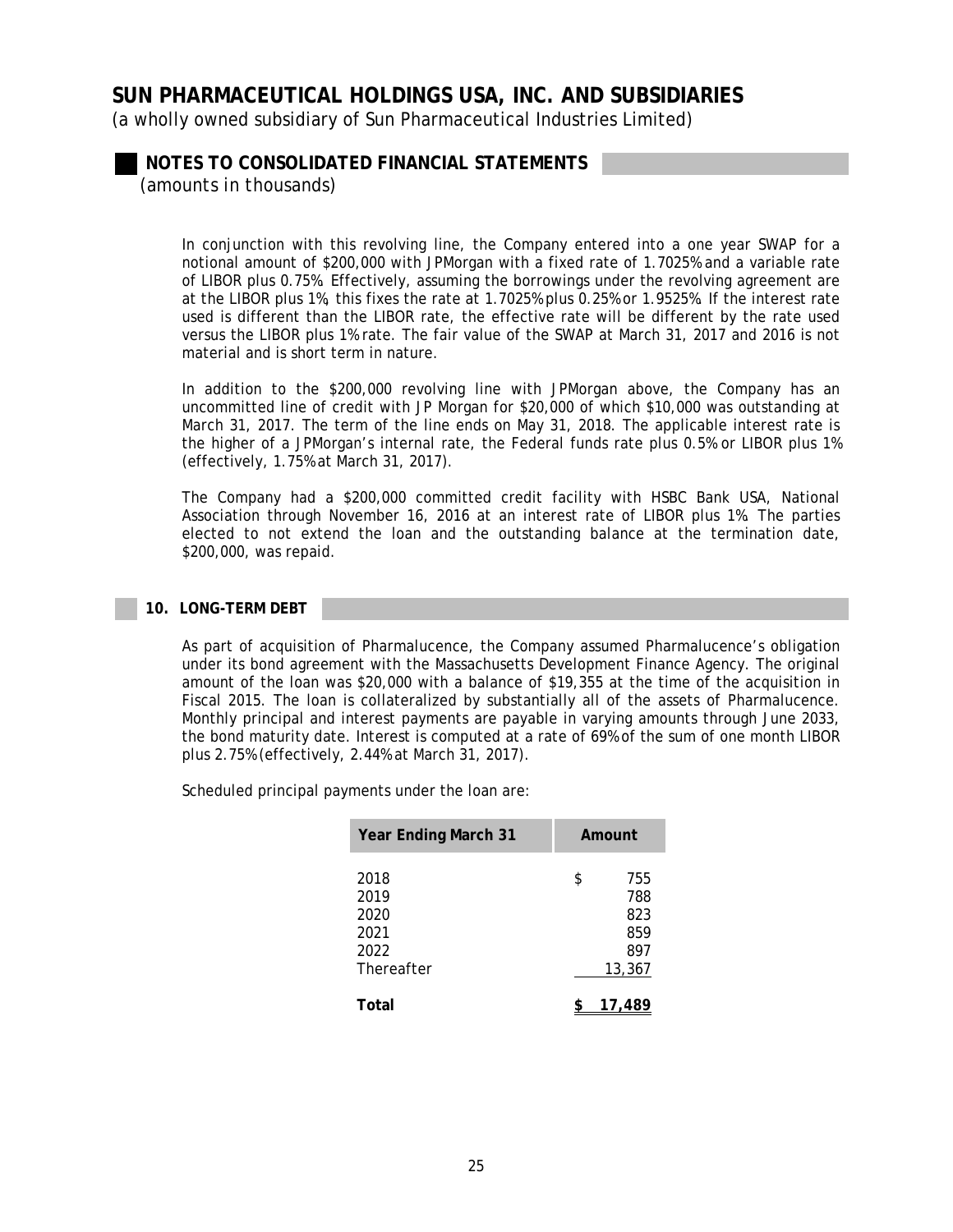(a wholly owned subsidiary of Sun Pharmaceutical Industries Limited)

## **NOTES TO CONSOLIDATED FINANCIAL STATEMENTS**

*(amounts in thousands)* 

### **11. INCOME TAXES**

The provision (benefit) for income taxes consists of the following for the year ended March 31:

|                                            | 2017 | 2016                                           |
|--------------------------------------------|------|------------------------------------------------|
| Current (refundable)<br>Deferred (benefit) |      | $(6, 130)$ \$<br>41,095<br>(53, 631)<br>24,348 |
| Income tax (benefit)                       |      | (12,536)<br><u>18,218</u>                      |

The provision for income taxes is different from that which would be obtained by applying the statutory federal income tax rate to net income before income taxes. The items causing the difference are as follows for the year ended March 31:

|                                                                                    | 2017 |             | 2016      |
|------------------------------------------------------------------------------------|------|-------------|-----------|
| Federal tax at 35% statutory rate                                                  | S    | $15.344$ \$ | 1,767     |
| State income taxes, net of federal benefit<br>Recognition of tax benefit of InSite |      | 1,582       | (423)     |
| net operating loss carryforward                                                    |      |             | (13, 553) |
| Research and development credit                                                    |      | (833)       | (242)     |
| Other                                                                              |      | 2,125       | (85)      |
| Income tax expense (benefit)                                                       |      | 18,218      | (12, 536) |

Deferred income taxes consist of the following at March 31:

|                                                                                                                                                           | 2017                                                   | 2016                                        |
|-----------------------------------------------------------------------------------------------------------------------------------------------------------|--------------------------------------------------------|---------------------------------------------|
| Deferred tax assets<br>Net operating loss carryforwards (NOLs)<br>Receivables<br>Intangibles/Goodwill<br>Inventory<br>Accrued liabilities and other items | \$<br>$22,871$ \$<br>4,249<br>8,351<br>1,360<br>31,199 | 31,174<br>41,594<br>3,657<br>8,164<br>8,452 |
| Total deferred tax assets                                                                                                                                 | 68,030                                                 | 93,041                                      |
| Deferred tax liabilities<br>Investments<br>Depreciation<br>Other                                                                                          | 7,048<br>1,338<br>227                                  | 2,241<br>1,692<br>1,350                     |
| Total deferred tax liabilities                                                                                                                            | 8,613                                                  | 5,283                                       |
| Net deferred tax assets                                                                                                                                   | 59,417                                                 | 87,758                                      |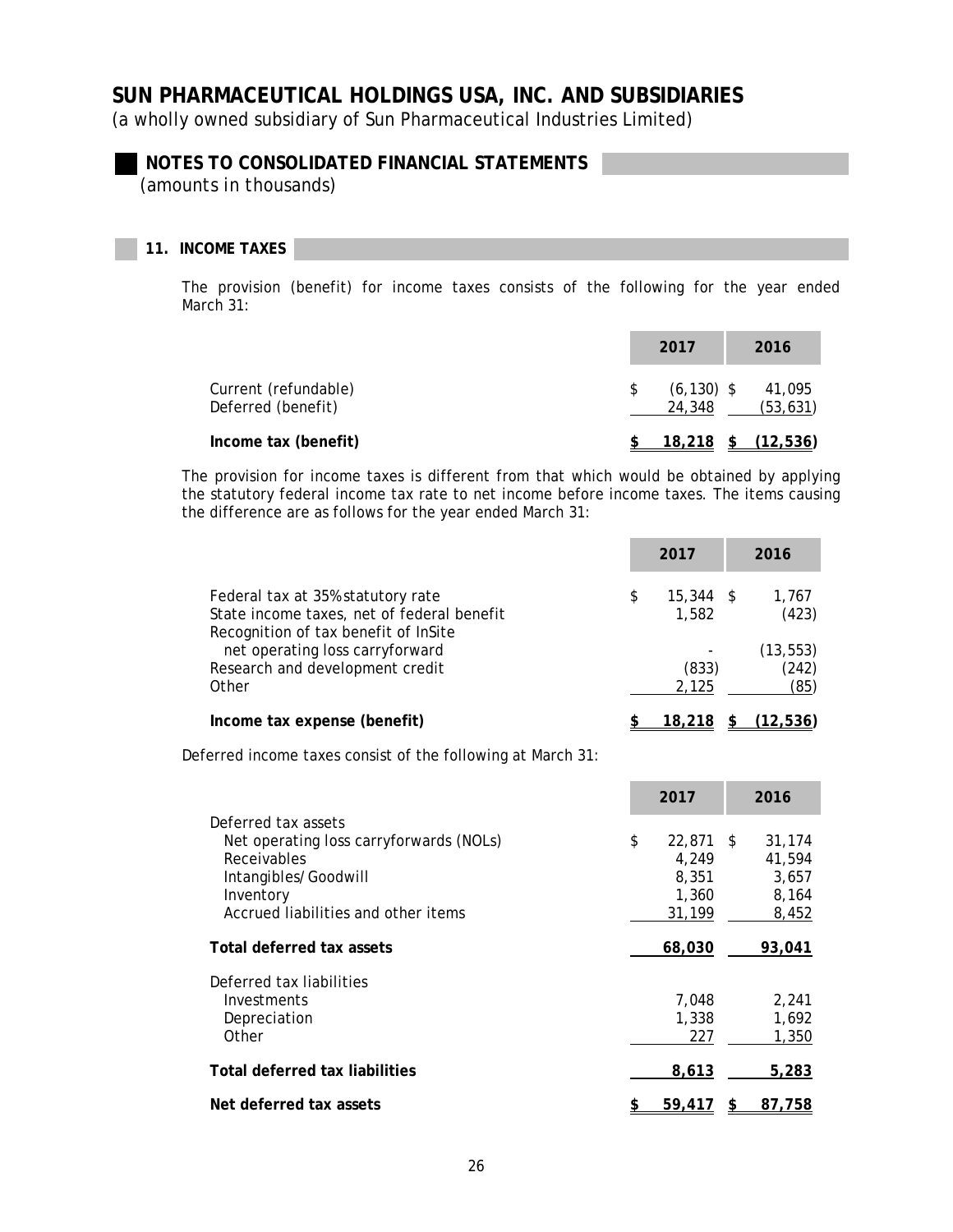(a wholly owned subsidiary of Sun Pharmaceutical Industries Limited)

**NOTES TO CONSOLIDATED FINANCIAL STATEMENTS** 

*(amounts in thousands)* 

Valuation allowances against deferred income tax assets are provided when, based upon the weight of available evidence, it is more-likely-than-not that some or all of the deferred tax assets will not be realized. There were no such valuation allowances as of March 31, 2017 or 2016. Based upon the level of projected future taxable incomes over the periods in which deferred assets are deductible, the Company expects that it is more likely than not that it will realize the benefit of these temporary differences. Some of the Company's NOLs are subject to annual limitations under income tax rules. As a result of such restrictions, certain of such NOLs, amounting to approximately \$30.4 million, will expire and are not likely to be available for future benefit. Accordingly, the deferred tax asset related to the NOLs has been reduced to reflect the NOLs which the Company will not be in a position to utilize as they will expire between 2021 and 2033.

The Company analyzed its filing positions in the federal and state jurisdictions where it is required to file income tax returns, for all open tax years (Fiscal 2015 to 2017) in these jurisdictions. The Company has also elected to retain its existing accounting policy with respect to the treatment of interest and penalties attributable to income taxes, and continues to reflect any changes for such, to the extent they arise, as a component of its operating expenses. The Company had determined that no adjustments for unrecognized tax benefit or benefit are necessary as a result of this analysis.

The Internal Revenue Services has commenced an audit of the Ranbaxy's Fiscal 2015 and Sun's Fiscal 2014 and 2015 tax returns. No final audit adjustments have been communicated and management believes that any adjustments will not have a material impact on the consolidated financial statements.

#### **12. BUSINESS COMBINATION**

On November 2, 2015, the Company acquired certain assets and assumed certain liabilities of InSite Vision Incorporated (InSite). Accordingly, the results of operations for InSite have been included in these consolidated financial statements from that date forward. The Company acquired InSite to facilitate its parent company's entry and expansion into the ophthalmic market in the United States. The acquisition price of \$71,482 was funded by cash.

The following assets and liabilities were recognized in the acquisition (at fair value):

| Cash acquired                                  | \$<br>3,232 |
|------------------------------------------------|-------------|
| Accounts receivable                            | 158         |
| Other current assets                           | 196         |
| Property and equipment                         | 1,332       |
| Identifiable intangibles                       | 67,900      |
| Goodwill                                       | 6,712       |
| Accounts payable                               | (3,883)     |
| Accrued expenses and other current liabilities | (4, 165)    |
| Total identifiable net assets                  |             |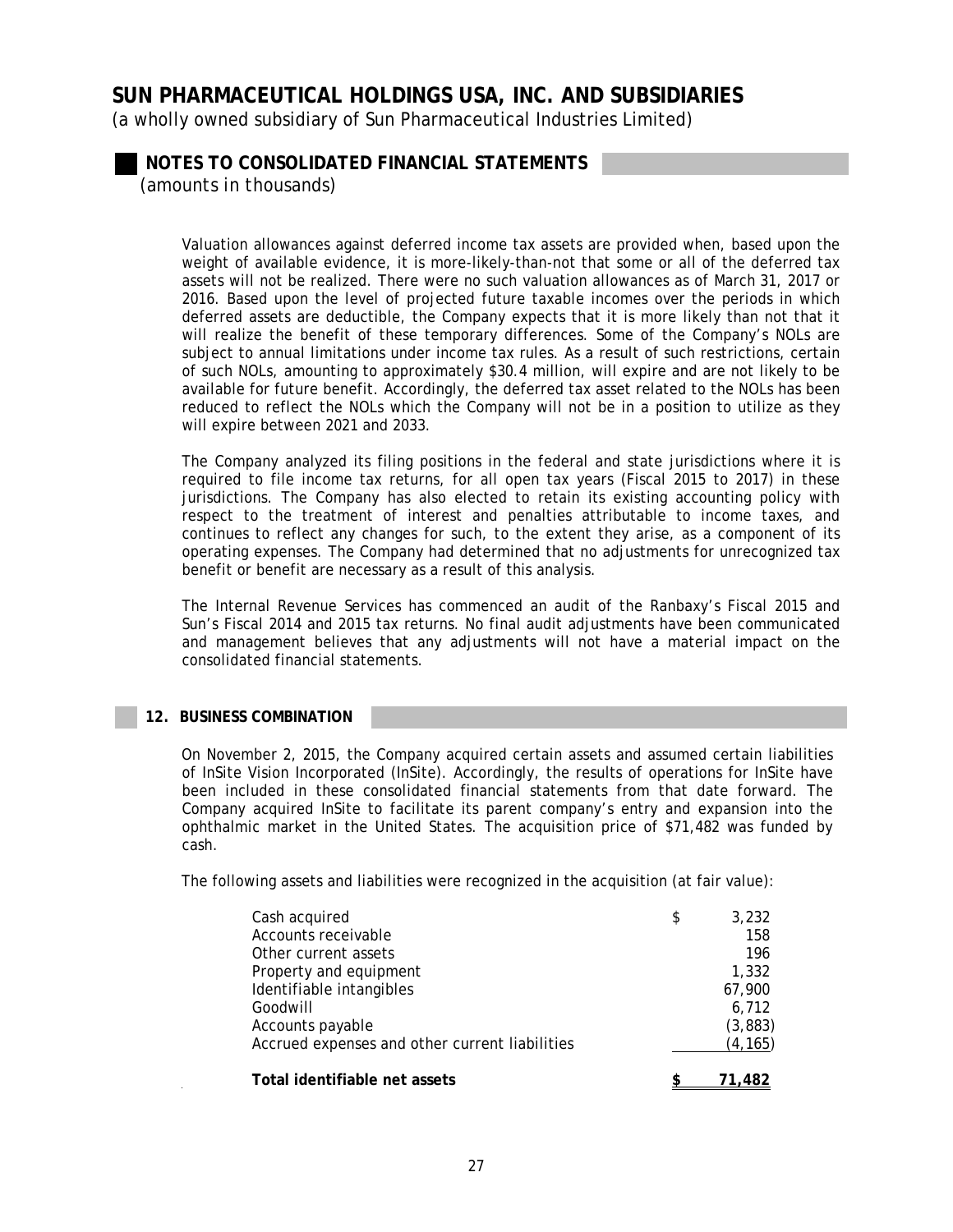(a wholly owned subsidiary of Sun Pharmaceutical Industries Limited)

**NOTES TO CONSOLIDATED FINANCIAL STATEMENTS**  *(amounts in thousands)* 

InSite had net sales of \$775 during the five months of Fiscal 2016 after acquisition and net sales of \$1,221 in Fiscal 2017.

Subsequent to the acquisition of InSite, the Company entered into an agreement with Sun Pharma Global FZE (a related party) to sell two of the acquired intangible assets for \$66,650. The gain on sale of these intangible assets and related goodwill of \$4,160, was \$1,976 for Fiscal 2016, which is included in other income, net in the 2016 consolidated statement of income.

### **13. LEASES (INCLUDING RELATED PARTY)**

The Company conducts a portion of its operations with leased property and equipment, including warehouse facilities and related equipment, a portion of which meet capitalization criteria specified by generally accepted accounting principles.

The Company leases its facilities in Wixom, Michigan, Cranbury, New Jersey, and Wilmington, Massachusetts. The leases are with third parties and are non-cancelable. The Wixom lease expires in Fiscal 2018, the Cranbury lease expires in Fiscal 2021 and the Wilmington lease expires in Fiscal 2018. Net rental expense for all operating leases was \$3,460 and \$4,821 in Fiscal 2017 and Fiscal 2016, respectively.

In addition, in January 2014, the Company entered into a ten-year non-cancelable lease for office space in Cranbury, New Jersey, from an affiliated company, Taro. The lease expense for this lease was \$524 and \$324 in Fiscal 2017 and Fiscal 2016, respectively.

Property and equipment held under capitalized leases and included with owned properties on the consolidated balance sheets are summarized as follows at March 31:

|                                           | 2017 |                     |      | 2016                |
|-------------------------------------------|------|---------------------|------|---------------------|
| <b>Building</b><br>Equipment<br>Computers | \$   | 24,377<br>233<br>75 | - \$ | 24,377<br>233<br>75 |
| Total<br>Less accumulated amortization    |      | 24,685<br>14,892    |      | 24,685<br>13,634    |
| Net book value                            |      | 9,793               |      | 11,050              |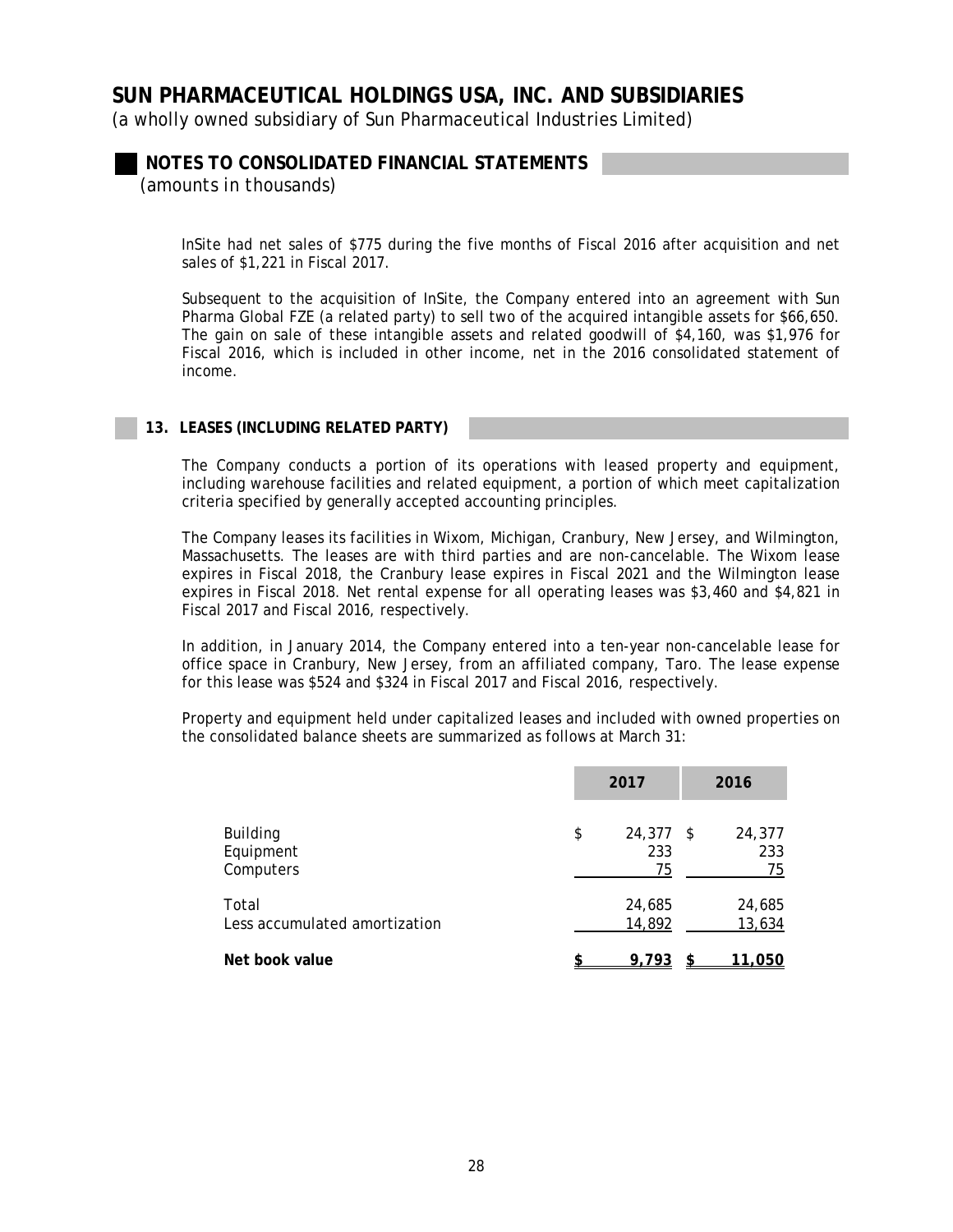(a wholly owned subsidiary of Sun Pharmaceutical Industries Limited)

### **NOTES TO CONSOLIDATED FINANCIAL STATEMENTS**

*(amounts in thousands)* 

The following is a schedule of annual future minimum lease payments required under capitalized leases and under operating leases with initial or remaining non-cancelable lease terms in excess of one year as of March 31, 2017:

| <b>Year Ended March 31</b>                         | Capitalized<br>Leases                                         | Non-<br>Cancelable<br>Operating<br>Leases<br>(including)<br>affiliates) |
|----------------------------------------------------|---------------------------------------------------------------|-------------------------------------------------------------------------|
| 2018<br>2019<br>2020<br>2021<br>2022<br>Thereafter | \$<br>$2,069$ \$<br>2,117<br>2,170<br>2,224<br>2,280<br>7,598 | 3,777<br>2,892<br>2,443<br>1,681<br>824<br>1,431                        |
| Total minimum payments due                         | 18,458                                                        | 13,048<br>\$                                                            |
| Less amounts representing interest of 5%           | <u>7,667</u>                                                  |                                                                         |
| Present value of net minimum<br>lease payments     | 10,791                                                        |                                                                         |

### **14. RETIREMENT PLAN**

Each entity within the Company maintains a deferred compensation plan qualified under Section 401(k) of the Internal Revenue Code. Under these plans, eligible employees are permitted to contribute up to the maximum allowable amount determined by the Internal Revenue Code. The Company may make discretionary matching and profit sharing contributions under the provisions of these plans. The Company made contributions in the amounts of \$3,320 and \$2,502 to the plans for Fiscal 2017 and 2016, respectively.

### **15. ROYALTY AND PROFIT SHARE AGREEMENTS**

The Company has entered into several distribution and profit share arrangements wherein a specified percentage of the profit earned is paid by the Company to unrelated third parties as royalty or profit share expense. During 2017 and 2016, royalty and profit share expense was \$44,544 and \$50,613, respectively. Of these amounts, \$41,880 and \$48,069, respectively, have been included in cost of goods sold and \$2,664 and \$2,544, respectively, have been included in selling, general and administrative expenses.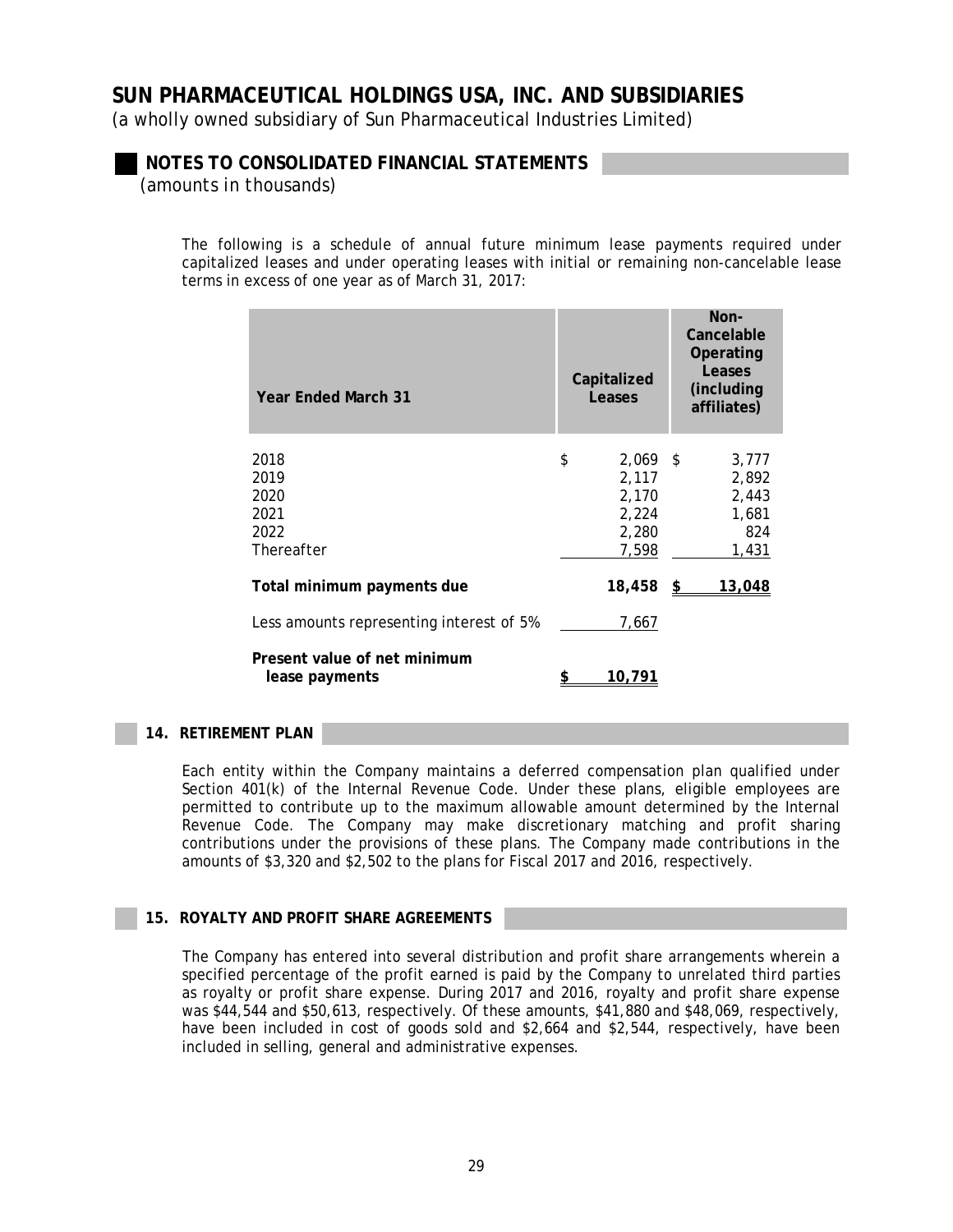(a wholly owned subsidiary of Sun Pharmaceutical Industries Limited)

**NOTES TO CONSOLIDATED FINANCIAL STATEMENTS**  *(amounts in thousands)* 

### **16. SHARE-BASED COMPENSATION**

The Company's Employee Stock Option Schemes (ESOSs) provides for the grant of common stock options to eligible employees and Directors. The ESOSs are administered by the Compensation Committee (Committee) of the Board of Directors. Options are granted at the discretion of the Committee to selected employees depending upon certain criteria.

|                                                                   | Year Ended March 31, 2017                  |                                          |                                                                 |  |
|-------------------------------------------------------------------|--------------------------------------------|------------------------------------------|-----------------------------------------------------------------|--|
|                                                                   | Number of<br>Outstanding<br><b>Options</b> | Weighted<br>Average<br>Exercise<br>Price | Weighted<br>Average<br>Remaining<br>Contractual<br>Life (years) |  |
| Outstanding at the beginning of the year                          | 176,897                                    | 5.03<br>S                                | 2.28                                                            |  |
| Forfeited and lapsed during the year<br>Exercised during the year | (34, 965)<br>(48, 246)                     | 6.62<br>0.09                             |                                                                 |  |
| Outstanding, end of the year                                      | 93,686                                     | 6.99                                     | 0.16                                                            |  |
| Exercisable at the end of the year                                | 93,686                                     | 6.99                                     | 1.19                                                            |  |

|                                                                                                                                          | Year Ended March 31, 2016                   |                                          |                                                                 |  |
|------------------------------------------------------------------------------------------------------------------------------------------|---------------------------------------------|------------------------------------------|-----------------------------------------------------------------|--|
|                                                                                                                                          | Number of<br>Outstanding<br><b>Options</b>  | Weighted<br>Average<br>Exercise<br>Price | Weighted<br>Average<br>Remaining<br>Contractual<br>Life (years) |  |
| Outstanding at the beginning of the year<br>Granted during the year<br>Forfeited and lapsed during the year<br>Exercised during the year | 338,249<br>75,548<br>(179, 904)<br>(56,996) | \$<br>4.45<br>0.09<br>2.69<br>2.41       | 2.84<br>0.09                                                    |  |
| Outstanding, end of the year                                                                                                             | 176,897                                     | 5.03                                     | 2.28                                                            |  |
| Exercisable at the end of the year                                                                                                       | 148,253                                     | 5.99                                     | 2.47                                                            |  |

#### **17. CONCENTRATIONS AND COMMITMENTS**

#### *Major Customers*

Shipments to four customers, including three wholesalers, accounted for approximately 68% and 67% of net revenues for Fiscal 2017 and Fiscal 2016, respectively. Balances due from these customers (gross outstanding amounts) represented approximately 81% and 79% of gross accounts receivable at March 31, 2017 and 2016, respectively. As is typical in the U.S. retail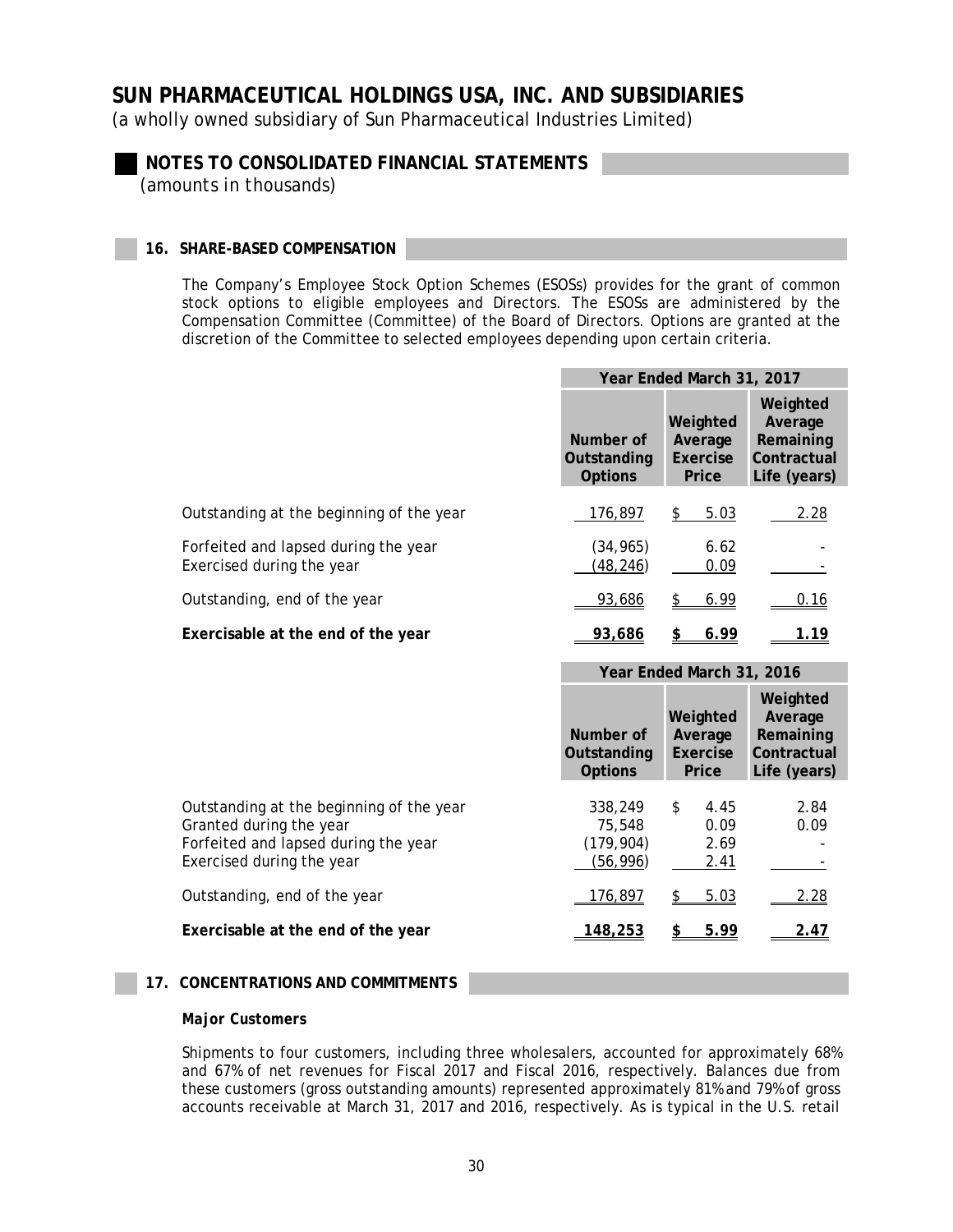(a wholly owned subsidiary of Sun Pharmaceutical Industries Limited)

**NOTES TO CONSOLIDATED FINANCIAL STATEMENTS** 

*(amounts in thousands)* 

sector, many of the Company's customers are serviced through their designated wholesalers. Of the net sales made to wholesalers, the majority include sales for various customers of the Company that have underlying direct contracts with the Company that are facilitated through such wholesale customers. No other single customer accounted for more than 10% of net sales for Fiscal 2017 or Fiscal 2016. The loss of any of these customers could have a materially adverse effect on short-term operating results.

### *Major Products*

Shipments of three products accounted for 47% of net revenue for the Fiscal 2017. Shipments of four products accounted for 50% of net revenue for the Fiscal 2016.

#### *Labor Contract*

A union represents nine hourly employees at its Wixom facility. The collective bargaining agreement with the union expires in September 2018. No other employees of the Company are represented by a union.

### **18. OTHER MATTERS**

#### *Employment Contracts*

The Company has employment agreements with three of its executive officers that provide for annual salaries that include merit increases and at least a six-month continuance, including insurance benefits, upon termination without cause.

#### *Litigation*

While it is not possible to determine with any degree of certainty the ultimate outcome of the following legal proceedings, the Company believes that it has meritorious defenses with respect to the claims asserted against it and intends to vigorously defend its position. An adverse outcome in any of these proceedings could have a material adverse effect on the Company's financial position and results of operations.

#### *Shareholder Litigation*

1. On December 9, 2010, and subsequent thereto, several putative class action lawsuits were filed in the Wayne Court Circuit Court against the Company, its affiliates, and the members of the Board of Directors of the Company, arising out of the proposal by Sun Pharma and Sun Global to take the Company private. The action has been dismissed by the trial court twice and is now on appeal.

#### *Government Investigations/Litigation*

2. On September 17, 2013, the State of Louisiana filed suit against numerous pharmaceutical companies, including the Company in the 19th Judicial District, Parish of East Baton Rouge. The suit alleges violations of Louisiana's Unfair Trade Practices and Consumer Protection Law, Louisiana's Medical Assistance Programs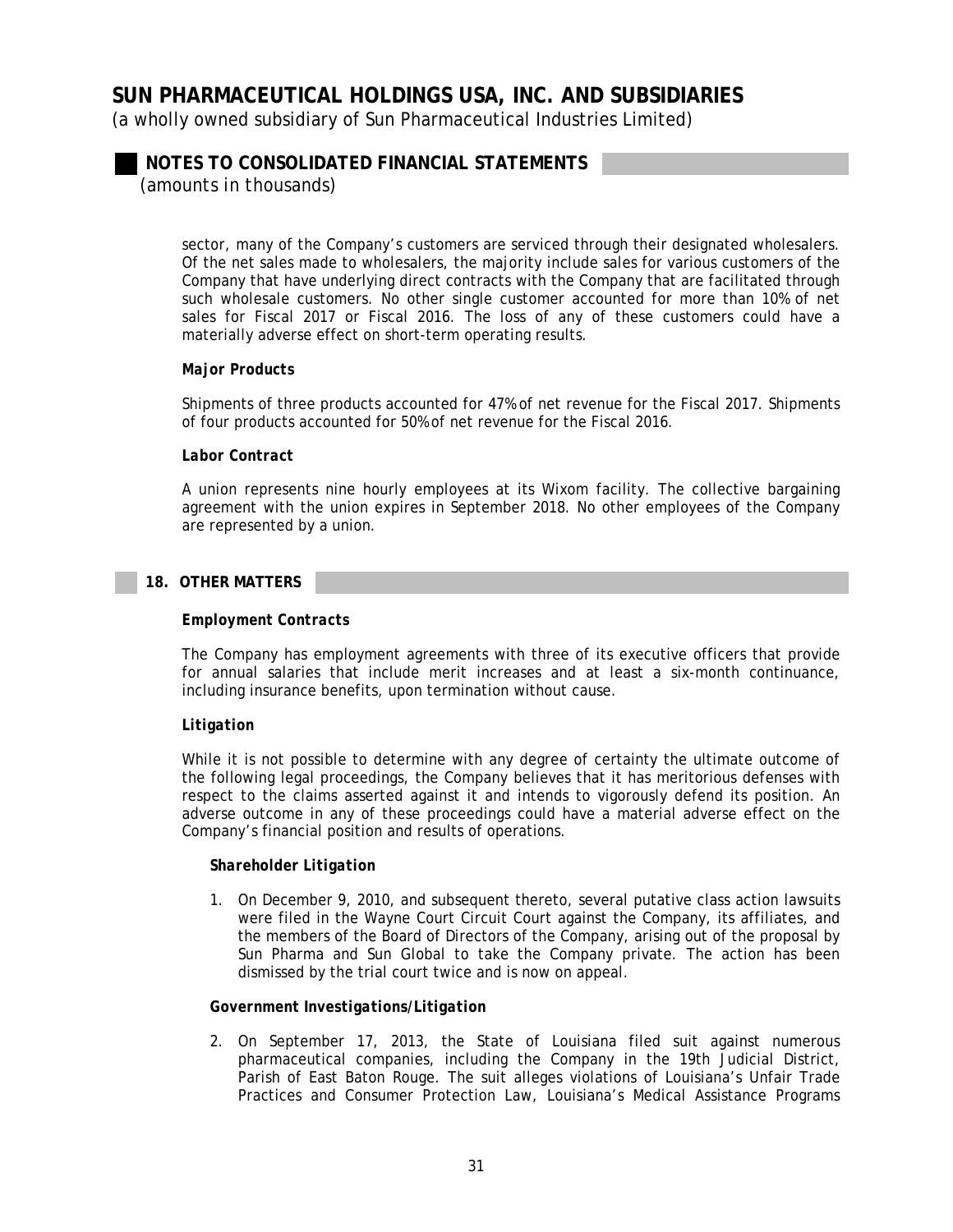(a wholly owned subsidiary of Sun Pharmaceutical Industries Limited)

**NOTES TO CONSOLIDATED FINANCIAL STATEMENTS** 

*(amounts in thousands)* 

Integrity Law, fraud, negligent misrepresentation, redhibition, and unjust enrichment. The State of Louisiana alleges that the numerous pharmaceutical company defendants have engaged in a scheme to trick the State into paying for drugs that have not received approval from the U.S. Food and Drug Administration, thereby causing Louisiana's Medicaid agency to pay for drugs that would have otherwise not been covered by Medicaid. The liability for Mutual is anticipated to be covered by the indemnity obligations of Takeda Pharmaceuticals U.S.A., Inc. ("Takeda"), pursuant to the terms of that certain Stock Purchase Agreement between Takeda and the Company dated December 14, 2012 (the "SPA"). On March 10, 2017, the State of Mississippi filed a similar complaint against the Company.

3. On April 1, 2016, the Company received a Grand Jury Subpoena from the United States Department of Justice, Antitrust Division issued on behalf of a Grand Jury sitting in the United States District Court for the Eastern District of Pennsylvania. The Grand Jury Subpoena relates to an investigation into price fixing and/or bid rigging in the United States market for generic drugs. The Company is responding to the Grand Jury Subpoena. The Company is also in receipt of a related subpoena from the Connecticut Attorney General.

### *Antitrust*

- 4. The Company is a defendant in a group of putative class and individual actions in the United States District Court for the Eastern District of Pennsylvania alleging that the Company and its affiliates violated antitrust laws in connection with a 2005 patent settlement agreement concerning Modafinil. That matter is set to go to trial on June 5, 2017.
- 5. The Company is a defendant in a putative class action in the United States District Court for the Southern District of New York alleging that the Company and its affiliates violated antitrust laws in connection with a 2010 patent settlement agreement concerning pioglitazone. A motion to dismiss that matter is currently pending.
- 6. The Company is a defendant in a putative class action in the United States District Court for the District of New Jersey alleging that the Company and its affiliates violated antitrust laws in connection with a 2008 patent settlement agreement concerning atorvastatin. That matter has been dismissed and the dismissal is currently being appealed to the United States Court of Appeals for the Third Circuit.
- 7. The Company is a defendant in a putative class action in the United States District Court for the District of Massachusetts alleging that the Company and its affiliates violated antitrust laws and the RICO Act as with respect to its ANDAs for Valganciclovir and Valsartan. That matter is currently in discovery.
- 8. The Company is a defendant in two actions pending in the Court of Common Pleas, Philadelphia County (PA) brought by a group of health insurance companies alleging that the Company and its affiliates violated antitrust laws in connection with a 2008 patent settlement agreement concerning esomeprazole. No substantive proceedings have taken place in that matter.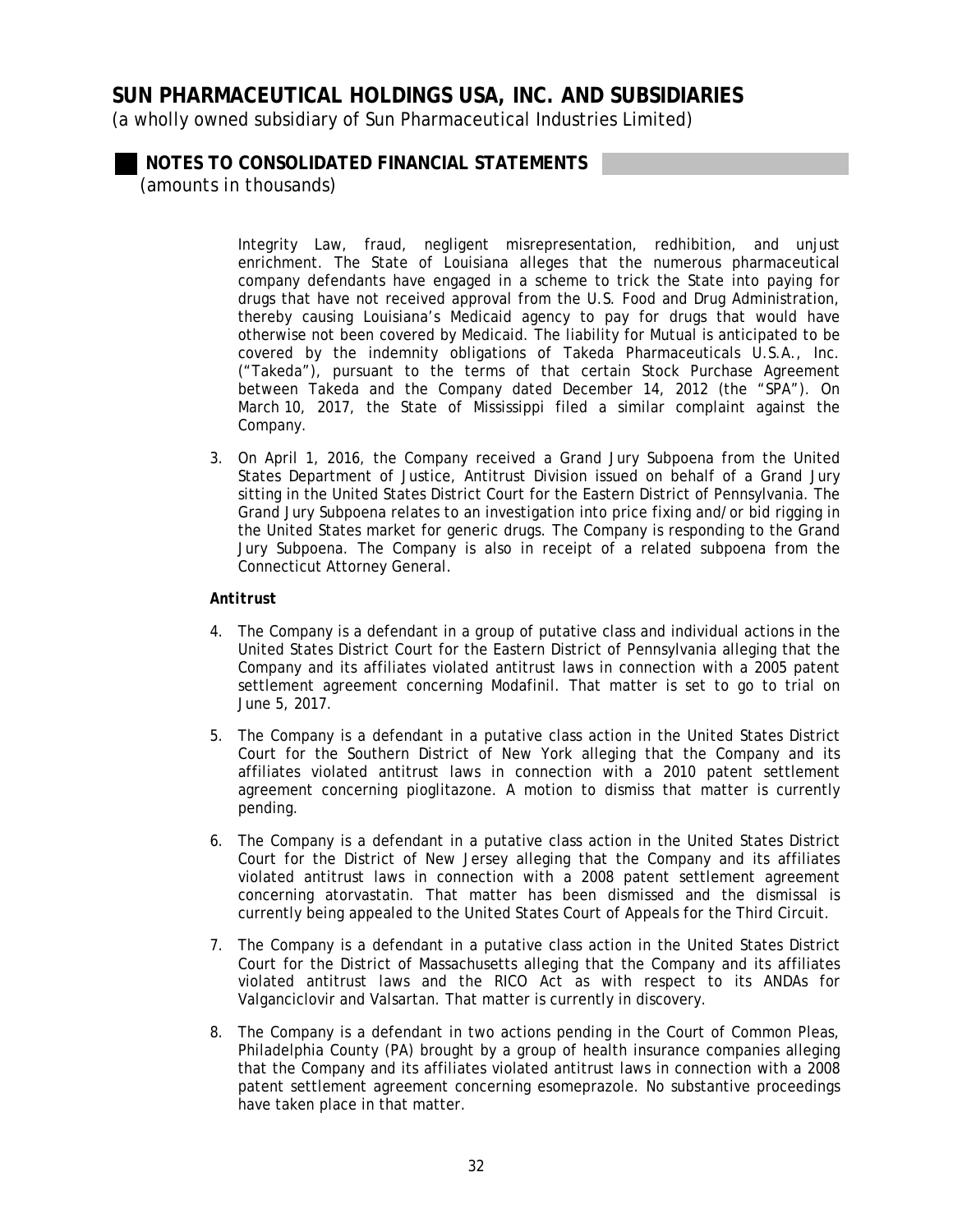(a wholly owned subsidiary of Sun Pharmaceutical Industries Limited)

**NOTES TO CONSOLIDATED FINANCIAL STATEMENTS** 

*(amounts in thousands)* 

9. The Company is a defendant in a number of putative class action lawsuits alleging that the Company conspired with competitors to fix prices or rig bids in the markets for Doxycycline, Fluocinonide, and Albuterol. These actions have been consolidated into a Multi District Litigation in the United States District Court for the Eastern District of Pennsylvania.

### *Product Liability*

- 10. The Company and/or certain of its affiliates are named in 106 lawsuits brought by individuals alleging personal injury from the ingestion of Alendronate Sodium. These cases are pending in California and New Jersey and are covered by product liability insurance.
- 11. The Company is a defendant in numerous actions brought by individuals alleging that they have suffered from alopecia as a consequence of ingesting Docefreze. These actions have been consolidated into a Multi District Litigation in the United States District Court for the Eastern District of Pennsylvania. These actions are covered by product liability insurance.
- 12. The Company is a defendant in a putative class action lawsuit brought by a group of consumers who seek a refund for atorvastatin which they allegedly purchased and which subsequently was the subject of a Class 2 (retail level) recall. This action is currently pending in the United States District Court for the District of New Jersey.

### *Other Matters*

- 1. On December 30, 2015, the Plumbers Union Local 690 filed a putative class action complaint in the Court of Common Pleas, Philadelphia County (PA) against the Company and others alleging that the defendants had reported artificially high Average Wholesale Prices resulting in higher drug prices for purchasers and payers. The Company has removed the matter to the United States District Court for the Eastern District of Pennsylvania. On February 26, 2016, a companion action was filed in the Court of Common Pleas, Philadelphia County (PA) against the Company and others making substantially identical allegations to those made in the Plumbers Union Local 690 action. A motion to dismiss the *Plumbers Union* case is currently pending while the companion case is stayed pending the resolution of *Plumbers Union*.
- 2. The Company is a defendant in an action now pending in the Court of Appeals for the Fifth District of Texas at Dallas brought by the minority member in the Ranbaxy Signature Joint Venture. The complaint in that action seeks damages relating to management of the joint venture and the manner in which revenues were allocated to Ranbaxy Signature.

In addition to all of the above legal matters, the Company is also currently involved, and from time to time becomes involved, in certain other legal proceedings relating to the conduct of its business, including those pertaining to patents, product liability, contract and employment matters. The Company carries product liability insurance in an amount it believes is sufficient to meet the needs related to those cases involving products that it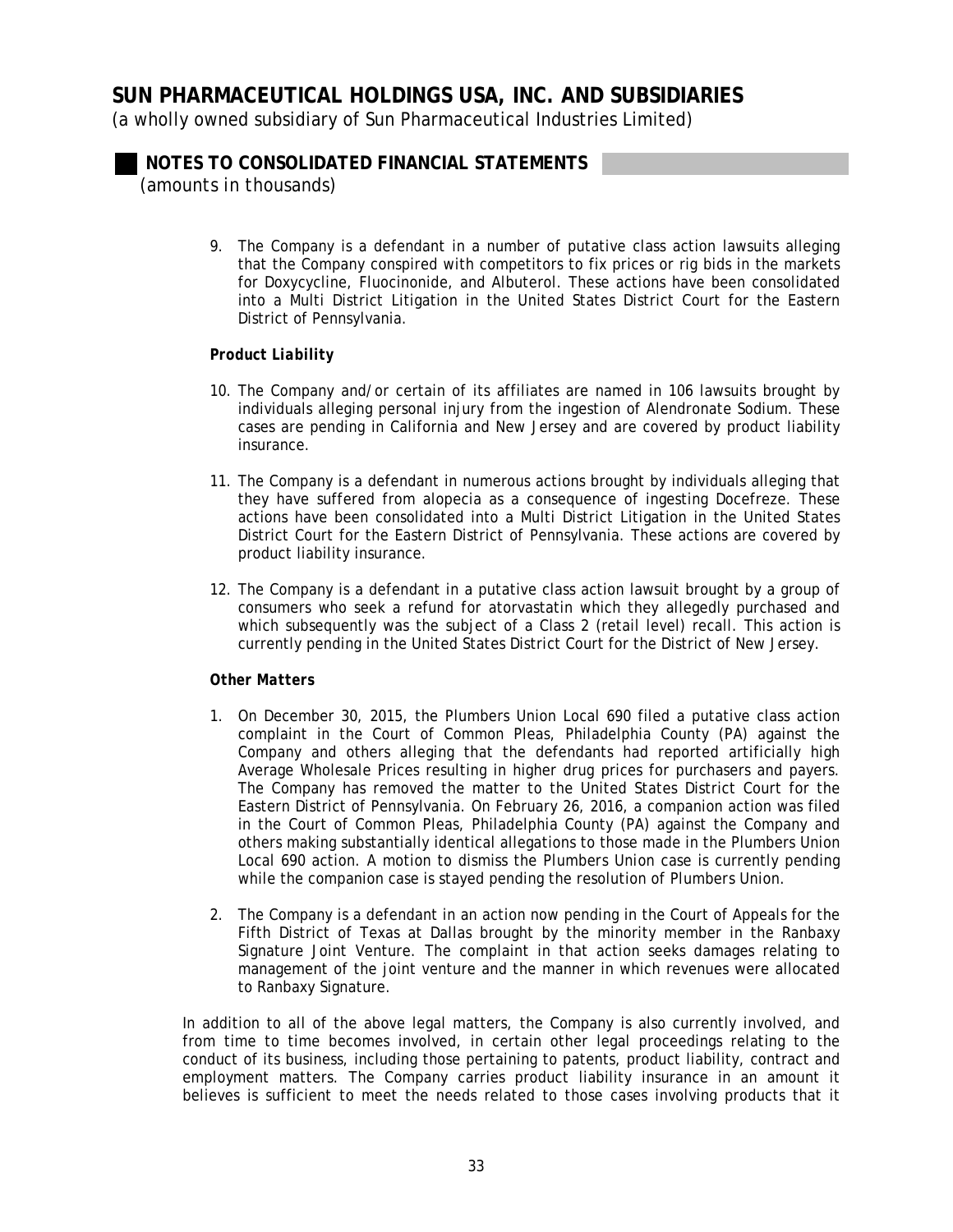(a wholly owned subsidiary of Sun Pharmaceutical Industries Limited)

### **NOTES TO CONSOLIDATED FINANCIAL STATEMENTS**

*(amounts in thousands)* 

manufactured. While the outcome of any of such proceedings cannot be accurately predicted, the Company does not believe that the ultimate resolution of any of these other existing proceedings will have a material adverse effect on its financial condition or liquidity.

### *Product Liability and Insurance*

The Company currently maintains a product liability insurance policy with primary coverage limits of \$10 million per incident and in the aggregate, and also an excess coverage of \$40 million over and above the primary coverage. The Company's product liability policy provides coverage on a claims made basis and is subject to annual renewal. In addition, the Company maintains policies for property, workers compensation and officer and directors' liability and other general liability claims. There can be no assurance that the coverage limits of these policies will be adequate to cover the Company's liabilities, should they occur, or that such insurance may not be available in the future on acceptable terms or at all.

#### *Regulatory Matters*

### **Sun Detroit/Wixom Facilities**

The Company stopped the manufacturing activities at its Detroit manufacturing facility during Fiscal 2015. Evaluating additions to current capacities related to acquisitions by the Company and also by other entities within the Sun family of companies, the Company determined it would be more efficient to permanently close this facility.

Following the closure of the Detroit facility, the Company began discussions with the FDA concerning vacating the Consent Decree. As of March 16, 2017, the United States District Court lifted the Consent Decree for the Detroit facility. While the Wixom facility remains under the Consent Decree, the company notified the FDA in February 2017 of its intention to cease distribution from this facility on or about June 30, 2017. Following the closure of the Wixom facility, the company will begin discussion with the FDA concerning vacating the Consent Decree.

#### **Sun Cranbury Facility**

The Cranbury, New Jersey facility was inspected during March 2017 with one minor observation identified. The FDA-483 response was provided to FDA on April 6, 2017 with all Corrective Actions and Preventive Actions (CAPA) closed.

#### **DUSA**

DUSA is registered as both an FDA drug manufacturing facility and an FDA device manufacturing facility. Both licenses are for the physical facility located in Wilmington, Massachusetts.

The last FDA inspection was September 2016 and was a comprehensive Drug Manufacturing Inspection and a limited Medical Device Inspection. There were no FDA 483's as a result of this inspection and there are no 483 observations issued or pending from any previous inspection.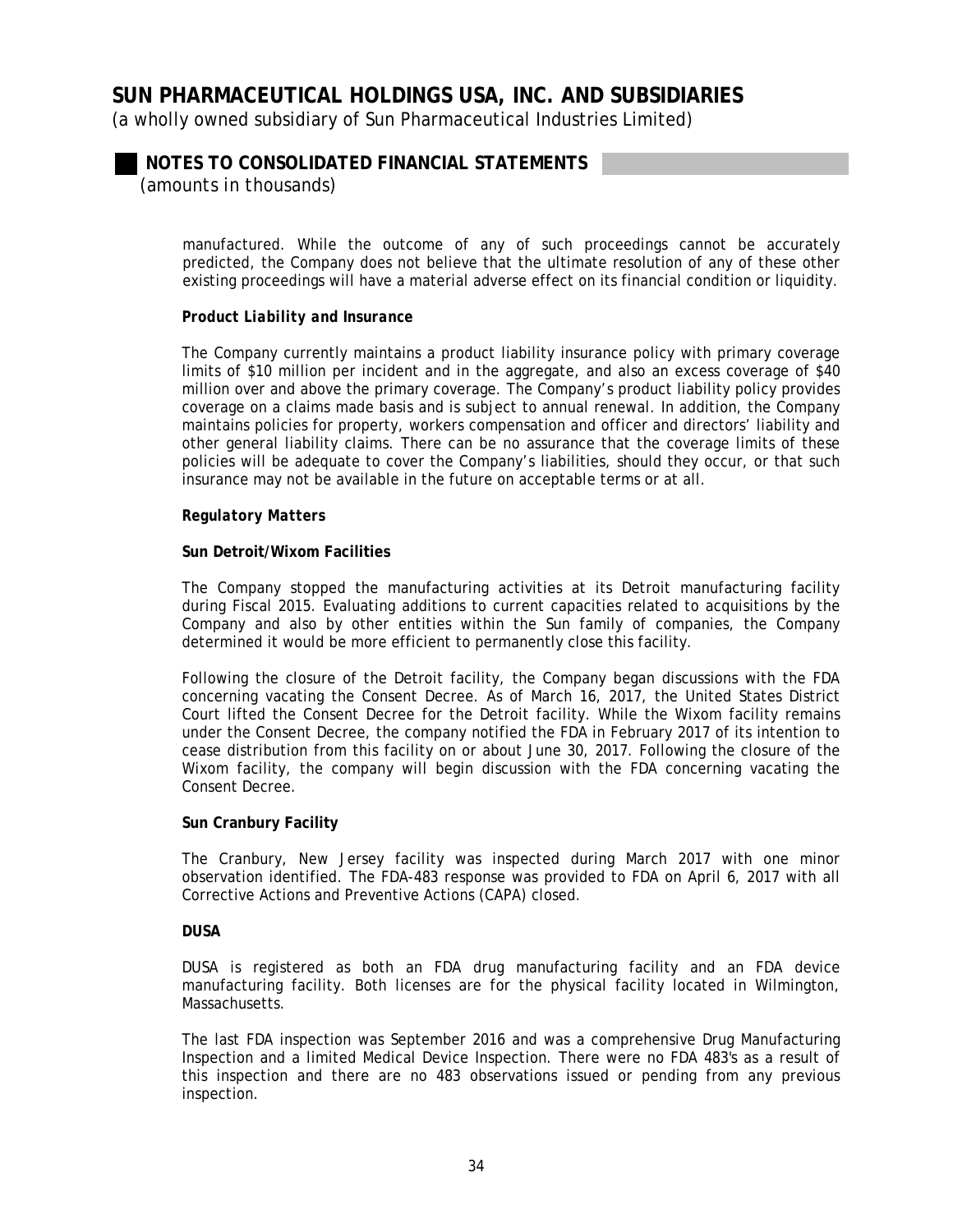(a wholly owned subsidiary of Sun Pharmaceutical Industries Limited)

**NOTES TO CONSOLIDATED FINANCIAL STATEMENTS**  *(amounts in thousands)* 

#### **Pharmalucence**

Pharmalucence has two drug establishments currently registered with FDA, one located in Bedford, Massachusetts and the other located in Billerica, Massachusetts. In April 2016, the FDA completed inspections and issued the respective Establishment Inspection Report to each site. Both sites remain in good standing for cGMP compliance for drug manufacturing operations.

#### **Chattem**

Chattem has its primary manufacturing facility in Chattanooga, Tennessee. This facility has been inspected by the FDA and found to be compliant with cGMP standards.

#### **Ohm**

The Company has two manufacturing locations. One in North Brunswick, New Jersey and the other in New Brunswick, New Jersey. The most recent inspection of the North Brunswick facility was in October 2016 and there are no 483 observations issued or pending from any previous inspection. The most recent inspection of the New Brunswick facility was in November 2016 and there are no 483 observations issued or pending from any previous inspection.

#### **19. SEGMENT INFORMATION**

The Company operates in reportable segments consisting of Company-owned products and those products distributed under various agreements with Sun Limited and its affiliates, as well as third parties. The sales and gross profit earned on these categories of products are as follows for the year ended March 31:

|                                                               | 2017                  |  | 2016                |      |                         |  |                     |
|---------------------------------------------------------------|-----------------------|--|---------------------|------|-------------------------|--|---------------------|
|                                                               | <b>Sales</b>          |  | <b>Gross Profit</b> |      | <b>Sales</b>            |  | <b>Gross Profit</b> |
| Category<br>Company-owned products \$<br>Distributed products | 720,143 \$<br>626,496 |  | 347,594<br>40.855   | - \$ | $665.219$ \$<br>542,792 |  | 291,119<br>38,080   |
| Total                                                         | 1,346,639             |  | 388,449             |      | \$1,208,011             |  | 329,199             |

The Company is in the business of manufacturing, developing, selling and distributing various therapeutic classes of solid oral dosage and injectables of generic pharmaceuticals. The Company is also in the business of manufacturing, developing, selling and distributing various proprietary brand products in the therapeutic categories of ophthalmology, dermatology, oncology, and neurology. Most products in this area are in the development stage and the Company expects to bring these products to market in the future. There are no separate management teams or individuals assigned to a product or products or therapeutic classes of products, no separate allocation of funds or resources to distinct product or products or